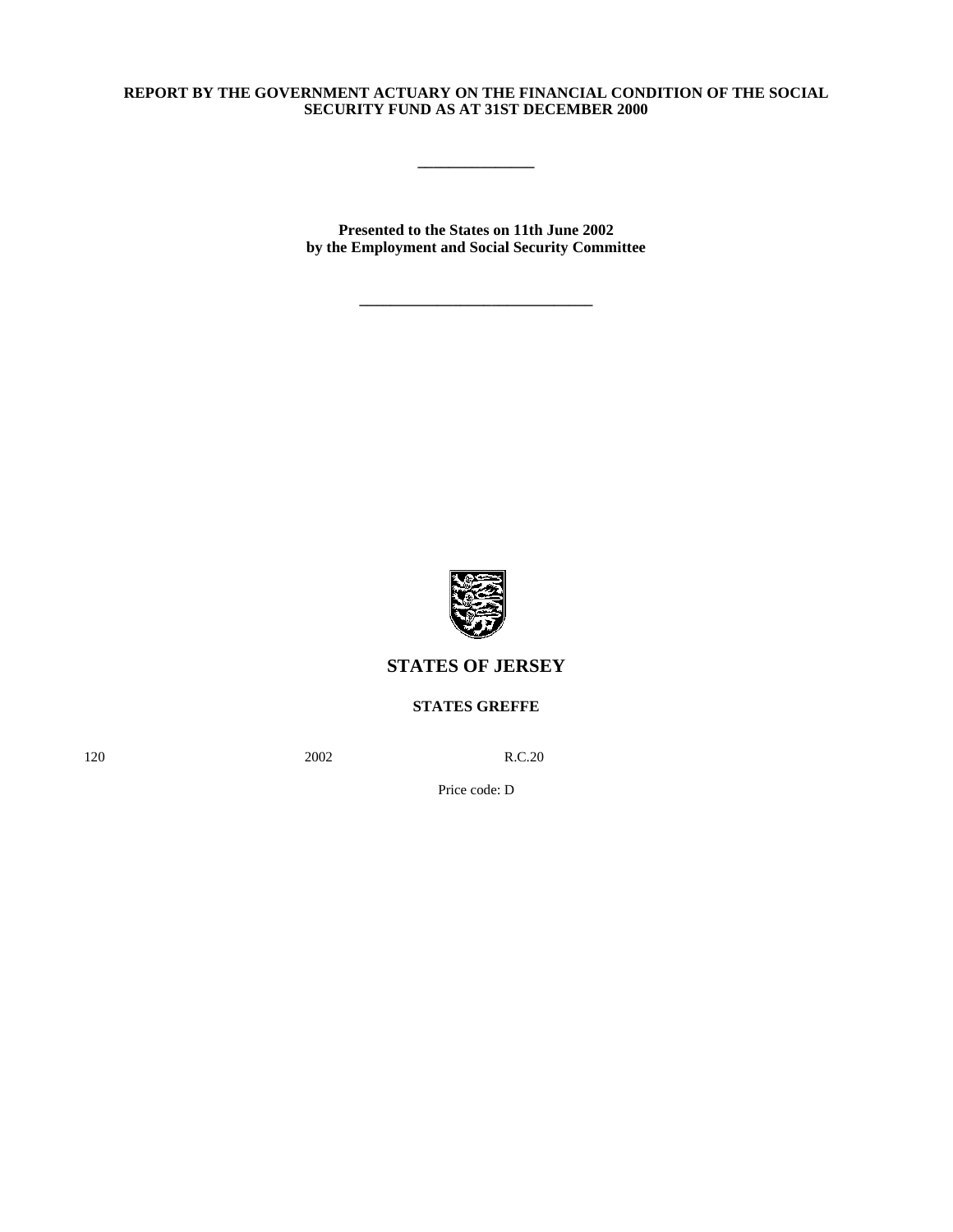#### **SOCIAL SECURITY (JERSEY) LAW 1974 \_\_\_\_\_\_\_\_\_\_\_\_**

#### **REPORT BY THE GOVERNMENT ACTUARY ON THE FINANCIAL CONDITION OF THE SOCIAL SECURITY FUND AS AT 31ST DECEMBER 2000**

**\_\_\_\_\_\_\_\_\_\_\_\_**

To the President and Members of the Social Security Committee of the States of Jersey -

 Article 32 of the Social Security (Jersey) Law 1974 requires the actuary to review the operation of the Law at intervals not exceeding three years. My previous review was as at 31st December 1997 and, at the request of the Committee, I have carried out a review as at 31st December 2000. I now submit the following report on the financial condition of the Social Security Fund and on the adequacy of the present contribution rates.

C.D. Daykin Government Actuary May 2002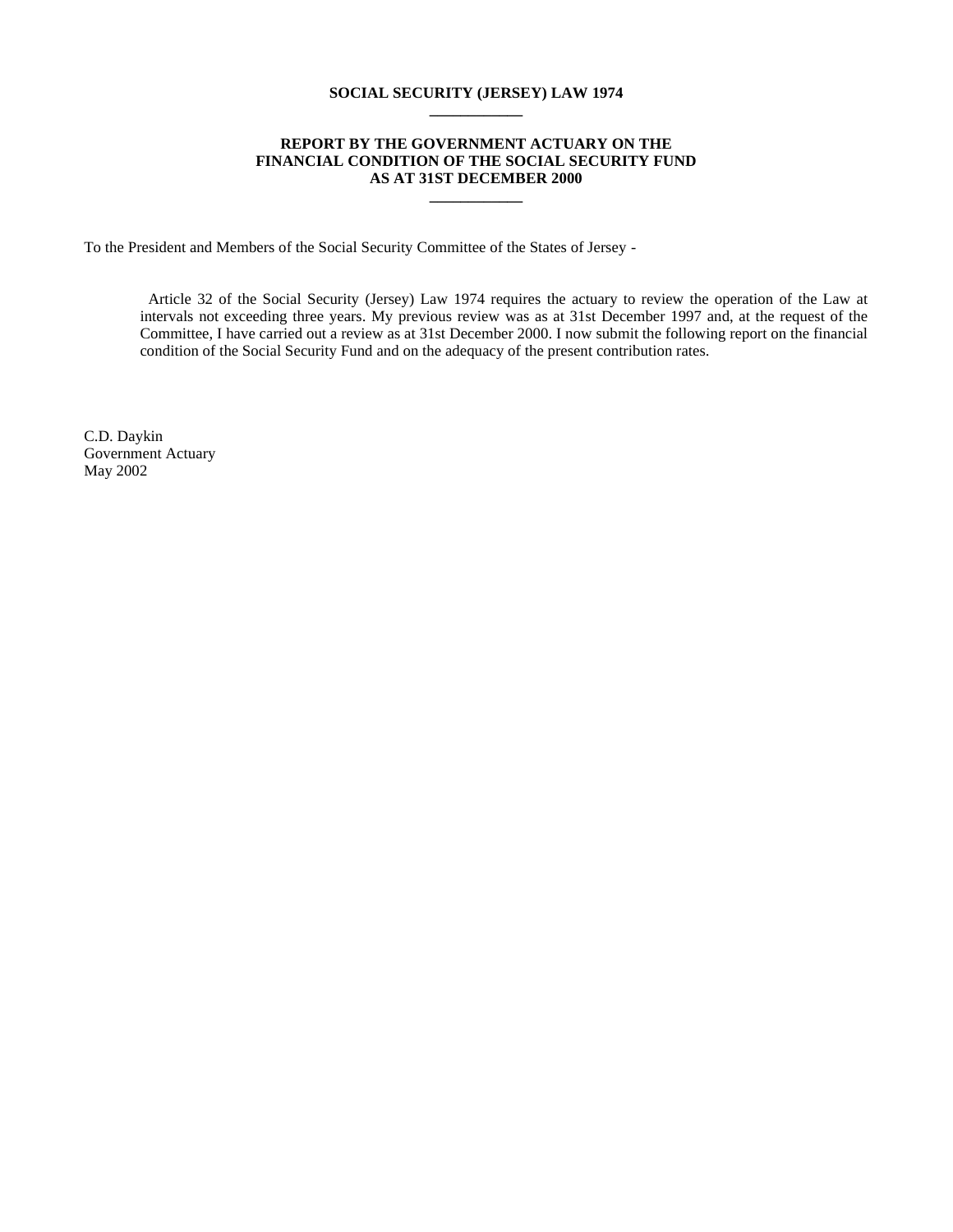**CONTENTS PAGE**

| <b>SUMMARY OF THE</b> |                                                                                              | 7  |
|-----------------------|----------------------------------------------------------------------------------------------|----|
|                       |                                                                                              |    |
| <b>SECTION 1:</b>     | Introduction and scope of the review                                                         | 10 |
| <b>SECTION 2:</b>     |                                                                                              | 13 |
| <b>SECTION 3:</b>     | The estimated outgo, rates of contribution<br>required and balance in the funds in future    | 19 |
| <b>SECTION 4:</b>     | Illustrative effects on the principal results of<br>variations in the assumptions used       | 23 |
| <b>SECTION 5:</b>     | Comparison of results in this report with those<br>from the report on the previous actuarial | 29 |
| <b>APPENDICES</b>     |                                                                                              |    |
| <b>APPENDIX A:</b>    | Summary of contributions and benefits                                                        | 33 |
| <b>APPENDIX B:</b>    | Fund legislation and accounts since 1st January                                              | 38 |
| <b>APPENDIX C:</b>    |                                                                                              | 42 |
| <b>APPENDIX D:</b>    | The technical assumptions made for the<br>purposes of the financial estimates                | 46 |
| <b>APPENDIX E:</b>    |                                                                                              | 53 |
| <b>APPENDIX F:</b>    |                                                                                              | 55 |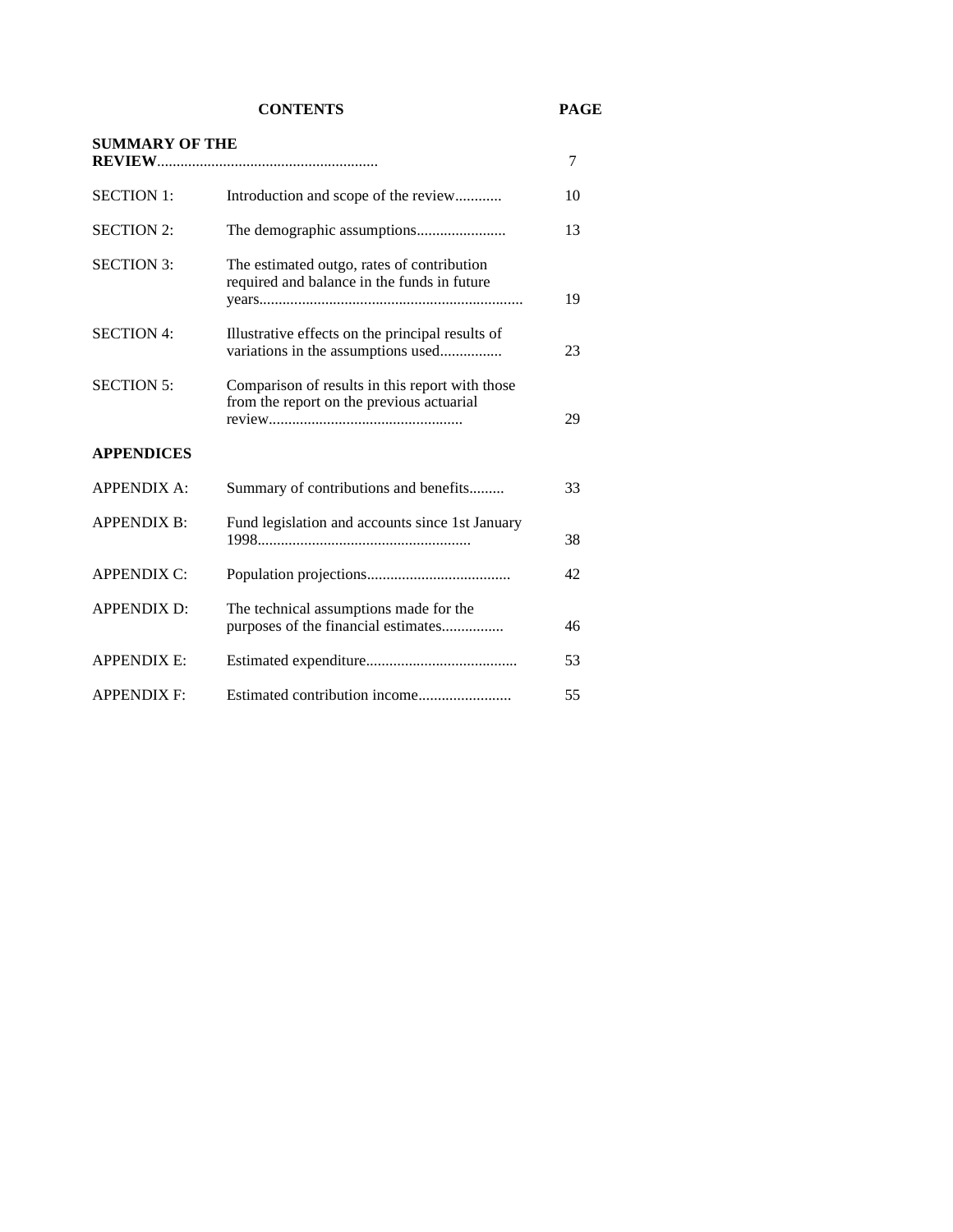# **LIST OF TABLES PAGE**

| TABLE 1:  | Estimated joint rates of contribution as a<br>percentage of earnings, to break even on a pay-                                                                                                                                               | 9  |
|-----------|---------------------------------------------------------------------------------------------------------------------------------------------------------------------------------------------------------------------------------------------|----|
| TABLE 2:  | Projected population of Jersey assuming no net                                                                                                                                                                                              | 16 |
| TABLE 3:  | Projected population of Jersey assuming net<br>immigration of 200 a year after March 2001                                                                                                                                                   | 17 |
| TABLE 4:  | Estimates of future expenditure from the Social<br>Security Fund in 2000 earnings terms and the<br>contribution rates required in order to break even,<br>assuming that benefit rates and earnings limits<br>increase in line with earnings | 21 |
| TABLE 5:  | Illustrative effects of expenditure on old age<br>pensions being either 10% higher or 10% lower<br>from 2030 compared with the principal results,<br>with this difference phased in uniformly from                                          | 28 |
| TABLE 6:  | Comparison of results in this report with those<br>from the report on the previous actuarial review -                                                                                                                                       | 29 |
| TABLE 7:  | Comparison of results in this report with those<br>from the report on the previous actuarial review -<br>break-even contribution rates                                                                                                      | 31 |
| TABLE A1: | Weekly benefit rates from 1 October $(f$ per                                                                                                                                                                                                | 36 |
| TABLE A2: | Earnings limits and contribution rates                                                                                                                                                                                                      | 37 |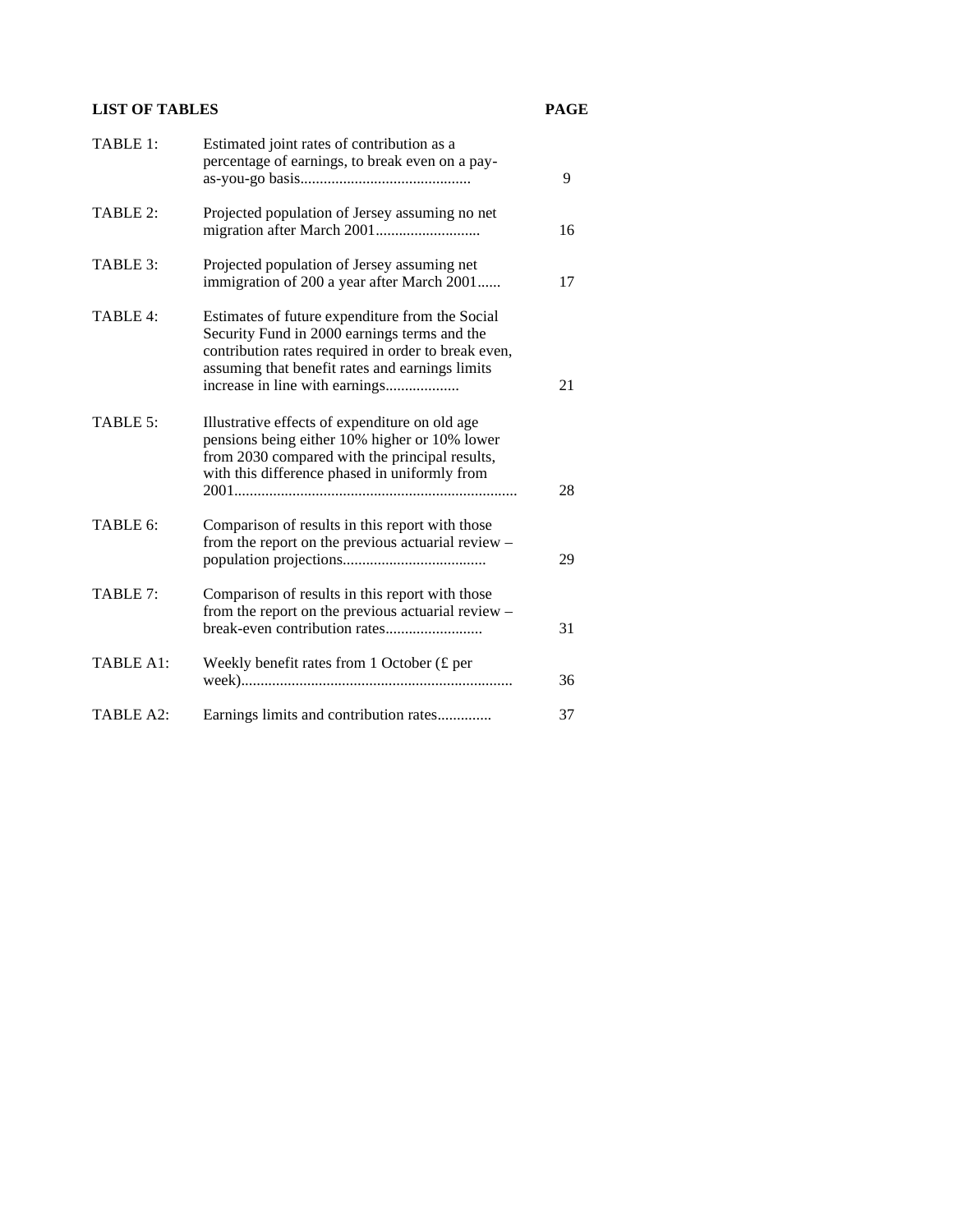# **LIST OF TABLES** *cont'd.* **PAGE**

| TABLE B1: | Summary of income and expenditure and<br>balances of the Jersey Social Security and Social<br>Security (Reserve) Funds in the period 1 January<br>1998 to 31 December 2000     | 40    |
|-----------|--------------------------------------------------------------------------------------------------------------------------------------------------------------------------------|-------|
| TABLE B2: | Expenditure on social insurance benefits in the<br>period 1 January 1998 to 31 December 2000                                                                                   | 41    |
| TABLE C1: | The projected population of Jersey from 2000 to<br>2060 assuming net zero future migration and the<br>fertility and mortality assumptions described in                         | 42/43 |
| TABLE C2: | The projected population of Jersey from 2000 to<br>2060 assuming net future immigration of 200 a<br>year and the fertility and mortality assumptions<br>described in Section 2 | 44    |
| TABLE C3: | Short term migrants included in the Jersey                                                                                                                                     | 45    |
| TABLE E1: | The estimated future expenditure on benefits and<br>administration assuming net zero future                                                                                    | 53    |
| TABLE E2: | The estimated future expenditure on benefits and<br>administration assuming net future immigration                                                                             | 54    |
| TABLE F1: | The estimated future contribution income on<br>planned contribution rates assuming zero net                                                                                    | 55    |
| TABLE F2: | The estimated future contribution income on<br>planned contribution rates assuming net future                                                                                  | 56    |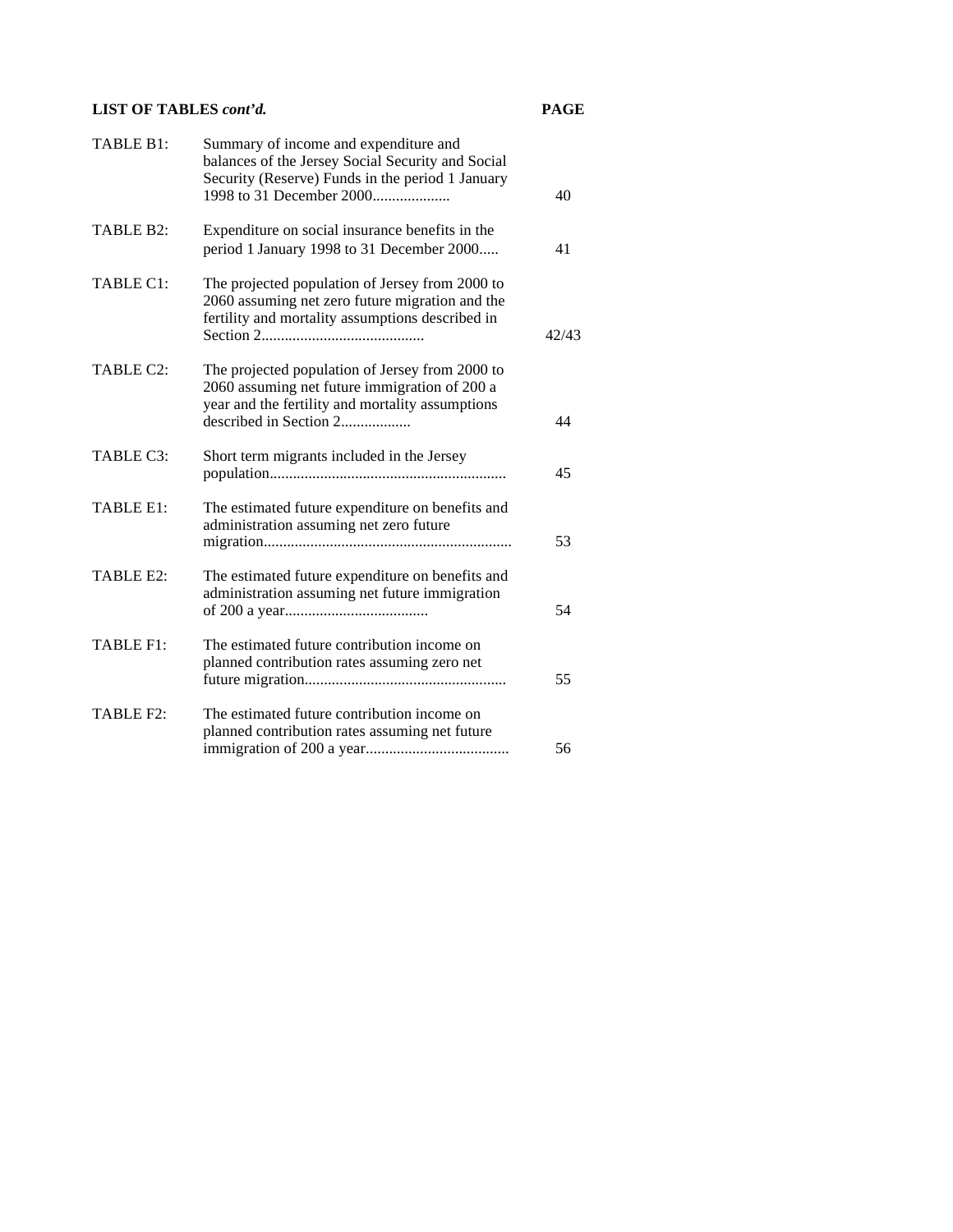# **LIST OF FIGURES PAGE**

| <b>FIGURE 1:</b> | Projected population of Jersey assuming zero net                                                      | 17 |
|------------------|-------------------------------------------------------------------------------------------------------|----|
| <b>FIGURE 2:</b> | Projected population of Jersey assuming net                                                           | 18 |
| <b>FIGURE 3:</b> | Projected number of people of working age per                                                         | 19 |
| <b>FIGURE 4:</b> | Projected break-even contribution rates                                                               | 21 |
| FIGURE 5:        | Projected balance as multiple of expenditure                                                          | 22 |
| FIGURE 6:        | Projected balance as multiple of expenditure for<br>different investment returns with nil migration   | 26 |
| <b>FIGURE 7:</b> | Projected balance as multiple of expenditure for<br>different investment returns with net immigration | 27 |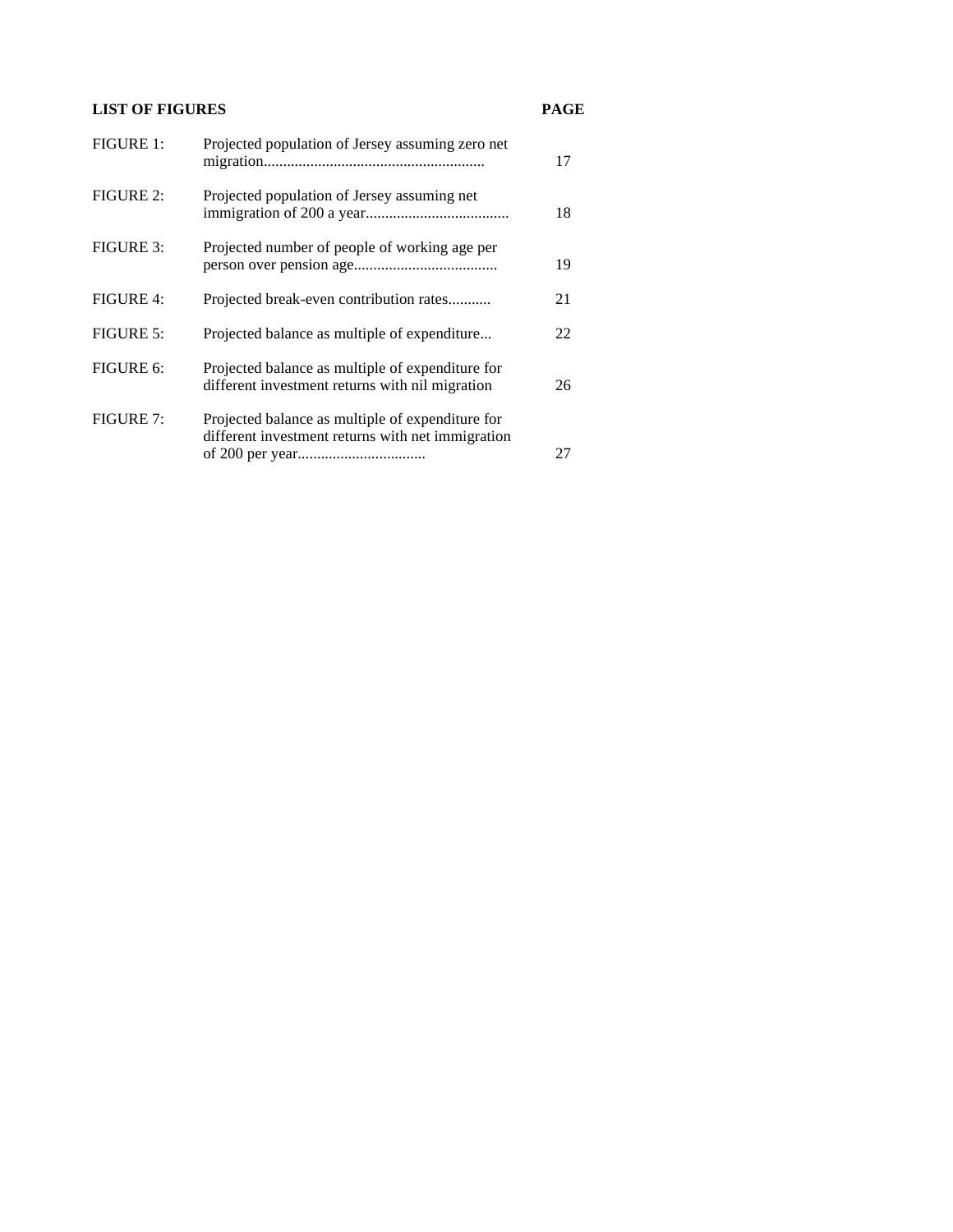#### **SUMMARY OF THE REVIEW**

- 1. This report concerns the financial condition of the Jersey Social Security Fund as at 31st December 2000 and the expected adequacy in future years of the legislated contribution rates, assuming that the States contribution will continue on the same basis as at present. The main estimates in Section 3 of this report are based on the laws in force at 31st December 2000.
- 2. The Fund has historically been financed on the pay-as-you-go principle. With this method of financing, expenditure on benefits and administration should be met broadly by the income from contributions and the States supplement in the same year. The rates of contribution required to meet the expenditure are therefore determined by the relative levels of benefits and earnings and by the relative numbers of beneficiaries and contributors. As these latter numbers are very much affected by demographic changes, projections are made for a period of 60 years into the future to illustrate the impact of demographic changes.
- 3. An 8 per cent contribution rate, 3.5 per cent paid by the employee and 4.5 per cent by the employer, was set in 1975 with the intention that it should provide a small margin over the strict pay-as-you-go rate and so could be maintained for the first 15 years as the scheme matured. In fact the true pay-as-you-go rate has exceeded 8 per cen since 1990-91, but the fund that had been built up, and the income that the fund had generated, allowed the Fund to continue with the 8 per cent contribution rate. The contribution rate was increased to 8.5 per cent in 1998, 9.0  $\mu$ cent in 1999, 9.5 per cent in 2000, 10.0 per cent in 2001 and 10.5 per cent in 2002, with 5.2 per cent being paid  $\vert$ the employee and 5.3 per cent by the employer.
- 4. Since the previous report as at 31st December 1997, the market value of the Social Security and Social Security (Reserve) Funds as a multiple of annual expenditure has increased from 2.8 in 1996-97 (adjusting to a 12 month figure) to 3.4 in 2000. The aim is for the increase in contribution rates to 10.5 per cent to enable the Social Security (Reserve) Fund to build up to a level of around 5 years' expenditure, in order to dampen the effect of the worsening demographic position over the next 30 to 40 years.
- 5. Old age pensions accounted for 67 per cent of the Funds expenditure in 2000 and the estimates in this report indicate that this is expected to increase steadily in future to around 80 per cent by the 2030s. The projections in this report indicate that the number in the population over the current pension age of 65 will rise from just under 12,500 in 2000 to over 24,500 in 2035, a total rise of approximately 100 per cent. After 2035 the numbers will start to fall, reaching approximately 18,500 by 2060 assuming zero future net migration, and approximately 21,000 assuming future net immigration of 200 a year. The number of people in receipt of a pension will increase by more than this because of the increase in the number of overseas pensioners.
- 6. The projected numbers of contributors in future years have been obtained by applying assumed proportions of men and women contributing at each age in the different categories to the projected numbers in the working age population. These proportions were derived from statistics of the numbers contributing over the last economic cycle, allowing for both the average positions over an economic cycle and the trends with time.
- 7. The contribution rate which is required to break even on a pay-as-you-go basis is heavily dependent on the relative future numbers in the population at working ages and over pension age. In 2000 there were approximately 4.9 persons of working age for each person aged 65 years and over but this ratio is projected to fall. If there is zero net migration in the future, this ratio is projected to fall to 1.9 in 2035 before rising to 2.2 by 2060. Assuming net future immigration of 200 a year, this ratio is expected to fall to 2.2 in 2035 before rising to 2.6 by 2060. The change in the required contribution rate will not be solely dependent on this ratio, as not all people of working ages contribute, and retirement pensions are paid to people overseas if they have a sufficient contribution record, as well as to residents. In addition, benefits other than retirement pension are paid, mainly to people of working age.
- 8. A summary of the joint employee and employer contribution rates which would be required to break even on a payas-you-go basis (allowing for the States contribution to continue as described in Appendix A, paragraph A.13) i given in Table 1. These rates exclude the contribution to the Health Insurance Fund and also exclude income from investments.

# **TABLE 1: Estimated joint rates of contribution as a percentage of earnings**(1)**, to break even on a pay-asyou-go basis**

| Year | <b>Zero</b> net migration | 200 a year net<br>immigration |
|------|---------------------------|-------------------------------|
| 2000 |                           | ∩.∼                           |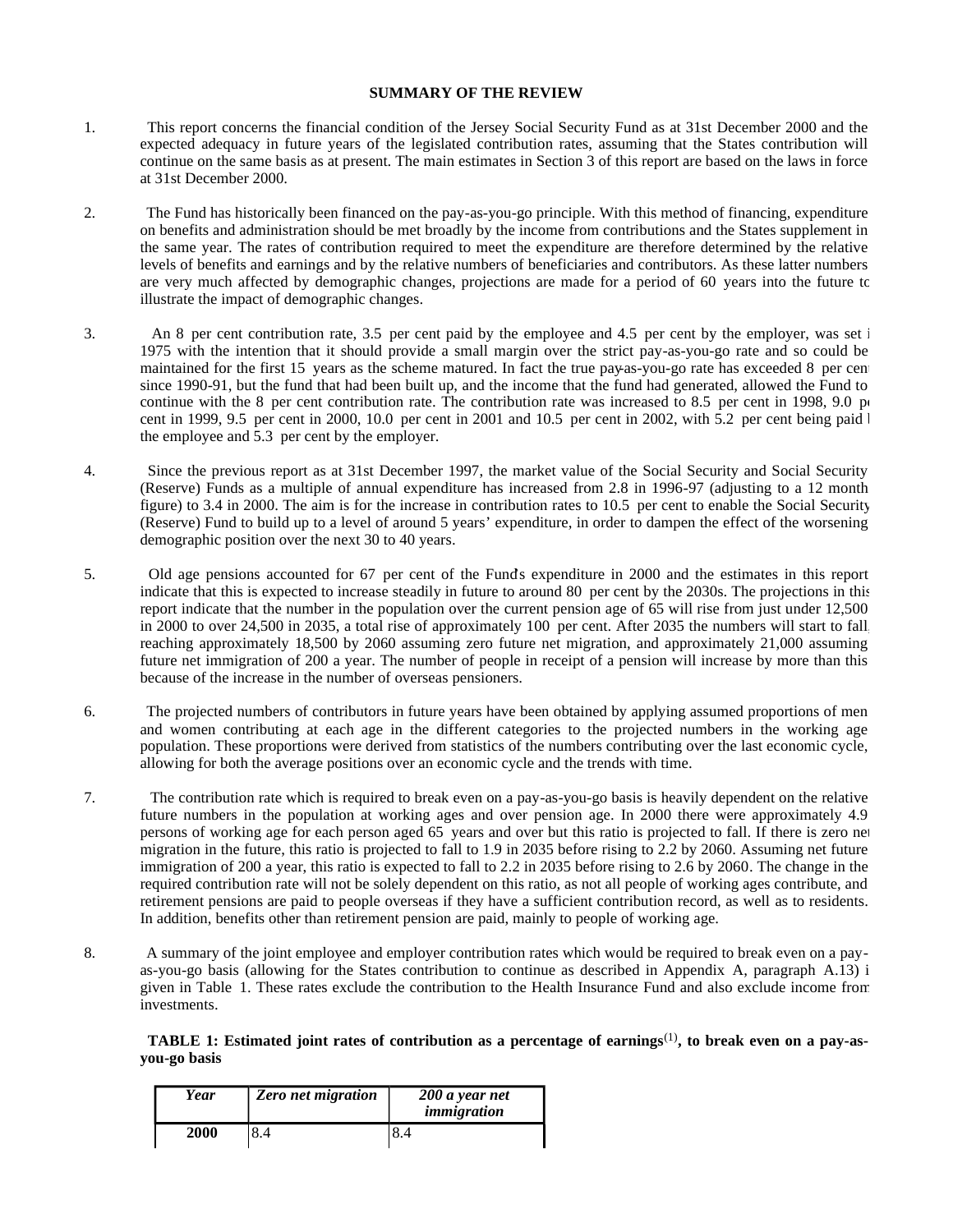| 2005 | 9.0  | 8.9  |
|------|------|------|
| 2010 | 9.8  | 9.4  |
| 2020 | 12.4 | 11.6 |
| 2030 | 16.3 | 14.5 |
| 2040 | 17.8 | 15.0 |
| 2050 | 16.3 | 13.7 |
| 2060 | 16.4 | 14.0 |

(1) Payable on earnings up to the upper limit.

- 9. It is likely that the planned contribution rate of 10.5 per cent from 2002 can be maintained for many years without any diminution of the Fund as a contingency reserve. With zero future net migration, the combined balance in the Social Security and Social Security (Reserve) Funds would reach a maximum of 5.1 times annual expenditure in the year 2012 before starting to decline, assuming that the planned contribution rate is paid in the future. The Funds would be extinguished in the year 2035. With future net immigration of 200 a year, the combined balance in the Funds is projected to reach a maximum of 5.4 times annual expenditure in the year 2015 before being extinguished in the year 2042. This assumes that the rate of return on the investments of the Funds, net of associated expenses, will be 2 per cent per annum above earnings increases. If the rate of return is one per cent per annum lower, the Funds would be extinguished 2 years earlier with nil net migration and 5 years earlier with 200 a year net immigration. If the rate of return is one per cent per annum higher, the Funds would be extinguished 5 years later with net nil migration and 12 years later with net immigration of 200 a year.
- 10. It should be emphasised that these estimates are not exact forecasts of the future, but projections of what would happen on the basis of the stated assumptions. The demographic and economic assumptions underlying the estimates are inevitably subject to a considerable degree of uncertainty, particularly for the more distant future. Small changes in the assumptions used can lead to relatively large changes in the projected future financial position of the Fund.
- 11. The financial outlook for the Fund remains healthy in the short to medium term, largely as a result of the 0.5 per cent increases in the contribution rates each year from 1998 to 2002 and the increases in the upper earnings limit over and above earnings growth. In the longer term, the projections suggest that more action may be necessary to keep income and expenditure in line, but this will be very sensitive to the actual experience.

#### **SECTION 1: Introduction and Scope of the Review**

- 1.1 The Jersey Social Security Scheme has historically been financed on the pay-as-you-go principle, with rates of contribution set to produce the income needed to meet current expenditure on benefits and the costs of administration. With this system of finance, the rates of contribution required may alter significantly over the years as a result of the maturing of the benefit rights under the scheme or on account of demographic or other factors leading to changes in the relative numbers of pensioners and contributors. For this reason, the Jersey legislation makes provision for three-yearly reviews by an actuary of the operation of the scheme, including long-term projections of the expenditure and of the corresponding rates of contribution likely to be required over the years.
- 1.2 The report on the previous review covering the period 1st October 1994 to 31st December 1997 was submitted to the President and members of the Social Security Committee of the States of Jersey in March 2000.
- 1.3 A summary of the contributions and benefits of the scheme is shown in Appendix A. The main legislative changes which were enacted in the period under review (1st January 1998 to 31st December 2000), and which have affected the entitlement to benefits and the structure of contributions in the Jersey Social Security Fund, are summarized in Appendix B. The projections of benefit expenditure and contribution income in this report take into account these changes. Appendix B also shows the income, expenditure and balances for the Social Security and the Social Security (Reserve) Funds for the three years ending 31st December 2000.
- 1.4 The object of this review, as stated in Article 32 of the Social Security (Jersey) Law 1974, is to determine the financial condition of the Jersey Social Security Fund and the current and future adequacy of the contributions payable in accordance with the law.
- 1.5 The Jersey Social Security Scheme has historically followed a pay-as-you-go financing approach. However, the contribution rates have been increased by 0.5 per cent in each year from 1998 to 2002, with the aim of setting contribution rates which are greater than those required in order to meet current benefit expenditure and the costs of administration. The aim of these increases is to build up the Social Security (Reserve) Fund to a level of around 5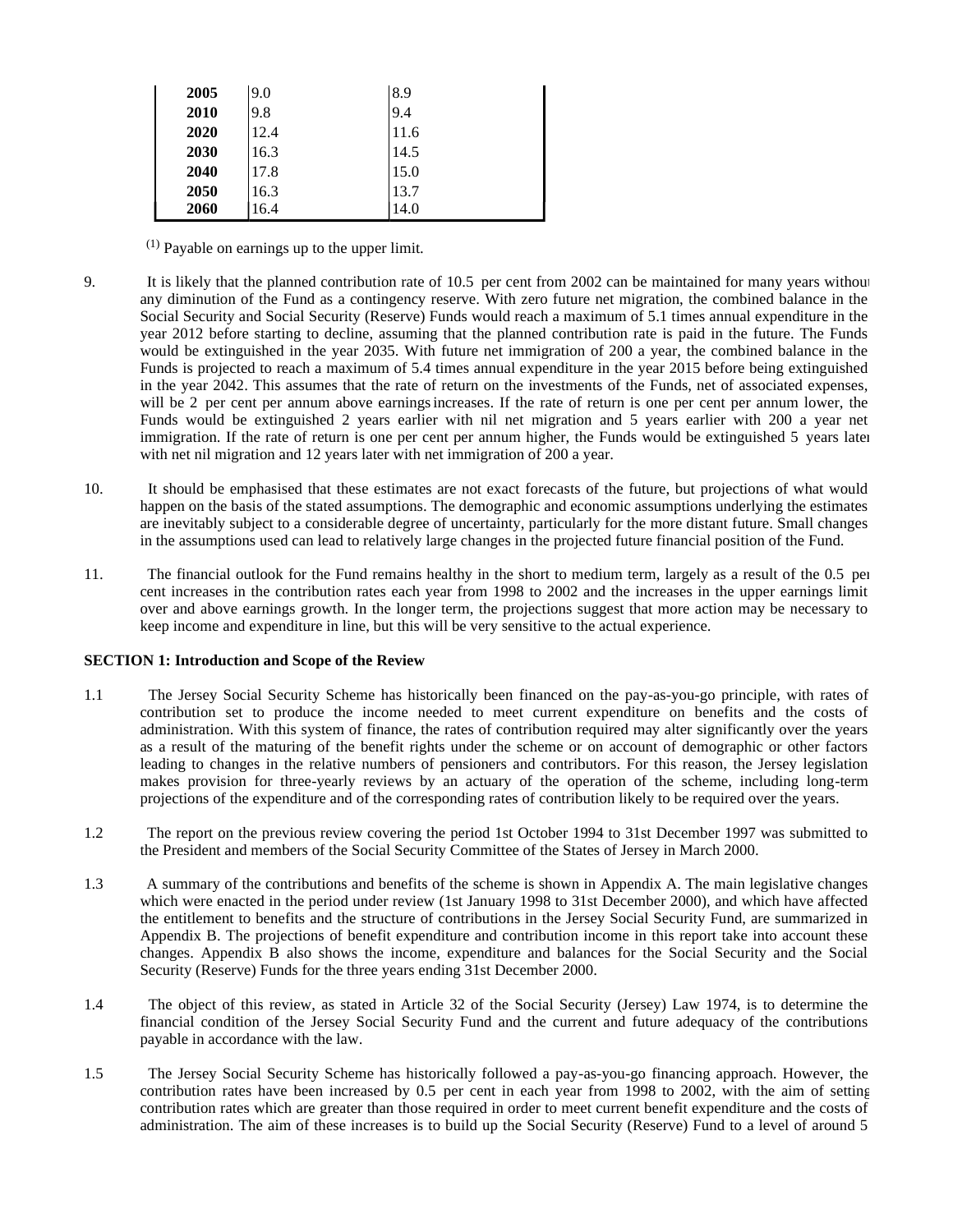- times annual expenditure, moving the scheme towards being partially funded in order to dampen the effect of the worsening demographic position over the next 30 to 40 years.
- 1.6 Two main sets of results are presented in this report. Firstly, the projected future contribution rates which would be required in order for contribution income to equal expenditure on benefits and administration are given, assuming that the States contribution will continue to be calculated as at present (see Appendix A, paragraph A.13). These "break-even contribution rates" are the contribution rates which would be required if the scheme were following the pay-as-you-go financing approach. One of the main factors likely to cause significant changes in these rates in the future is the change in the relative numbers of contributors and pensioners. These factors are mainly demographic but include also social and economic factors such as changes in the proportion of women working, in the rate of unemployment or in the level of migration.
- 1.7 Secondly, the future combined balance in the Social Security and Social Security (Reserve) Funds, as a multiple of annual expenditure, is projected. For this purpose it is assumed that the current contribution rates continue to apply in all future years, allowing for the increases to contribution rates in 2001 and 2002. While projections of fund balances are subject to a great deal of uncertainty, these results give an indication as to the extent to which the buildup of funds in the Social Security (Reserve) Fund can be used to delay increases to contribution rates which would otherwise be required.
- 1.8 The projected demographic developments are discussed in Section 2. Very significant changes in the age structure of the population are expected over the next 30 to 40 years. The numbers over state pension age will be increasing steeply at a time when the numbers at working age will be stationary or declining, leading to a marked fall in the ratio of the number of contributors to the number of pensioners.
- 1.9 Section 3 of this report shows the projected financial situation of the scheme if benefit rates are increased in line with earnings growth, as specified under Article 13(2) of the current legislation. The estimates of income and expenditure are expressed in constant 2000 earnings terms. Since both benefit rates and the earnings of contributors will increase in line with earnings growth, the actual level of increases in earnings will not be relevant to the projected financial position of the scheme, assuming that future rates of investment return change in line with earnings growth.
- 1.10 The projections in this report have been calculated with reference to a large amount of data which has been received, covering demographic movements, the number of beneficiaries and the amounts of benefit paid, and the number of contributors and their earnings. The investigations carried out suggested that the data is of good quality, and in almost all cases data from different sources reconcile well with each other. Nevertheless, it should be noted that if any of the data used for the calculations are materially incorrect or incomplete, it could have a significant effect on the results.
- 1.11 Long term projections, such as the results contained in this report, are subject to a great deal of uncertainty. The results of the projections depend on a large number of assumptions with regard to the future experience of the scheme. When considering the results of long-term projections, it is vital to consider the potential effects on the results if the assumptions used are not borne out in practice. Section 4 discusses this uncertainty, and illustrates the effects on the results of the review of using alternative assumptions.
- 1.12 Section 5 of this report compares the results from Sections 2 and 3 with those from the report on the previous review.

#### **SECTION 2: The demographic assumptions**

- 2.1 In order to project the future income and expenditure of the Jersey Social Security Fund, it is necessary first to project the future numbers in the population of Jersey subdivided by age and sex. It should be emphasised that these are not forecasts of the future population but illustrations of how the population would develop under a set of stylised assumptions, which are nevertheless regarded as reasonable assumptions to make for planning purposes. The March 2001 census was used as the starting point for the population projections.
- 2.2 Projections of the population many years ahead are inevitably subject to a considerable margin of uncertainty. Migration to and from Jersey is particularly difficult to predict, and it is for this reason that we have based our projections on two different migration assumptions. These are -
	- (i) Zero net migration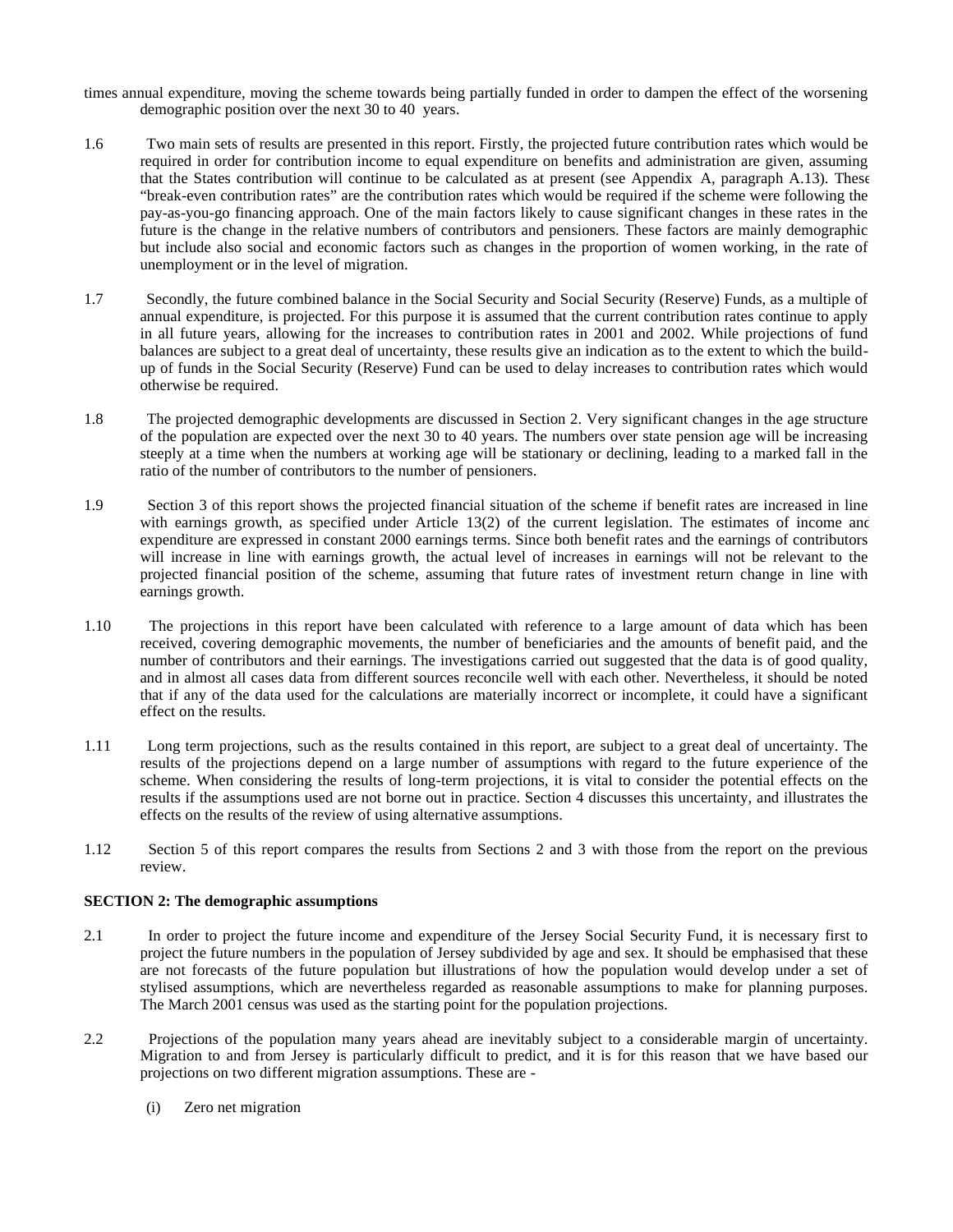(ii) Net inward migration of 200 a year at young working ages for all future years

 These assumptions refer to migration in respect of permanent residents only. In addition, there will be migration in respect of short-term residents, as discussed below. These two assumptions have been chosen to demonstrate the effect migration has on the results and should not be regarded as forecasts of the expected future levels of migration.

- 2.3 An established feature of the economy of the Island is the substantial number of seasonal workers, including workers from outside the Island who remain resident in Jersey for only a few months of the year. The resident population revealed by the census includes such seasonal workers as were present in the Island at the time that the census was taken. In addition to these seasonal workers, a persistent feature of the population has been an excess of people, mainly in their 20s, who work in Jersey for a few years before returning to their country of origin ('transient workers'). The numbers of seasonal and transient workers assumed at this review are shown in Appendix C, Table C3. The number of transient workers assumed is the same as that assumed at the last review since there has been no further information on the subject. In making these projections we have assumed that the number and ages of these short-term workers remain the same in the future.
- 2.4 Although the number of transient workers is assumed to remain constant in future, the movement of transient workers to and from the Island is assumed to result in a certain degree of net emigration. This is because female transient workers may give birth while they are resident in Jersey, taking the children with them when they leave the Island. Therefore, in any year, the number of transient workers entering the Island is smaller than the number of transient workers plus their children leaving the Island, resulting in net emigration equal to the number of children born to female transient workers. This feature is allowed for in the population projections, being in addition to the assumed migration in respect of permanent Jersey residents detailed in paragraph 2.2 above.
- 2.5 Those persons who will be over the pension age of 65 years and receiving pensions during the 60-year projection period are already living. Apart from the effects of the different assumptions for migration, the projected numbers of pensioners will be very largely determined by the assumption about future mortality. The mortality rates used have been based on the experience in recent years, with an allowance made for continuing improvement in mortality in the future, assuming that mortality rates change in line with the rates projected for England and Wales (mid-1998 based population projection). Assumed improvements in mortality over the next 60 years would result in increases in life expectancy at birth of approximately 5 per cent, and increases in life expectancy at age 65 of approximately 20 per cent for males and 15 per cent for females.
- 2.6 Mortality is of much less significance in determining the future numbers at working ages, but after about 20 years the numbers at these ages will depend to an increasing extent on the future numbers of births. Over the past 15 years, fertility rates for women have changed broadly in line with England and Wales fertility rates, although with fertility in Jersey being lower at younger ages and higher at the older ages than in England and Wales. We have assumed that fertility rates continue to change in line with the rates projected for England and Wales (mid-1998 based population projection). This results in an increase in fertility rates of around 5 per cent over the next 10 years, with rates remaining broadly constant thereafter. The assumed number of children per women, excluding seasonal workers who are assumed not to give birth while they are on the Island, is ultimately 1.6, around 25 per cent below the rate of 2.1 which is necessary for a generation exactly to reproduce itself.
- 2.7 The projected future numbers in the population, by age and sex, are shown in Appendix C. A summary of the future numbers in the age bands most relevant for this review is given in Table 2 assuming zero net migration in the future and in Table 3 assuming net inward migration of 200 a year. The projected future numbers in the population are illustrated in Figures 1 and 2. It can be seen that the total population assuming zero net migration is expected to remain around its current level until the year 2020, after which it will decline so that by 2060 the population will only be approximately 80 per cent of current levels. Assuming net immigration of 200 a year, the population is expected to increase by about 7 per cent by the year 2030 before falling to 2 per cent above its current level by 2060.

# **TABLE 2: Projected population of Jersey assuming no net migration after March 2001**(1)

|                 | 2000   | 2005   | 2010   | 2020   | 2030   | 2040   | 2050   | 2060   |
|-----------------|--------|--------|--------|--------|--------|--------|--------|--------|
| <b>Males</b>    |        |        |        |        |        |        |        |        |
| $0 - 15$        | 8.022  | 7,935  | 7,307  | 6,215  | 6,128  | 5,686  | 4,971  | 4,705  |
| $16-64$ (W)     | 29,553 | 29,607 | 29,710 | 28,249 | 25,247 | 23,274 | 23,021 | 21,134 |
| 65 and over (P) | 5,195  | 5,796  | 6,430  | 8,577  | 10,586 | 10,788 | 8,819  | 8,399  |
| <b>Total</b>    | 42,770 | 43,338 | 43,447 | 43,040 | 41,960 | 39,747 | 36,810 | 34,238 |
| W/P             | 5.7    | 5.1    | 4.6    | 3.3    | 2.4    | 2.2    | 2.6    | 2.5    |
| Females         |        |        |        |        |        |        |        |        |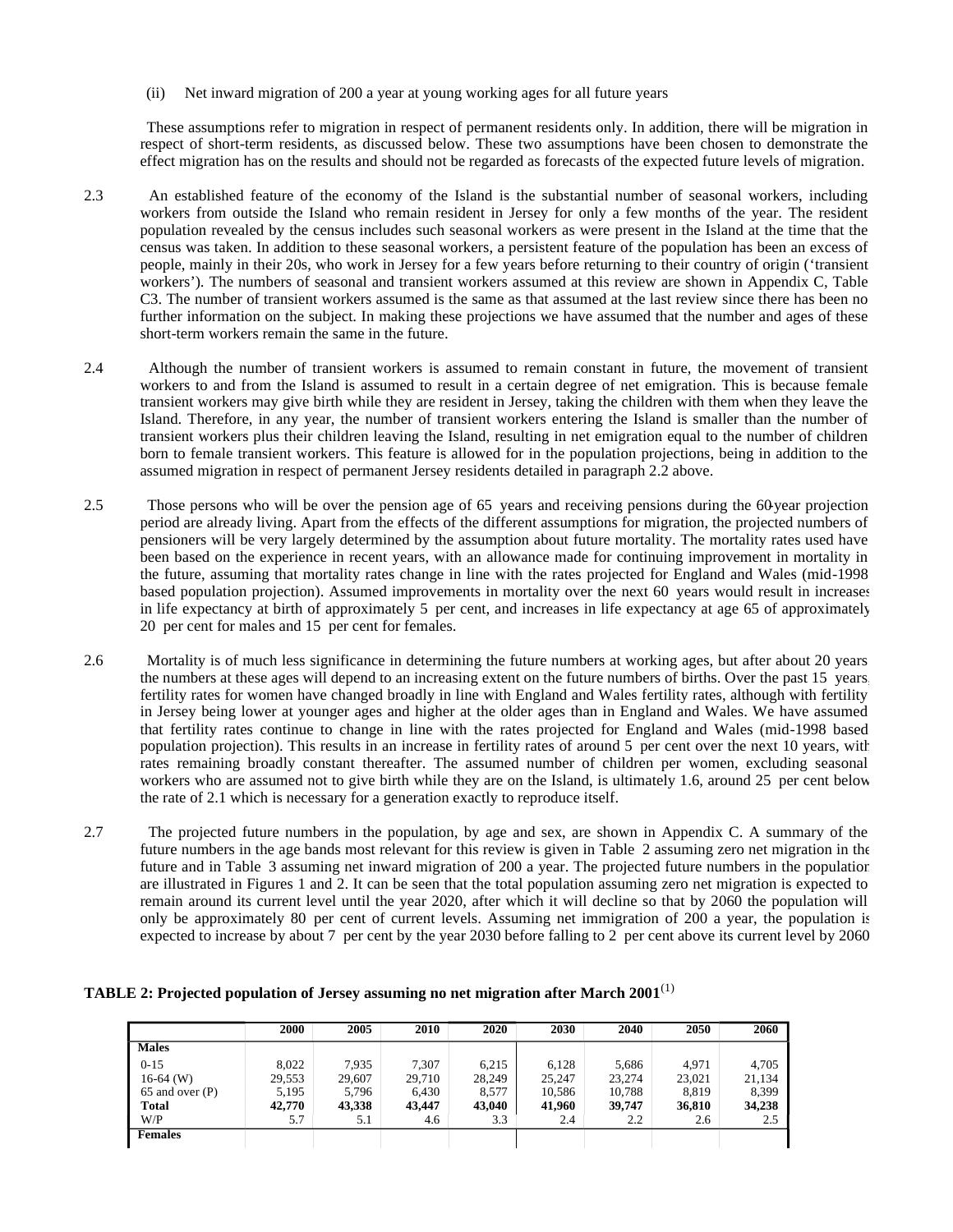| $0 - 15$            | 7.544  | 7,497  | 6,856  | 5,795  | 5,722  | 5,305  | 4,628  | 4,376  |
|---------------------|--------|--------|--------|--------|--------|--------|--------|--------|
| $16-64$ (W)         | 30,432 | 30,461 | 30,462 | 28,753 | 25,295 | 22,583 | 21,849 | 20,052 |
| $65$ and over $(P)$ | 7,089  | 7,417  | 7,894  | 10,042 | 12,539 | 13,345 | 11,448 | 10,224 |
| Total               | 45,064 | 45,374 | 45,211 | 44,590 | 43,556 | 41,234 | 37,926 | 34,651 |
| W/P                 | 4.3    | 4.1    | 3.9    | 2.9    | 2.0    | 1.7    | 1.9    | 2.0    |
| <b>Persons</b>      |        |        |        |        |        |        |        |        |
| $0 - 15$            | 15,566 | 15,432 | 14,163 | 12,010 | 11,850 | 10,991 | 9,599  | 9,081  |
| $16-64$ (W)         | 59,985 | 60,068 | 60,172 | 57,001 | 50,542 | 45,857 | 44,870 | 41,186 |
| $65$ and over $(P)$ | 12,283 | 13,213 | 14,323 | 18,619 | 23,124 | 24,133 | 20,267 | 18,622 |
| Total               | 87,834 | 88,712 | 88,658 | 87,630 | 85,516 | 80,981 | 74,735 | 68,889 |
| W/P                 | 4.9    | 4.5    | 4.2    | 3.1    | 2.2    | 1.9    | 2.2    | 2.2    |

(1) The numbers shown are the average population during the calendar year including seasonal and transient workers.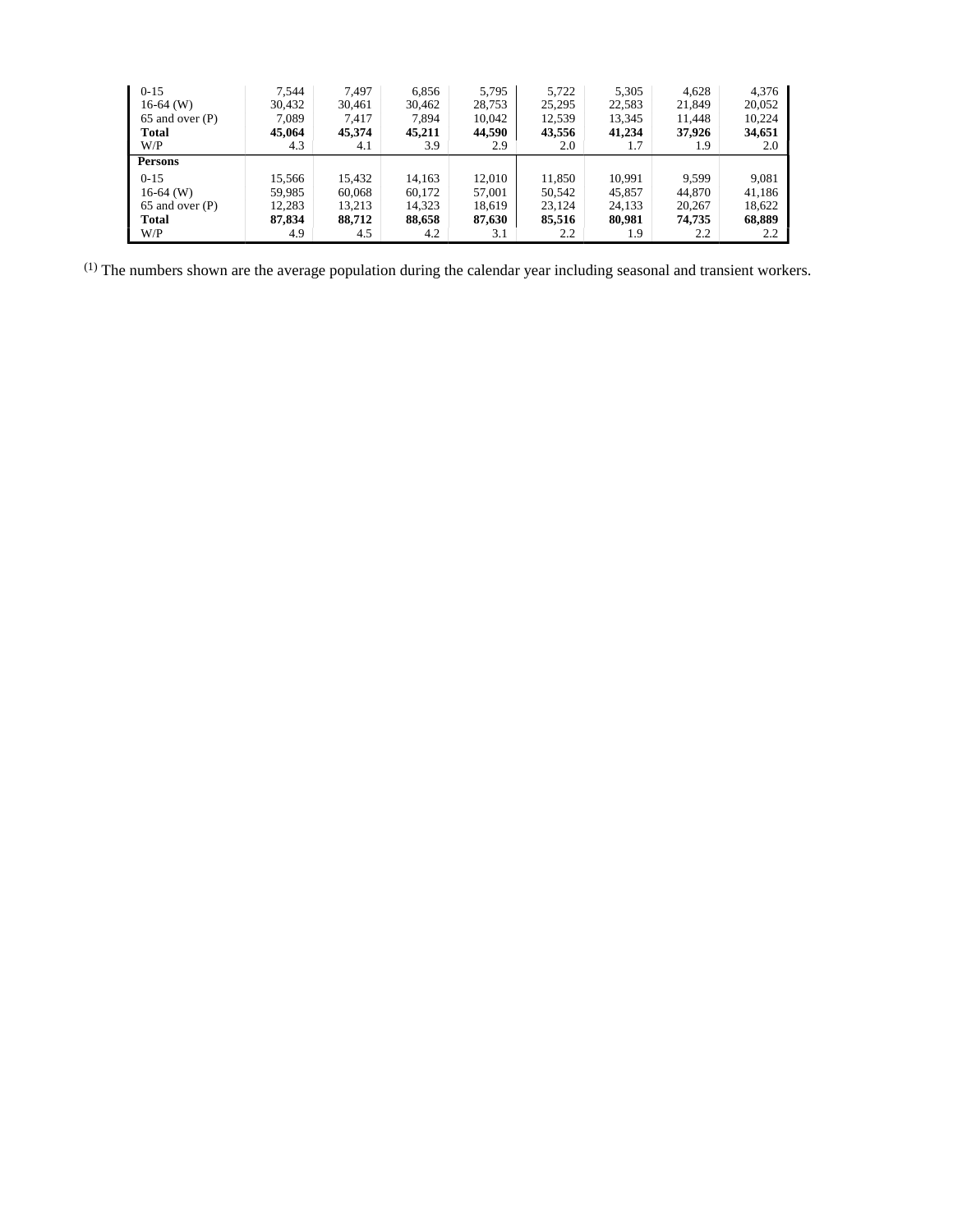**TABLE 3: Projected population of Jersey assuming net immigration of 200 a year after March 2001**(1)

|                     | 2000   | 2005   | 2010   | 2020   | 2030   | 2040   | 2050   | 2060   |
|---------------------|--------|--------|--------|--------|--------|--------|--------|--------|
| <b>Males</b>        |        |        |        |        |        |        |        |        |
| $0-15$              | 8,022  | 7,954  | 7,426  | 6,888  | 7,300  | 7,063  | 6,682  | 6,778  |
| $16-64$ (W)         | 29,553 | 30,032 | 30,631 | 30,111 | 28,323 | 27,982 | 29,048 | 28,177 |
| 65 and over (P)     | 5,195  | 5,796  | 6,430  | 8,577  | 10,586 | 10,788 | 9,216  | 9,495  |
| Total               | 42,770 | 43,782 | 44,486 | 45,575 | 46,209 | 45,832 | 44,945 | 44,450 |
| W/P                 | 5.7    | 5.2    | 4.8    | 3.5    | 2.7    | 2.6    | 3.2    | 3.0    |
| <b>Females</b>      |        |        |        |        |        |        |        |        |
| $0 - 15$            | 7,544  | 7,515  | 6,970  | 6,411  | 6,799  | 6,591  | 6,236  | 6,322  |
| $16-64$ (W)         | 30,432 | 30,886 | 31,387 | 30,688 | 28,466 | 27,356 | 27,872 | 26,984 |
| $65$ and over $(P)$ | 7,089  | 7,417  | 7,894  | 10,042 | 12,539 | 13,345 | 11,881 | 11,475 |
| Total               | 45,064 | 45,818 | 46,250 | 47,140 | 47,804 | 47,293 | 45,988 | 44,782 |
| W/P                 | 4.3    | 4.2    | 4.0    | 3.1    | 2.3    | 2.0    | 2.3    | 2.4    |
| <b>Persons</b>      |        |        |        |        |        |        |        |        |
| $0-15$              | 15,566 | 15,469 | 14,395 | 13,298 | 14,099 | 13,655 | 12,918 | 13,100 |
| $16-64$ (W)         | 59,985 | 60,918 | 62,018 | 60,799 | 56,790 | 55,338 | 56,920 | 55,161 |
| 65 and over (P)     | 12,283 | 13,213 | 14,323 | 18,619 | 23,124 | 24,133 | 21,096 | 20,970 |
| Total               | 87,834 | 89,600 | 90,736 | 92,716 | 94,013 | 93,125 | 90,933 | 89,231 |
| W/P                 | 4.9    | 4.6    | 4.3    | 3.3    | 2.5    | 2.3    | 2.7    | 2.6    |

(1) The numbers shown are the average population during the calendar year including seasonal and transient workers.



**Figure 1 - Projected population of Jersey assuming zero net migration**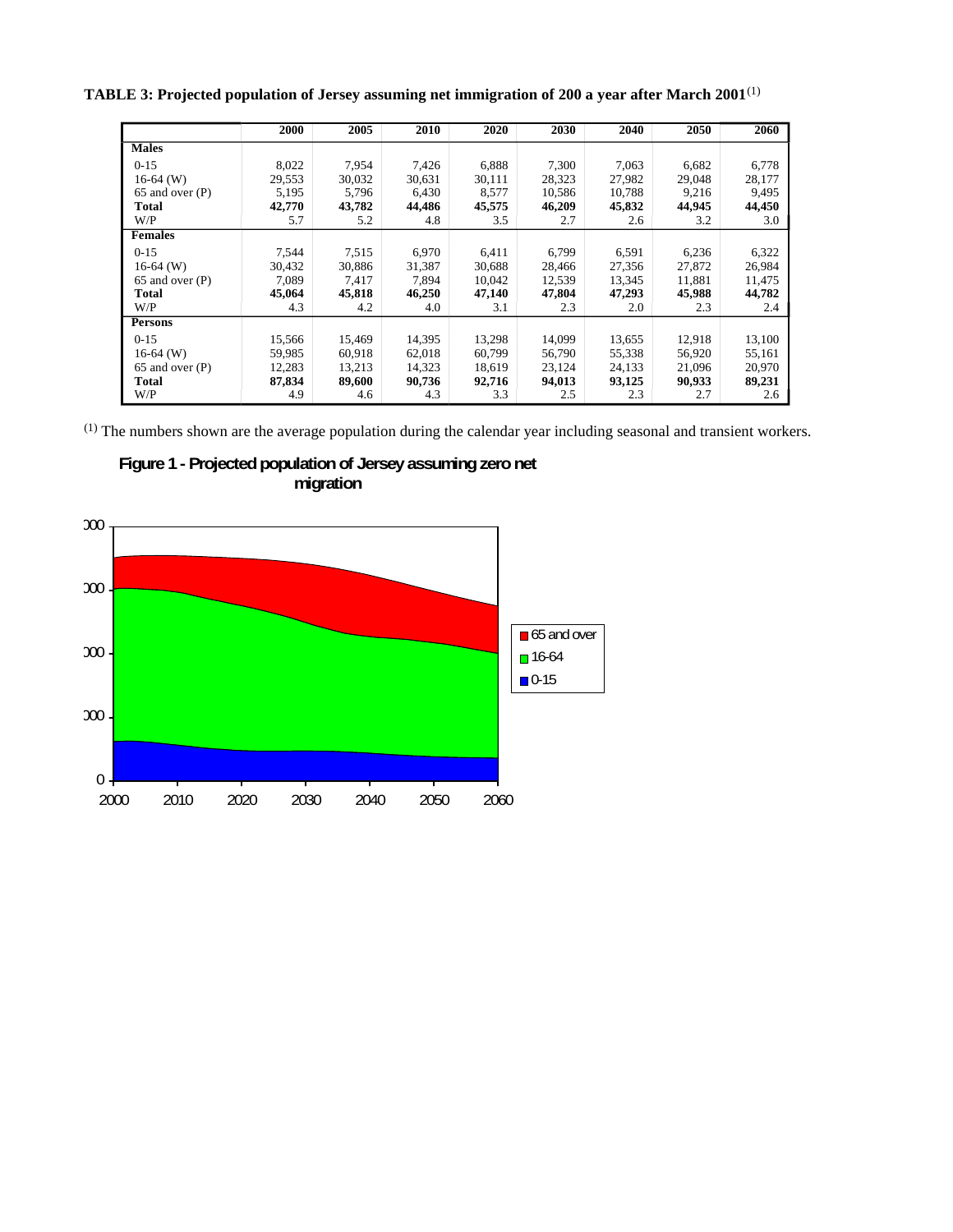

**Figure 2 - Projected population of Jersey assuming net immigration of 200 a year**

2.8 On the basis of the projections, the numbers resident in Jersey over the current pension age of 65 will rise slowly from just under 12,500 in 2000 to over 24,500 in 2035, a total rise of approximately 100 per cent. The numbers are very similar on both projections since future migrants would not have reached age 65 in any number by 2035. After 2035 the numbers will start to fall, reaching approximately 18,500 by 2060 assuming zero net migration and approximately 21,000 assuming net immigration of 200 a year.

- 2.9 By contrast, the expected numbers at working ages, assuming zero net migration in the future, will fall from just under 60,000 in 2000 to around 57,000 by 2020 and then to under 41,200 by 2060, a total fall of 31 per cent. Assuming net inward migration of 200 a year, the expected numbers at working age will rise from just under 60,000 in 2000 to just over 62,000 in 2010 before falling to approximately 55,200 by 2060, a fall over the whole period of 8 per cent. The fall in the numbers at working ages when there is no migration to boost them is due mainly to the level of fertility rates being below the level required to replace the population.
- 2.10 The number of persons of working age per person over pension age, the main demographic determinant of the contribution rate required, falls from 4.9 in 2000 to 1.9 in 2035 before rising to 2.2 by 2060 assuming zero net migration. Assuming net immigration of 200 a year, this ratio is expected to fall from 4.9 in 2000 to 2.2 in 2035 before rising to 2.6 by 2060. This ratio is illustrated in Figure 3.



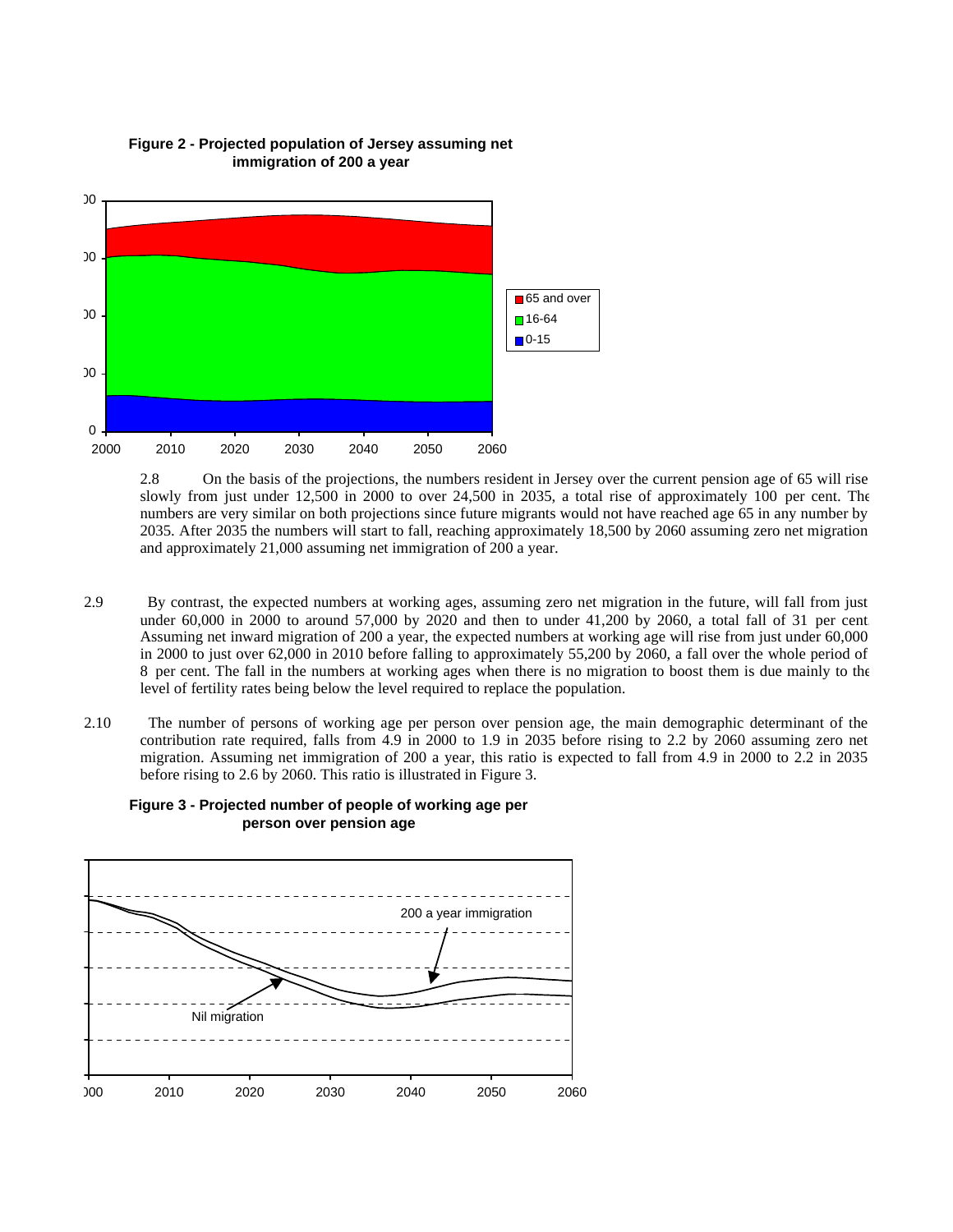#### **SECTION 3: The estimated outgo, rates of contribution required and balance in the funds in future years**

- 3.1 Estimates have been made of the future income, benefit expenditure and administration expenditure of the scheme, in the manner and on the assumptions described in the preceding sections of the report and in detail in Appendix D.
- 3.2 Estimates of the expenditure on the various types of benefit are given in Appendix E, assuming that benefit rates are increased annually in line with earnings growth as required by current legislation. Estimates of future contribution income from the different classes of contribution, including estimates of the States contribution, are given in Appendix F. The estimated contribution income is calculated assuming that currently planned contribution rates apply in all future years, allowing for the increases to contribution rates in 2001 and 2002. Earnings limits for contributions are assumed to increase in line with earnings growth, after allowing for the increase in the upper limit of £50 above earnings growth in 2001.
- 3.3 Table 4 sets out estimates of the future expenditure from the Social Security Fund, including expenditure on administration, and of the contribution rates required in order to meet this expenditure, for both sets of migration assumptions. These are the contribution rates which would be required if the pay-as-you-go approach to financing were being followed. The contribution rates are a percentage of earnings up to the upper limit, and are illustrated in Figure 4.
- 3.4 The results in Table 4 and Figure 4
	- (i) exclude the contributions paid to the Health Insurance Scheme,
	- (ii) assume the States contribution will continue to be calculated as at present (see Appendix A, paragraph A.13), and
	- (iii) assume that the current assets of the Fund and the income generated from the assets are not drawn upon to meet expenditure of the scheme.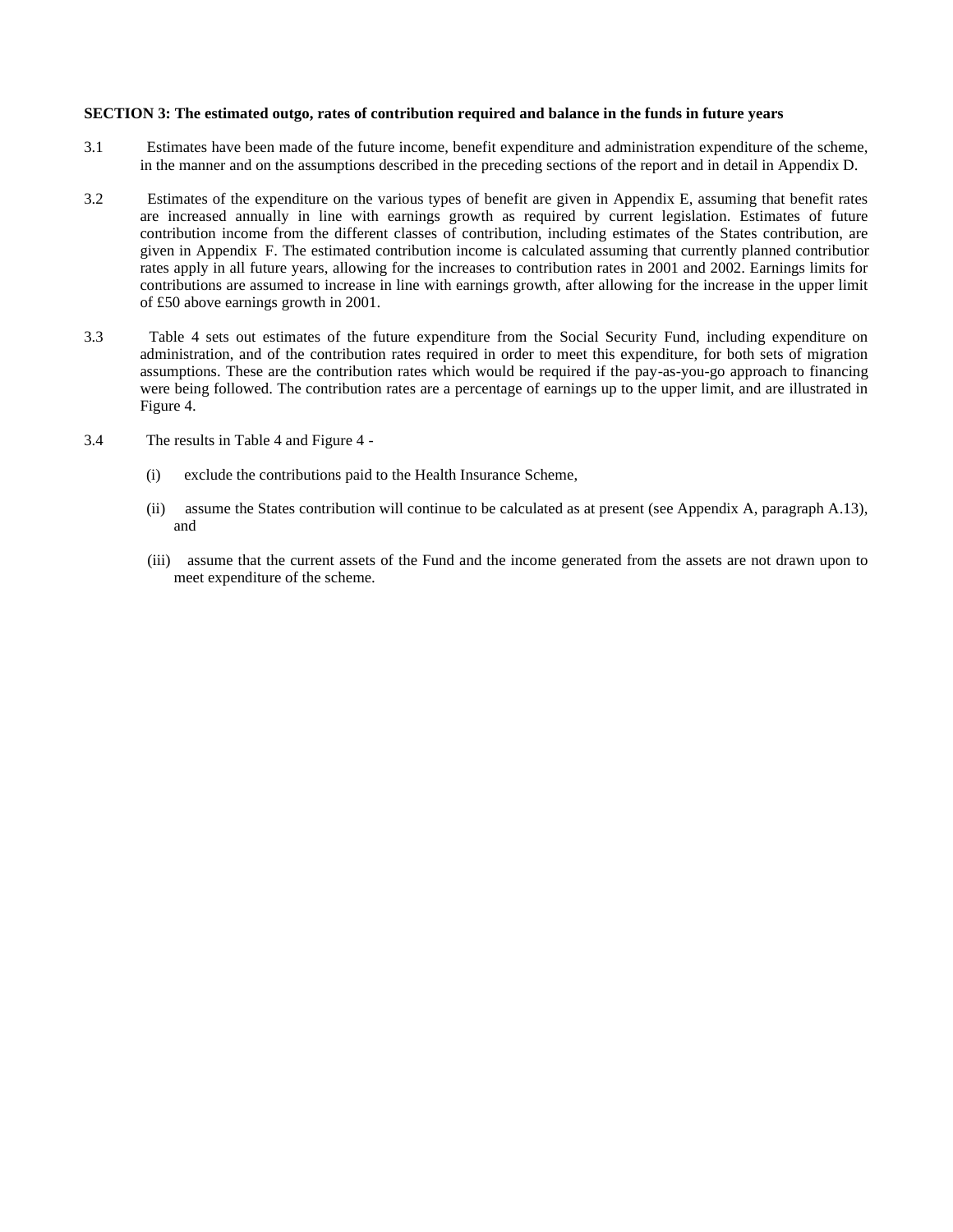|      |           | Expenditure $(\mathbf{f}\mathbf{m})$ |           | <b>Contribution rates (%)</b> | Figure 4 - Projected break-even cont |
|------|-----------|--------------------------------------|-----------|-------------------------------|--------------------------------------|
| Year | Zero net  | Net                                  | Zero net  | Net.                          |                                      |
|      | migration | immigration of                       | migration | immigration of                | 20%                                  |
|      |           | 200 a year                           |           | 200 a year                    | 18%                                  |
|      |           |                                      |           |                               | Nil migration<br>16%                 |
| 2000 | 104       | 104                                  | 8.4       | 8.4                           |                                      |
| 2005 | 111       | 111                                  | 9.0       | 8.9                           | 14%<br>200 a year imm                |
| 2010 | 119       | 119                                  | 9.8       | 9.4                           | 12%                                  |
| 2020 | 146       | 147                                  | 12.4      | 11.6                          | 10% -                                |
| 2030 | 174       | 176                                  | 16.3      | 14.5                          | 8%                                   |
| 2040 | 178       | 182                                  | 17.8      | 15.0                          | 6%<br>Planned                        |
| 2050 | 156       | 168                                  | 16.3      | 13.7                          | 4%                                   |
| 2060 | 145       | 167                                  | 16.4      | 14.0                          | 2%                                   |
|      |           |                                      |           |                               | $0\%$ .                              |
|      |           |                                      |           |                               | 2000<br>2010<br>2020<br>2030         |



- 3.5 Table 4 shows that the break-even contribution rate is projected to remain below the planned rate of 10.5 per cent for at least the next ten years. The contribution rate is expected to rise rapidly after that to reach a peak of 18 per cent by 2037 assuming zero future net migration and 15.5 per cent by 2036 assuming future net immigration of 200 a year. Following these peaks, the break-even contribution rate will reduce to 16.4 per cent by 2060 assuming no future net migration and 14 per cent assuming net immigration of 200 a year.
- 3.6 If the contribution rates shown in Table 4 were to be applied in practice, and if the assumptions underlying the estimates exactly fitted the experience in future years, then the entire investment income would be available for reinvestment and the combined balance in the Social Security and Social Security (Reserve) Funds would grow in relation to benefit expenditure. This is mainly because we expect the rate of return on investments to be greater than the rate of increase in earnings.



**Figure 5 - Projected balance as multiple of expenditure**

3.7 Alternatively, the current balances in the Social Security Funds, and the fact that the planned rates of contribution are greater than those currently needed to break even on a pay-as-you-go basis, can be used in order to lessen the need to increase contribution rates in the future in response to changing demographics. Figure 5 shows the projected combined balance in the Social Security and Social Security (Reserve) Funds, as a multiple of total expenditure including expenditure on administration, assuming that the current contribution rates apply for all future years, although with allowance for the increases in contribution rates in 2001 and 2002. The projected balance is shown for both migration assumptions.

3.8 The calculations underlying Figure 5 assume that the future rate of return on investments, net of associated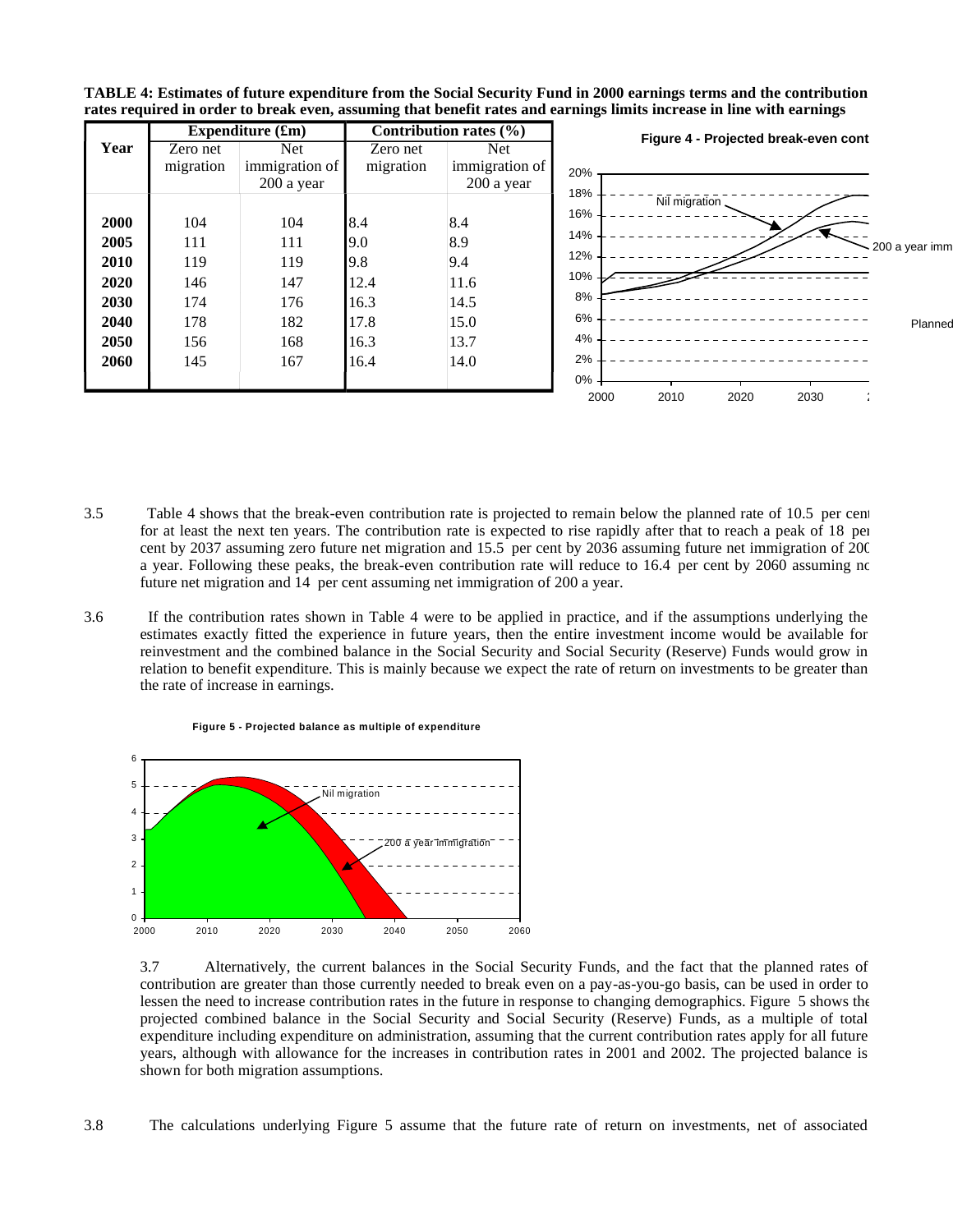- expenses, will be 2 per cent per annum in excess of earnings increases. The projected fund as a multiple of expenditure for 2000 and 2001 is lower than it would otherwise have been as a consequence of the negative investment return achieved during 2000.
- 3.9 Assuming zero future net migration, if the planned contribution rates were to be paid in the future, the projected balance in the Funds as a multiple of annual expenditure would grow to a maximum of 5.1 in 2012. Thereafter, the balance would fall as a multiple of annual expenditure, until the Funds are extinguished in 2035. After this point, it would be necessary to increase contribution rates to at least the break-even rate of 17.8 per cent. In practice, it may be considered necessary to increase contribution rates before the Funds were extinguished.
- 3.10 Assuming future net immigration of 200 a year, the projected balance in the Funds would grow to a maximum of 5.4 times annual expenditure in 2015, if the planned contribution rates were to be paid. Thereafter, the balance would fall as a multiple of annual expenditure, until the Funds are extinguished in 2042. After this point, it would be necessary to increase contribution rates to at least the break-even rate of 14.6 per cent.
- 3.11 To the extent that the future experience of the scheme may not follow the assumptions made for the purpose of these projections, the future financial position of the scheme may differ considerably from that described above. Section 4 contains discussion of the uncertainty inherent in long term projections such as these, and shows the effects on the principal results of this review of varying the assumptions used.

#### **SECTION 4: Illustrative effects on the principal results of variations in the assumptions used**

- 4.1 The results described in Section 3 are dependent on a number of assumptions which have been made with regard to the future experience of the Social Security Scheme. These assumptions include -
	- (i) demographic assumptions, such as future fertility and mortality rates, future levels of migration in respect of permanent residents, and the effects of short term migrants;
	- (ii) economic assumptions, such as the future rate of return on the investments of the Social Security and Social Security (Reserve) Funds, and the levels of employment and unemployment;
	- (iii) scheme assumptions, such as the effects of the legislative changes which have been made to the scheme benefits.
- 4.2 When considering the results contained in this report, attention should be given to the fact that if the assumptions used are not borne out in practice, the future financial position of the scheme could be significantly different from that shown in the projections. The results in this report should not be considered to be a certain prediction of the future financial position of the scheme. Instead, they should be regarded as an indication of the likely future position, if experience were to follow the assumptions made. It is therefore vital, when considering the results of long-term projections, to consider the potential effects on the results of the projections if different assumptions were to be used.

### **Demographic assumptions**

- 4.3 The results in Sections 2 and 3 are shown on the basis of two alternative assumptions regarding the future level of net migration of the permanent population of Jersey. It should be noted these two alternative scenarios are illustrative and should not be taken as setting bounds to the range of possibilities. The higher the level of future net immigration, the more any necessary increases to contribution rates could be deferred. Conversely, net outward migration would require contribution rates to be increased sooner.
- 4.4 Attention should be given to the possible effects on the results of the projections if the experience with regard to future fertility and mortality rates were to differ from the assumptions made. Any changes in future rates of fertility would have little effect on the projected benefit expenditure over the period of the review, since people who are born after the date of the valuation will not reach pension age during the period of the review. However, the level of contribution income would be affected, after an initial period of around 20 years. An increase in the assumed fertility rates would therefore improve the future financial position of the scheme, reducing the required break-even contribution rates after 20 years, and delaying the point at which contribution rates would need to be increased. Conversely, a decrease in the assumed fertility rates would worsen the future position of the scheme.
- 4.5 Any changes in the assumed rates of mortality would have little effect on contribution income. However, if lighter rates of mortality were to be assumed in the future, this would increase the projected expenditure on old age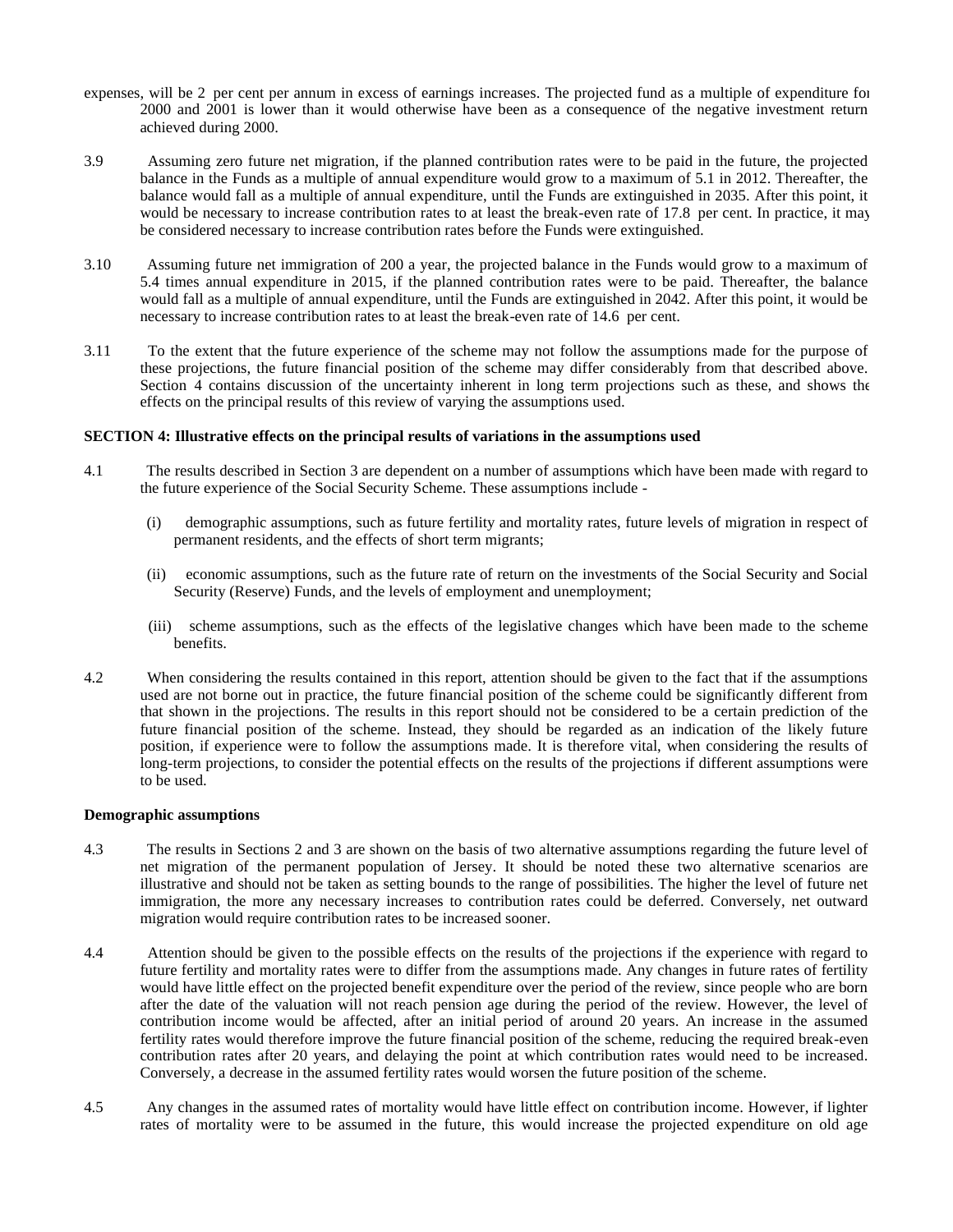pensions, and consequently increase the required break-even contribution rates. Conversely, heavier assumed rates of mortality would improve the future financial position of the scheme.

#### **Economic assumptions**

 $0 - 2000$ 

- 4.6 It has not been necessary to make assumptions regarding the future levels of price inflation or earnings growth for this review. All results are presented in constant earnings terms, and benefit rates are assumed to be increased in line with earnings growth in the future. Therefore the absolute levels of price inflation or earnings growth do not affect the results in this report.
- 4.7 For the purposes of projecting the future combined balance in the Funds, it has been necessary to make an assumption regarding the future rate of return of the investments. It has been assumed for the principal results that the future rate of return, net of associated expenses, is 2 per cent per annum in excess of earnings growth. This is lower than the average annual rate of return which has been experienced for most years in the recent past. The effects on the results from Section 3 of varying the future rate of investment return by one per cent per annum are shown in Figure 6 and Figure 7.
- 4.8 Assuming zero future net migration and a rate of return one per cent per annum higher from 2001 compared with the principal results, the projected balance in the Funds as a multiple of annual expenditure would reach a maximum of 5.7 in 2016, if the planned contribution rates were to be paid. Thereafter the balance would fall as a multiple of annual expenditure, until the Funds are extinguished in 2040. If the rate of return were one per cent per annum lower compared with the principal results, the projected balance in the Funds as a multiple of annual expenditure would reach a maximum of 4.6 in 2011, after which it would fall until the funds are extinguished in 2033.
- 4.9 Assuming future net immigration of 200 a year and a rate of return one per cent per annum higher from 2001 compared with the principal results, the projected balance in the Funds as a multiple of annual expenditure would reach a maximum of 6.2 in 2018, if the planned contribution rates were to be paid. Thereafter the balance would fall as a multiple of annual expenditure, until the Funds are extinguished in 2054. If the rate of return were one per cent per annum lower compared with the principal results, the projected balance in the Funds as a multiple of annual expenditure would reach a maximum of 4.8 in 2012, after which it would fall until the funds are extinguished in 2037.



2000 2010 2020 2030 2040 2050 2060

**Figure 6 - Projected balance as multiple of expenditure for**

4.10 The assumed rate of investment return does not affect the required break-even contribution rates, since these are the rates which are sufficient for contribution income in a particular year to meet benefit expenditure and expenditure on administration in that same year, without reference to investment income or the combined balance in the Funds.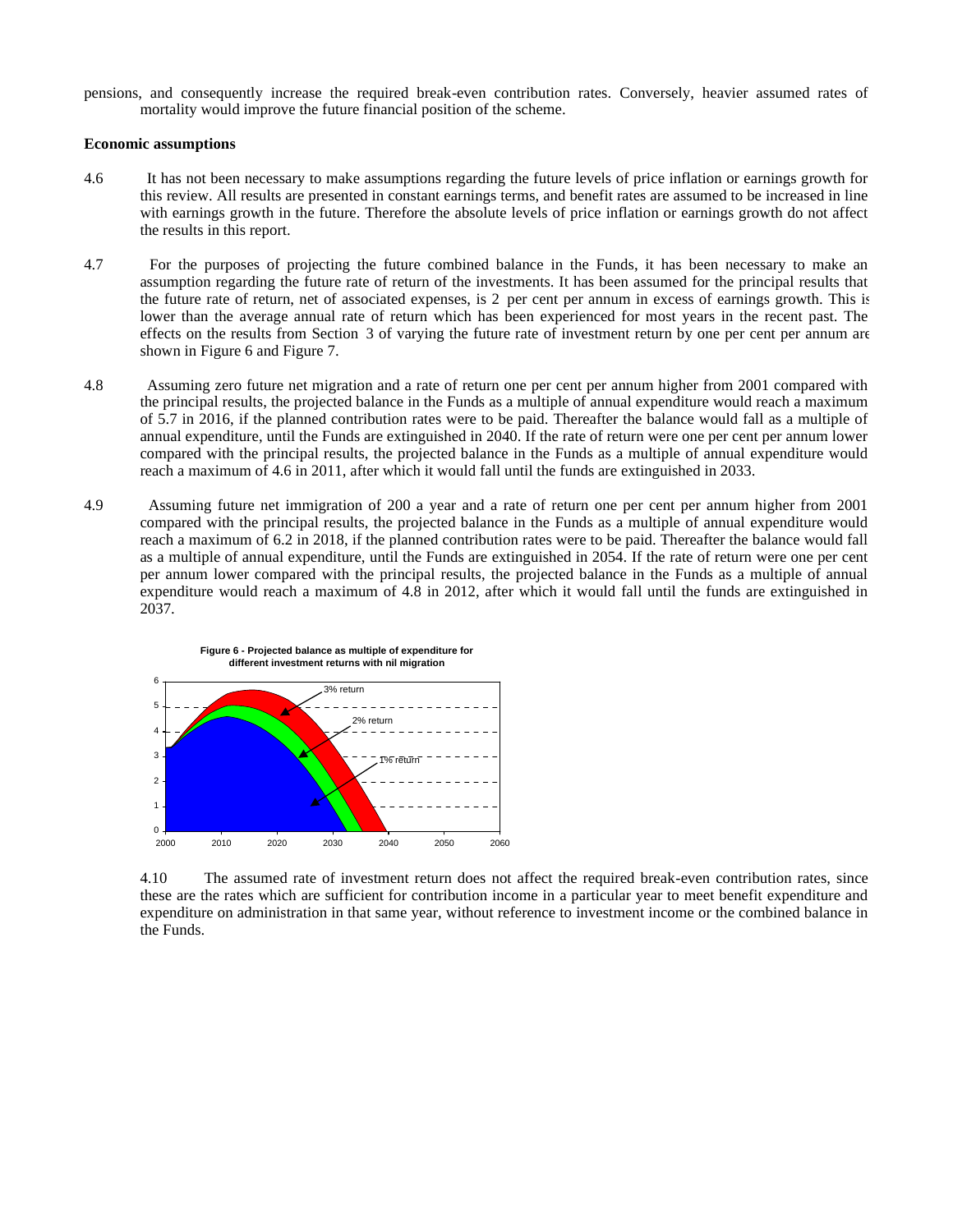

- 4.11 The future level of expenditure on old age pensions subject to a degree of uncertainty. The current level of expenditure is less than the amount which would be expected if everybody who appears to be entitled to a pension based on past contributions data were to claim one. This feature may be expected because people who have paid contributions in Jersey in the past, but who are no longer resident in Jersey when they attain State pension age, will be less likely to claim a pension than residents.
- 4.12 The principal projections shown in this report assume that between 2005 and 2030 there is a gradual increase each year in the likelihood of claims of old age pensions from non-residents. Data on old age pension claims and expenditure indicates that such an increase has not occurred in the recent past. If it were to be the case that there is no such future increase in the likelihood of claims from non-residents, then expenditure on old age pensions in the longer term may be approximately 10 per cent lower than that included in the principal projections.
- 4.13 Conversely, it may be the case that the various legislative changes which have been made since the last review will increase future benefit expenditure to a greater extent than that which has been allowed for in the principal results, or that the likelihood of claims of old age pensions from non-residents increases by a greater amount in the future than that allowed for in the principal results.
- 4.14 In order to provide an indication of the variability of the results of the review, Table 5 indicates the projected break-even contribution rates and the year in which the Funds are extinguished (assuming that the planned contribution rates are paid in the future) if the future costs of old age pension were to be 10 per cent higher or lower than those assumed for the main projections. This is assumed to apply from 2030 onwards, building up to this level uniformly from 2001. The 10 per cent difference may be as a result of mortality experience differing from the assumptions used, or because of the future level of claims differing from the assumed level, or because of the effects of the legislative changes to old age pension differing from those assumed. It should not be considered to be an upper or lower bound for future old age pension expenditure. Instead, these results should be regarded as an example of the potential effects on the projections if experience were to differ from the assumptions made for the review.

#### **TABLE 5: Illustrative effects of expenditure on old age pensions being either 10 per cent higher or 10 per cent lower from 2030 compared with the principal results, with this difference phased in uniformly from 2001**

|                                                   |                     | <b>Zero net migration</b> |                         |                     | Net immigration of 200 a year |                         |
|---------------------------------------------------|---------------------|---------------------------|-------------------------|---------------------|-------------------------------|-------------------------|
| Year                                              | Main results<br>(1) | <b>OAP 10%</b><br>higher  | <b>OAP 10%</b><br>lower | Main results<br>(1) | <b>OAP 10%</b><br>higher      | <b>OAP 10%</b><br>lower |
| <b>Break-even</b><br>contribution<br>rate $(\% )$ |                     |                           |                         |                     |                               |                         |
| 2020                                              | 12.4                | 13.0                      | 11.8                    | 11.6                | 12.1                          | 11.0                    |
| 2040                                              | 17.8                | 19.3                      | 16.3                    | 15.0                | 16.2                          | 13.8                    |
| 2060                                              | 16.4                | 17.7                      | 15.0                    | 14.0                | 15.1                          | 12.9                    |
| Year in which<br><b>Funds</b> are<br>extinguished |                     |                           |                         |                     |                               |                         |
| (2)                                               | 2035                | 2032                      | 2041                    | 2042                | 2036                          | $-(3)$                  |

(1) Break-even contribution rates are as shown in Table 4 in Section 3.

(2) Assuming that the planned contribution rates are paid in the future.

 $(3)$  Using this scenario there is still a small balance in the fund in 2060, the final year of the review.

4.15 The illustrative effects of varying certain assumptions shown in this section have considered the effects of varying these assumptions in isolation. The potential effects on the results of varying a combination of different assumptions should also be considered.

#### **SECTION 5: Comparison of results in this report with those from the report on the previous Actuarial Review**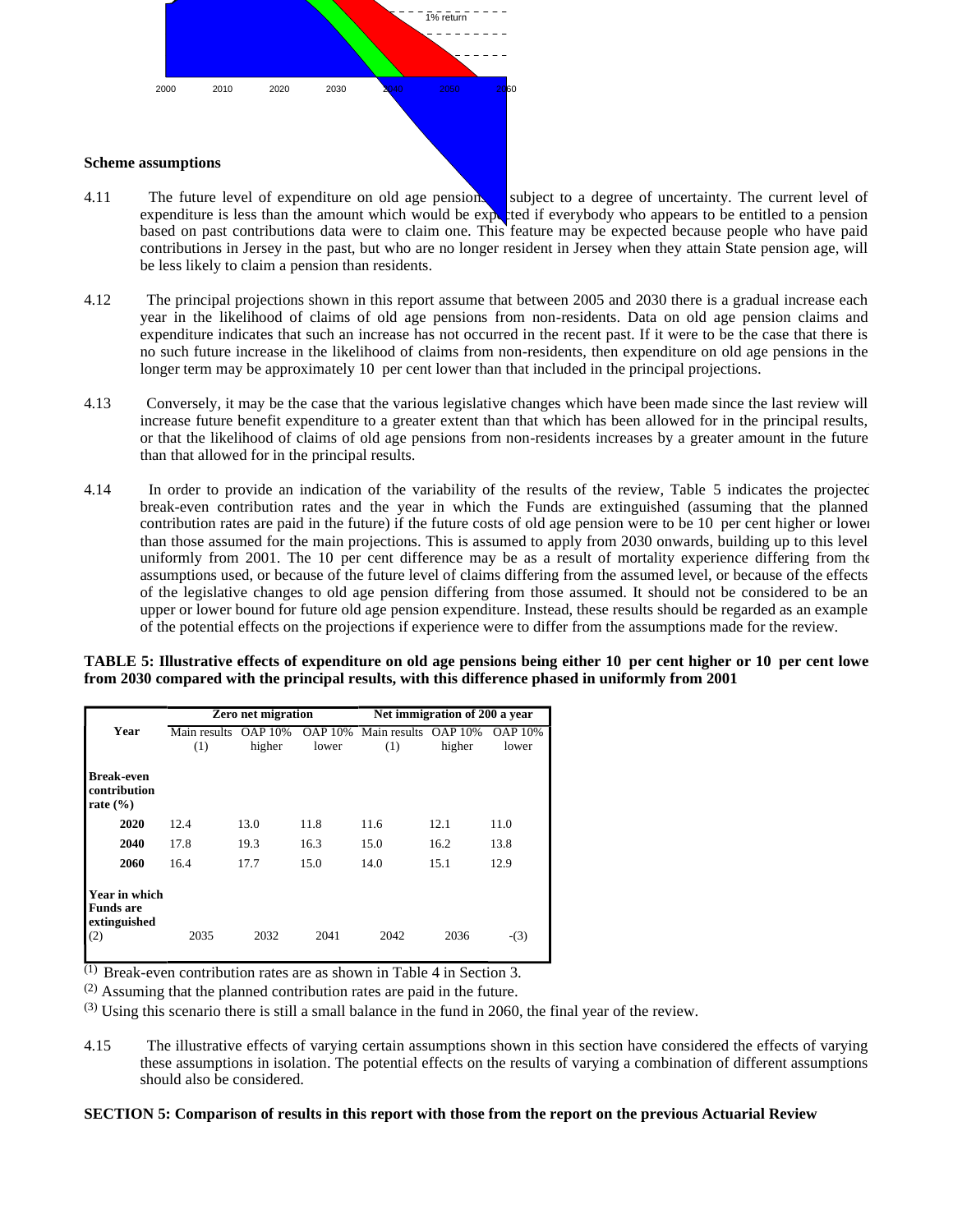#### **Population projections**

5.1 Table 6 compares the results of the population projections described in Section 2 of this report with the population projections from the report on the previous actuarial review of the Social Security Scheme. Numbers are shown for the years for which results were given in the report on the previous review.

**TABLE 6: Comparison of results in this report with those from the report on the previous actuarial review – population projections**

|                                                                                    | 2002     | 2007     | 2017     | 2027     | 2037     | 2047     | 2057     |  |  |  |  |
|------------------------------------------------------------------------------------|----------|----------|----------|----------|----------|----------|----------|--|--|--|--|
| 5.2<br>Net nil migration - population numbers                                      |          |          |          |          |          |          |          |  |  |  |  |
| Last                                                                               |          |          |          |          |          |          |          |  |  |  |  |
| review                                                                             | 87,014   | 86,811   | 85,415   | 83,223   | 79,078   | 73,234   | 67,576   |  |  |  |  |
| Change                                                                             | $+1,424$ | $+1.944$ | $+2,581$ | $+3,142$ | $+3,523$ | $+3,415$ | $+2,945$ |  |  |  |  |
| <b>This</b>                                                                        |          |          |          |          |          |          |          |  |  |  |  |
| review                                                                             | 88,438   | 88,755   | 87,996   | 86,365   | 82,601   | 76,649   | 70,521   |  |  |  |  |
|                                                                                    |          |          |          |          |          |          |          |  |  |  |  |
| Net immigration of 200 a year - population numbers<br>Last                         |          |          |          |          |          |          |          |  |  |  |  |
| review                                                                             | 88,279   | 89,304   | 90.957   | 92,100   | 91,456   | 89,358   | 87,394   |  |  |  |  |
| Changes                                                                            | $+411$   | $+790$   | $+1,141$ | $+1,728$ | $+2.151$ | $+2.250$ | $+2,234$ |  |  |  |  |
| <b>This</b>                                                                        |          |          |          |          |          |          |          |  |  |  |  |
| review                                                                             | 88,690   | 90,094   | 92,098   | 93,828   | 93,607   | 91,608   | 89,628   |  |  |  |  |
| Net nil migration - numbers at working age per person over pension age             |          |          |          |          |          |          |          |  |  |  |  |
| Last                                                                               |          |          |          |          |          |          |          |  |  |  |  |
| review                                                                             | 4.6      | 4.3      | 3.3      | 2.5      | 2.0      | 2.3      | 2.4      |  |  |  |  |
| This                                                                               |          |          |          |          |          |          |          |  |  |  |  |
| review                                                                             | 4.8      | 4.5      | 3.3      | 2.4      | 1.9      | 2.1      | 2.2      |  |  |  |  |
|                                                                                    |          |          |          |          |          |          |          |  |  |  |  |
| Net immigration of 200 a year - numbers at working age per person over pension age |          |          |          |          |          |          |          |  |  |  |  |
| Last                                                                               |          |          |          |          |          |          |          |  |  |  |  |
| review                                                                             | 4.7      | 4.5      | 3.5      | 2.8      | 2.4      | 2.8      | 2.8      |  |  |  |  |
| This                                                                               |          |          |          |          |          |          |          |  |  |  |  |
| review                                                                             | 4.8      | 4.5      | 3.5      | 2.7      | 2.2      | 2.6      | 5.3 2.7  |  |  |  |  |
|                                                                                    |          |          |          |          |          |          |          |  |  |  |  |
|                                                                                    |          |          |          |          |          |          |          |  |  |  |  |

The projected population for this review is higher than that from the previous actuarial review, on both migration bases. The population projections from the previous actuarial review assumed either nil net migration or net immigration of 200 a year from March 1996 onwards. The population projections for this review were based on the March 2001 census, which reflected the actual migration between March 1996 and March 2001, which was approximately 1,000. This would, by itself, result in an increased population of approximately 1,000 when comparing the nil migration projections, and nil when comparing the net immigration of 200 a year projections, in March 2001. The differences shown in Table 6 are slightly larger than these figures, as a result of other differences.

5.3 For the previous review, it was assumed that future fertility rates would remain constant. As set out in Section 2, it has now been

assumed that fertility rates will increase by around 5 per cent between 2000 and 2010, in line with changes projected for England and Wales. Fertility rates are then assumed to remain broadly constant from 2010 onwards. This accounts for the major part of the balance of the increase in the population projections, after migration has been allowed for.

- 5.4 In addition to these effects, there are other smaller effects, including the effect of assuming a faster rate of mortality improvement than was assumed for the previous review, and other changes made to the assumptions underlying the population projections.
- 5.5 The fact that the number of people of working age per person over pension age is now projected to decrease more than at the time of the previous actuarial review suggests that the required break-even contribution rates will be higher than those calculated at the time of the previous actuarial review. Table 7 compares the projected break-even contribution rates from this report with those shown in the report on the previous actuarial review. Results are shown for the years for which results were given in the report on the previous review.

**TABLE 7: Comparison of results in this report with those from the report on the previous actuarial review - breakeven contribution rates (%)**

|                    | 2002   | 2007   | 2017   | 2027   | 2037   | 2047   | 2057   |
|--------------------|--------|--------|--------|--------|--------|--------|--------|
| Net nil migration  |        |        |        |        |        |        |        |
| <b>Last review</b> | 8.7    | 9.4    | 11.7   | 14.5   | 17.0   | 15.6   | 15.4   |
| Actual 2000        |        |        |        |        |        |        |        |
| position           | $-0.3$ | $-0.3$ | $-0.4$ | $-0.5$ | $-0.6$ | $-0.5$ | $-0.5$ |
| Population         |        |        |        |        |        |        |        |
| projection         | $-0.1$ | $-0.1$ | 0.1    | 0.4    | 1.0    | 1.2    | 1.1    |
| Other changes      | 0.3    | 0.3    | 0.2    | 0.5    | 0.5    | 0.3    | 0.2    |
| This review        | 8.7    | 9.3    | 11.5   | 15.0   | 18.0   | 16.6   | 16.2   |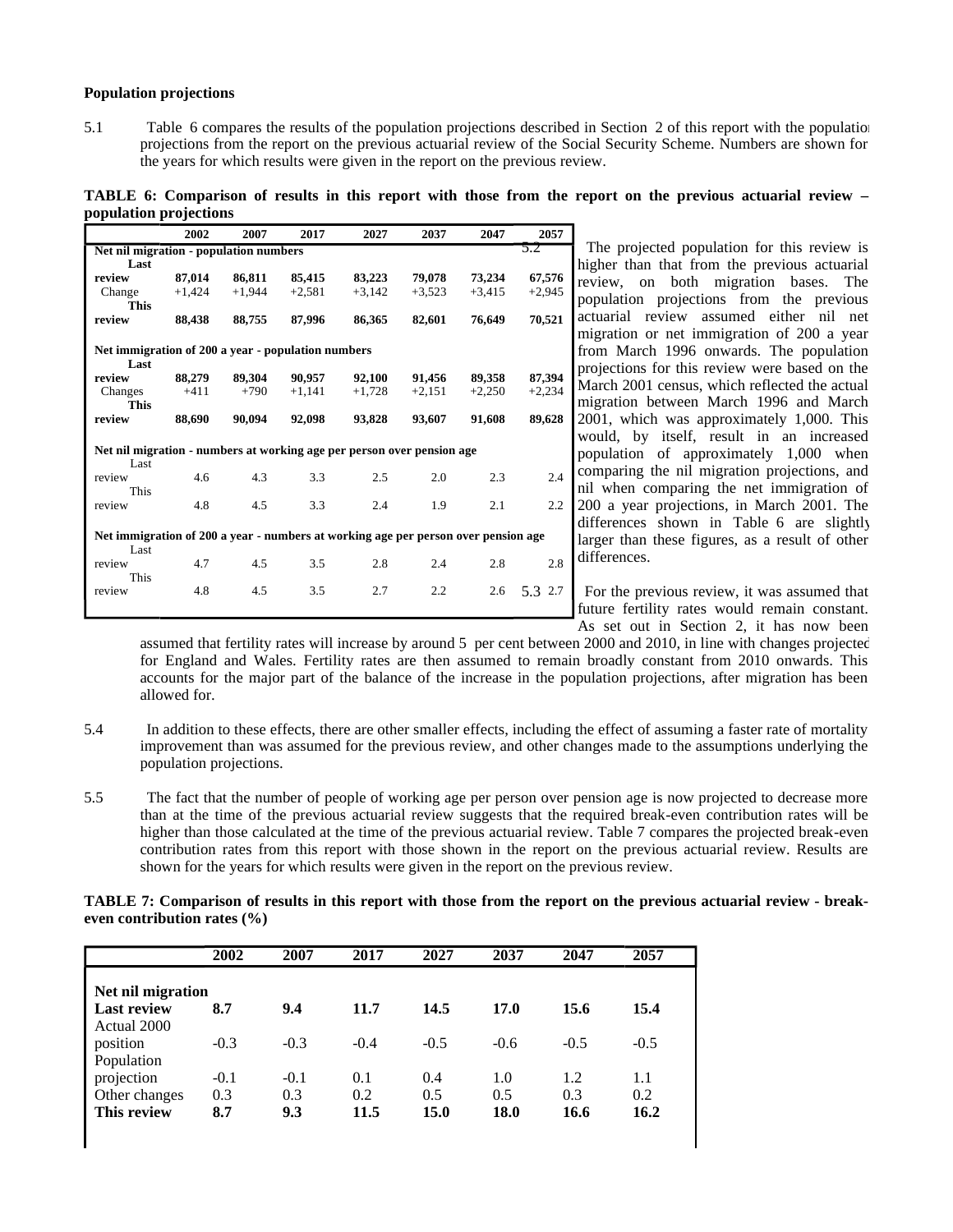| Net immigration of 200 a year |        |        |        |        |        |        |        |  |  |  |
|-------------------------------|--------|--------|--------|--------|--------|--------|--------|--|--|--|
| Last review                   | 8.6    | 9.1    | 10.8   | 12.7   | 14.4   | 13.2   | 13.3   |  |  |  |
| Actual 2000                   |        |        |        |        |        |        |        |  |  |  |
| position                      | $-0.3$ | $-0.3$ | $-0.3$ | $-0.4$ | $-0.4$ | $-0.4$ | $-0.4$ |  |  |  |
| Population                    |        |        |        |        |        |        |        |  |  |  |
| projection                    | $-0.1$ | $-0.1$ | 0.1    | 0.5    |        | 0.6    | (0.4)  |  |  |  |
| Other changes                 | 0.3    | 0.4    | 0.3    | 0.7    | 0.3    | 0.4    | 0.5    |  |  |  |
| This review                   | 8.6    | 9.1    | 10.9   | 13.6   | 15.4   | 13.9   | 13.9   |  |  |  |

 $\overline{^{(1)}}$  Figures may not sum to totals shown due to rounding.

- 5.6 In Table 7, the changes between the required break-even contribution rates projected at the time of the last review and those in this report have been separated into different components. The required contribution rates decrease by around 0.3 per cent initially, as the experience of the scheme over the review period has been more favourable than that projected at the time of the last actuarial review. The effects of revising the population projections, as discussed above, lead to an increase of around 1.1 per cent to the required contribution rate by 2057 assuming zero future net migration, and of around 0.4 per cent assuming immigration of 200 a year. Various other changes which have been made to the methods and assumptions underlying the projections result in an increase of around 0.2 per cent to the required contribution rate by 2057 assuming zero future net migration, and of around 0.5 per cent assuming immigration of 200 a year.
- 5.7 In particular, the assumptions underlying the projected expenditure on old age pensions have been reviewed since the report on the previous actuarial review. For males, the ultimate pension cost per person in the population assumed for this review, before allowing for the effects of the introduction of the early retirement option, is the same as that assumed for the previous review. This is a result of two different changes working in opposite directions. As set out in paragraph 4.12, it has been assumed that the pension cost per person in the population increases in the future, because of an assumed increase in the likelihood of claims of old age pensions from non-residents. The extent to which this occurs has been reduced since the last review, following analysis of data on the level of claims of old age pensions in the recent past. This assumption will continue to be reviewed in the future, taking into account future data on claims. Secondly, the legislative changes to contribution conditions and increased provision for contribution credits result in an increase in the pension cost per person in the population. The assumed pension cost per person in the population for females has been reviewed in a similar way to that for males.
- 5.8 In the report on the previous review, it was estimated that the combined balance in the Social Security and Social Security (Reserve) Funds would be extinguished by 2035 assuming zero future net migration, and by 2047 assuming future net immigration of 200 a year. The corresponding figures in this report are 2035 and 2042 respectively. The reasons for the change in the estimated time before the Funds are extinguished are similar to the reasons for the increases in the projected break-even contribution rates discussed above. In addition, the investment performance of the Funds over the review period, and hence the combined balance in the Funds at the valuation date, also affects the estimated time at which the Funds are extinguished.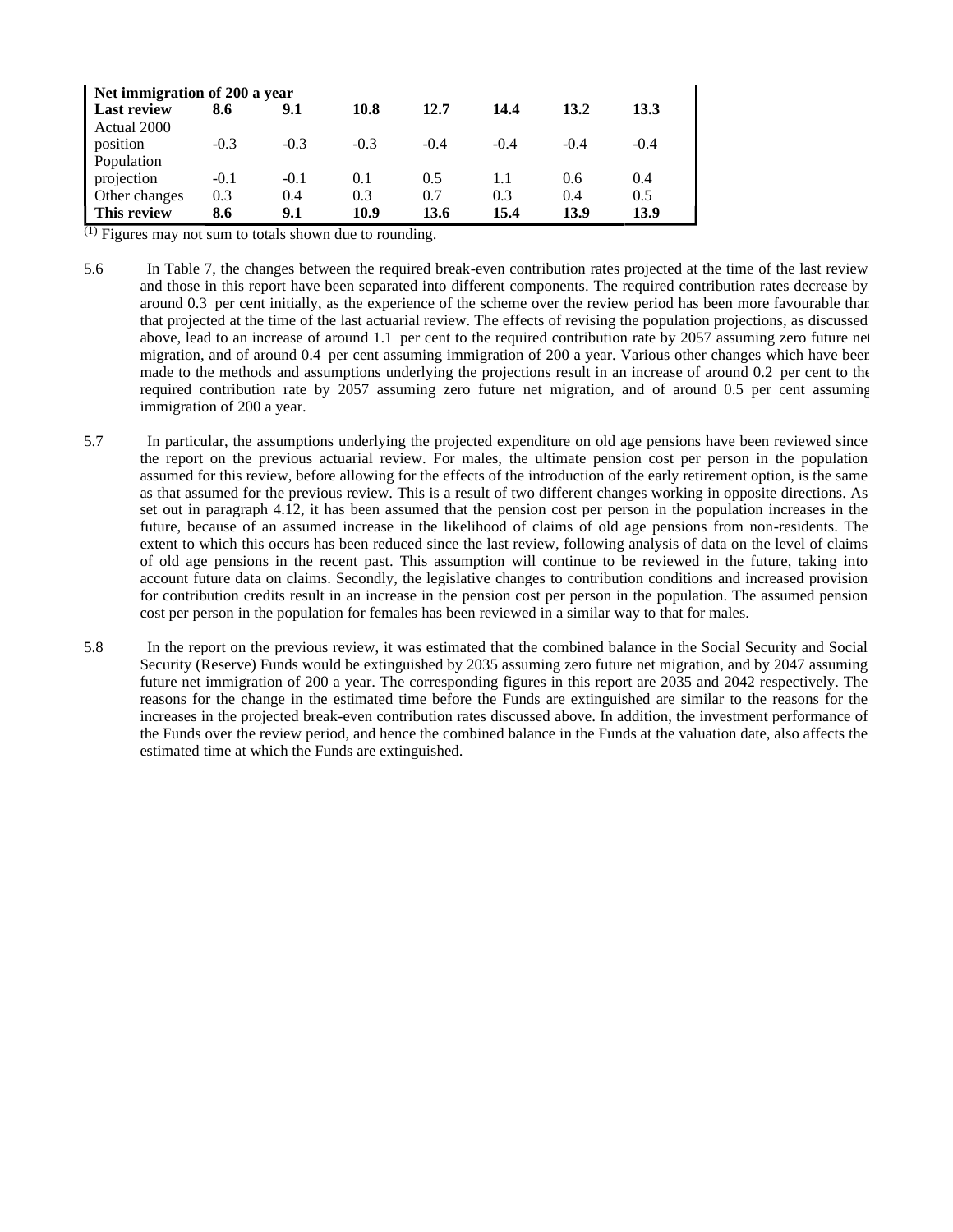#### **SUMMARY OF CONTRIBUTIONS AND BENEFITS**

- A.1 This Appendix summarises the principal provisions regarding the contributions and benefits in the Social Security (Jersey) Law 1974 ("the 1974 Law") on which the estimates for future years in this review are based. It concentrates on those aspects of contribution liability and benefit entitlement that are significant in financial terms, and on changes which have been introduced since the last review.
- A.2 For people retiring before April 2001, in order to receive an old age pension at the full rate, the pensioner must have a life average contribution factor (LACF) of a required level. For those already insured before the 1974 Law came into effect, this level is 0.94. For those entering the scheme after this, the level is 0.96. For those with a lower LACF, the benefit is reduced pro rata, subject to a minimum LACF of 0.10 in order to be entitled to an old age pension. The LACF is calculated as the ratio of the number of contributions paid or credited to the number which could have been made between school leaving age and pension age. Pension age for all men is 65. For women it is 65 for those entering the scheme after the 1974 Law came into force, but those entering before that date retain the right to claim a pension from age 60. Married women can claim a pension of 66 per cent of that payable to their husbands if this is more than the pension they have earned on their own contributions, and widows over pension age can claim a pension of the same amount as that payable to their late husbands.
- A.3 For people retiring from April 2001 onwards, the qualifying conditions for an old age pension have changed, with the LACF being calculated as the ratio of the number of contributions paid or credited to the number which could have been made over a 45 year period between school leaving age and pension age. An LACF of 1.00 is required for a full pension. For those with a lower LACF, the benefit is reduced pro rata, again subject to a minimum LACF of 0.10. From April 2001, it is also possible to retire between the ages of 63 and 65, at the option of the pensioner, if the necessary qualifying conditions are met. In such cases, the amount of old age pension is reduced by 0.58 per cent for each month between the age at which the pensioner starts to receive their pension and the month in which they attain pension age. The pension is paid at this reduced level throughout retirement.
- A.4 There were three benefits paid to people widowed prior to April 2001. Widow's allowance of 1.2 times the standard rate is paid for the first 12 months after a woman has been widowed. After that a widow's pension is paid, the amount being dependent on the contribution record of the deceased husband. The standard rate is adjusted according to the LACF in the same way as for old age pension, with the LACF calculated using the date of death instead of the pension age. Widowed father's allowance is paid to widowers with children under the age of 16. The amount of this benefit is dependent on the contribution record of the deceased wife. For people widowed in April 2001 or afterwards, there are two benefits, survivor's allowance and survivor's pension. These benefits correspond to widow's allowance and widow's pension as described above, but are paid to both widows and widowers. These benefits are only paid until the beneficiary reaches pension age.
- A.5 There are two groups of pensions which are paid from the Fund but which are not included in paragraph A.2. Social assurance pensions are the remaining pensions paid under a previous scheme. Non-contributory pensions are pensions paid to those born before 10th September 1896 and to their wives and widows. These people would have been too old to contribute under the Social Security Scheme.
- A.6 If the contribution conditions are met, an incapacity benefit is paid when an insured person is sick. Sickness benefit is paid for up to one year. If the person is still unfit for work, they can then claim invalidity benefit until they are fit to return to work or until they reach pension age. The contribution conditions are that the person must have paid at least 13 weeks' contributions for sickness benefit and 26 weeks' contributions for invalidity benefit and that they must have paid or been credited with contributions throughout the calendar quarter six months before the date of claim in order to receive the standard rate of benefit.
- A.7 Accident benefit is paid to an insured person on incapacity following an accident. There are two types of accident benefit -
	- (i) injury benefit, which is similar to sickness benefit;
	- (ii) disablement benefit, which is payable after injury benefit ceases in cases of continuing disablement. The benefit is payable even if the insured person can return to work and the amount depends on the degree of disablement. Where the degree of disablement is 15 per cent or lower, the benefit is paid in a lump sum, rather than as regular benefit payments.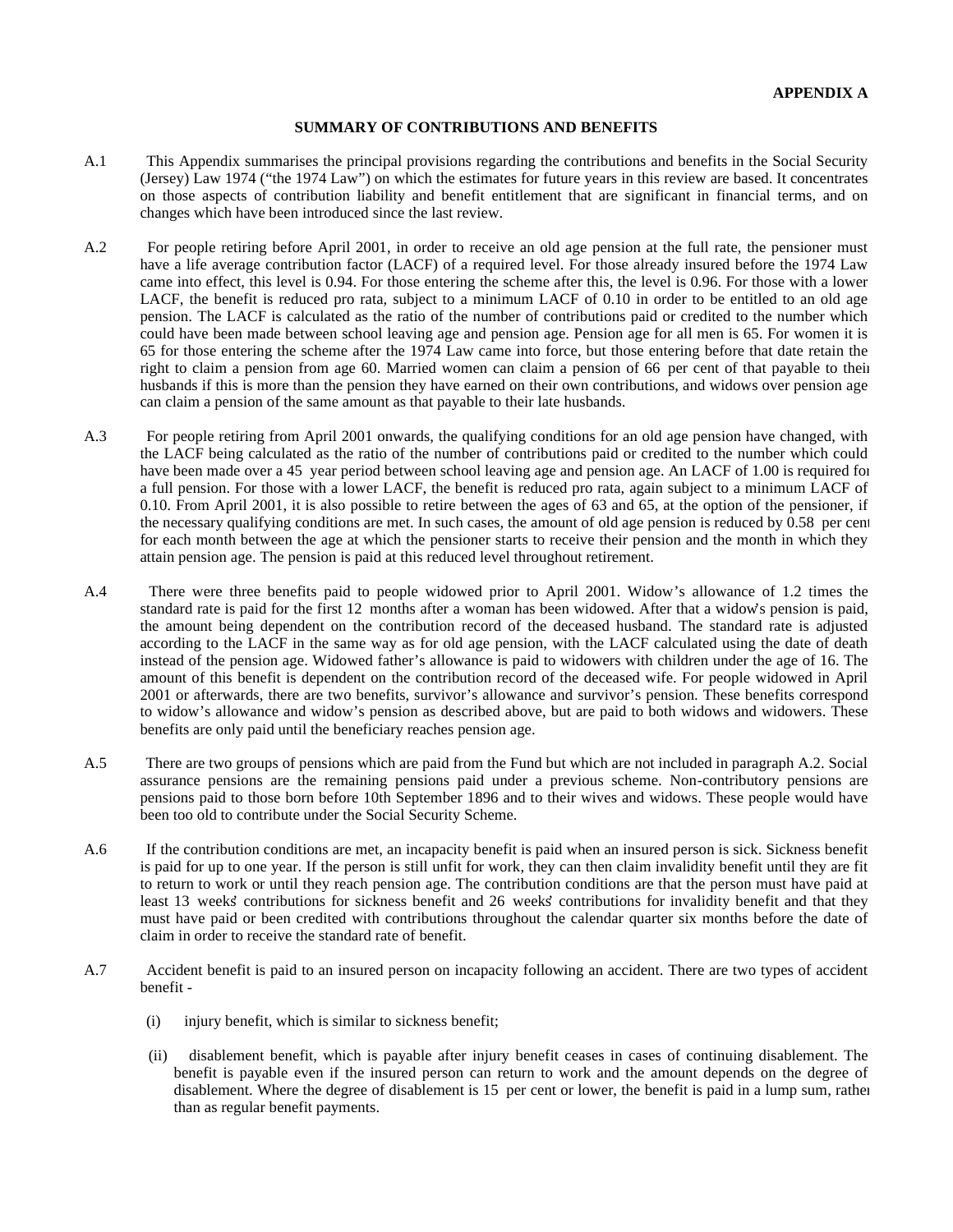The contribution conditions are similar to those for sickness and invalidity benefits, but in addition a person can qualify if a contribution was due in the month of the accident.

- A.8 Legislation to reform incapacity benefit and accident benefit, creating a revised incapacity benefit, has been passed by the States. Under these reforms, the benefits payable are short-term incapacity allowance, long-term incapacity allowance and incapacity pension. Broadly, short-term incapacity allowance corresponds to current sickness benefit and injury benefit. Long-term incapacity allowance corresponds to current disablement benefit, except that where the degree of disablement is 15 per cent or lower, the benefit will be paid as regular benefit payments rather than as a lump sum. Cases which would currently be awarded invalidity benefit will also be awarded long-term incapacity allowance, and will receive a benefit payment which depends on the degree of disablement, unless they are likely to be permanently incapable of work, in which case they will receive incapacity pension. For this report, it has been assumed that these reforms will apply for awards of benefit from October 2002 onwards.
- A.9 A maternity grant is paid for each birth in Jersey where either the mother or her husband has paid contributions for at least three months at any time before the start of the calendar quarter prior to that in which the birth is expected. The mother is also entitled to a maternity allowance, for a maximum of 18 weeks, if she satisfies the contribution conditions. These contribution conditions are similar to those for sickness benefit.
- A.10 A death grant is paid for all deaths in Jersey where the deceased, the surviving spouse or (in the case of a child) a parent has met the contribution conditions. The conditions are that either a contribution was due in the month of death or that the equivalent of one year's contributions has been paid in the past.
- A.11 Table A1 shows the weekly rates of benefit in force between 1998 and 2000. During this period, benefit rates have been increased annually in line with earnings growth.

**TABLE A1: Weekly benefit rates from 1 October (£ per week)**

| <b>Year from</b><br>1st October | <b>Standard</b><br>rate -<br>no | <b>Standard</b><br>rate -<br>with                   | <b>Married</b><br>woman's old<br>age pension | Widow's<br>allowance |
|---------------------------------|---------------------------------|-----------------------------------------------------|----------------------------------------------|----------------------|
|                                 |                                 | dependants <sup>(1)</sup> dependants <sup>(1)</sup> |                                              |                      |
|                                 |                                 |                                                     |                                              |                      |
| 1997                            | 98.91                           | 164.22                                              | 65.31                                        | 118.65               |
| 1998                            | 105.21                          | 174.65                                              | 69.44                                        | 126.28               |
| 1999                            | 114.17                          | 189.56                                              | 75.39                                        | 136.99               |
| 2000                            | 119.49                          | 198.38                                              | 78.89                                        | 143.36               |

- (1) The standard rate is paid for old age pension, widow's pension, widowed father's allowance, sickness benefit, invalidity benefit, injury benefit and maternity allowance. For disablement benefit, a proportion of the standard rate is payable depending on the degree of disability.
- A.12 Contributions are required from everyone in the Island between the ages of 16 and 65 who works more than eight hours a week, with some exceptions. Some married women can "opt out" of paying full contributions, but this option is only available to women who were married before 1st April 2001. Employees and employers pay Class 1 contributions, and the self-employed and non-employed people pay Class 2 contributions. The rate of Class 2 contributions is the sum of the employee and employer Class 1 contribution rates.
- A.13 Table A2 shows the earnings limits and contribution rates which applied between 1998 and 2000. Contributions are payable on all earnings up to the upper limit. If earnings are above the threshold and below the upper limit, the States contributes the difference between contributions based on actual earnings and contributions based on the upper limit. If earnings are above the upper limit, contributions are based on the amount of the upper limit only.
- A.14 During the period from 1998 to 2000, the total contribution rate increased each year by 0.5 per cent. The contribution rate was increased by a further 0.5 per cent in January 2001 and by 0.5 per cent in January 2002, after which it will remain constant. During the period from 1998 to 2000, the lower threshold was increased in line with earnings. The upper limit was increased each year by £50 per month in addition to increases in line with earnings, and this continued in 2001. From 2002, the upper limit will be increased in line with earnings.

# **TABLE A2: Earnings limits and contribution rates**(1)

Г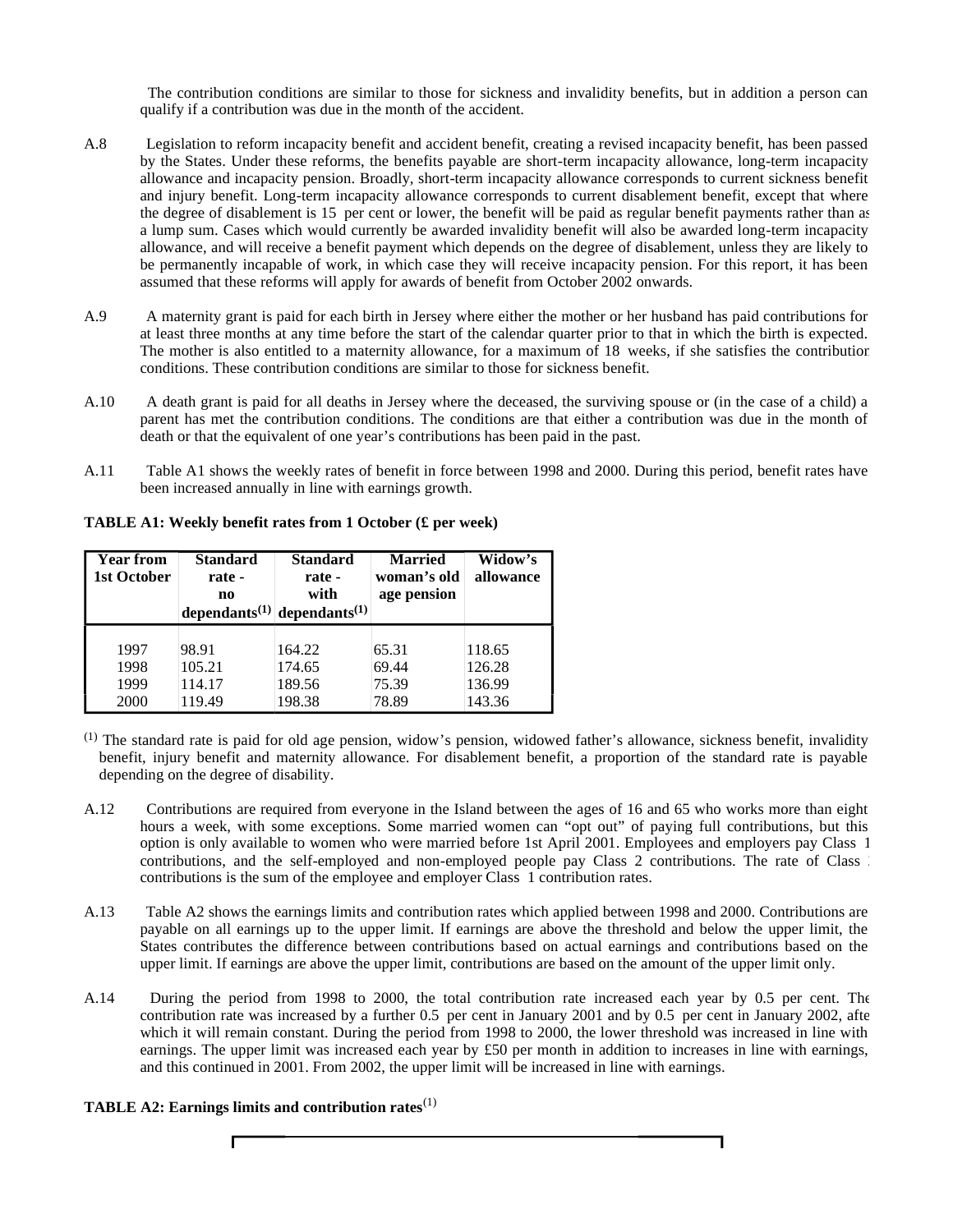| Year | <b>Monthly</b><br>threshold<br>(£) | <b>Monthly</b><br>upper limit<br>(£) | <b>Employee</b><br>rate<br>$\frac{6}{6}$ | <b>Employer</b><br>rate<br>$($ %) | <b>Total rate</b><br>(2)<br>$(\%)$ |
|------|------------------------------------|--------------------------------------|------------------------------------------|-----------------------------------|------------------------------------|
| 1998 | 428                                | 1892                                 | 3.85                                     | 4.65                              | 8.50                               |
| 1999 | 455                                | 2064                                 | 4.20                                     | 4.80                              | 9.00                               |
| 2000 | 494                                | 22.72                                | 4.55                                     | 4.95                              | 9.50                               |

 $<sup>(1)</sup>$  The contribution rates exclude contributions in respect of the Health Scheme.</sup>

 $^{(2)}$  The Class 2 contribution rate is the same as the total employee and employer rate.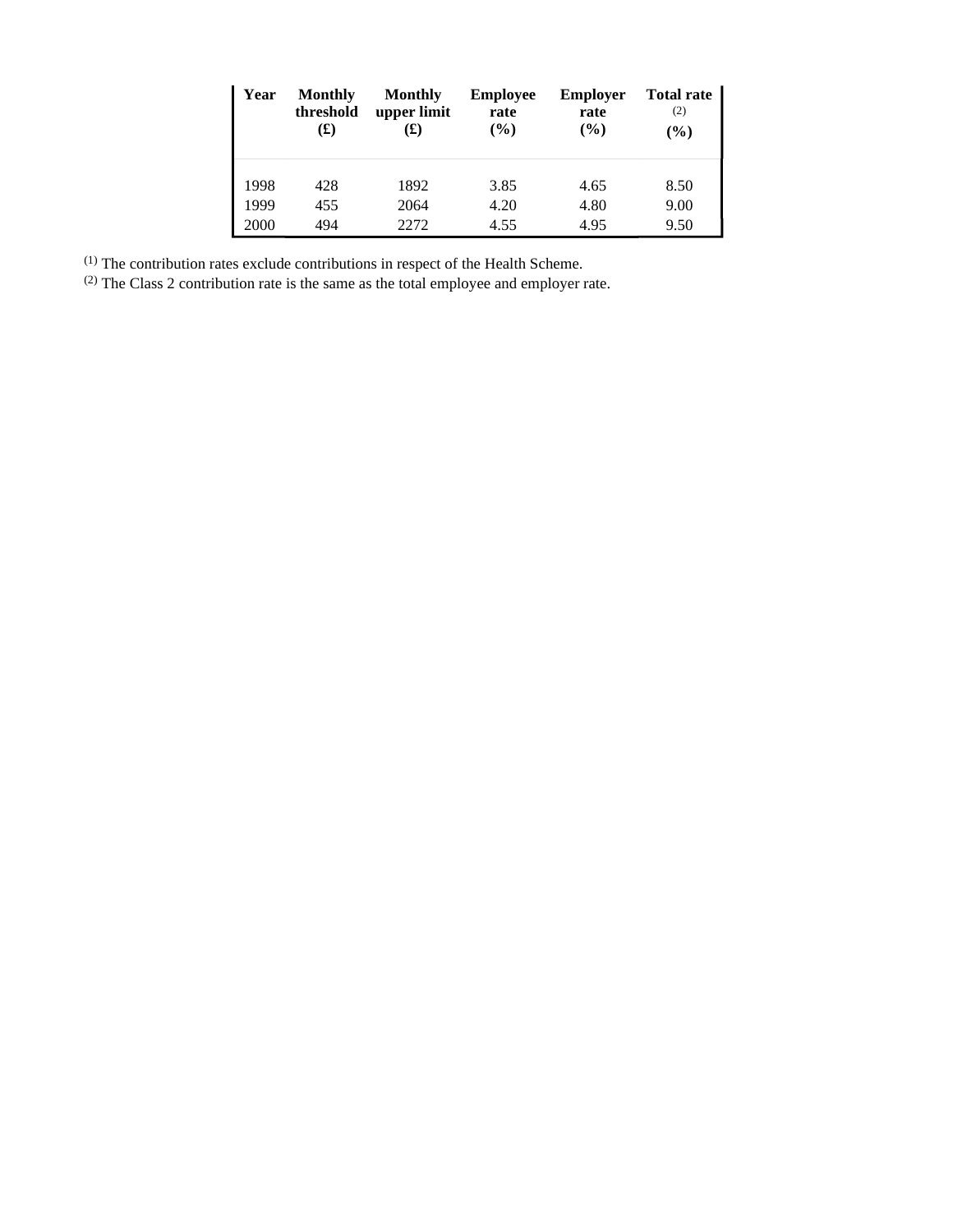#### **FUND LEGISLATION AND ACCOUNTS SINCE 1 JANUARY 1998**

- B.1 The Social Security (Amendment No. 14) (Jersey) Law 2000 made a number of significant changes to the Social Security Scheme, principally -
	- (i) Provision for early retirement, with the option to claim an old age pension between the ages of 63 and 65, if the relevant qualifying conditions are satisfied, subject to the amount of old age pension being reduced by 0.58 per cent for each month between the month of claiming the old age pension and the month of reaching age 65.
	- (ii) The replacement of sickness benefit, invalidity benefit, injury benefit and disablement benefit by a reformed incapacity benefit, which consists of short-term incapacity allowance, long-term incapacity allowance and incapacity pension.
	- (iii) The replacement of widow's benefit and widowed father's allowance by survivor's benefit, consisting of survivor's allowance and survivor's pension. Widowers and widows are entitled to the same benefits.
	- (iv) The abolition of the option for married women to be exempt from paying full contributions.
	- (v) Revisions to the qualifying conditions for old age pension, with a reduction in the number of years of contributions required to become entitled to a full pension to 45.

 Further details of these changes are included in Appendix A. The Social Security (Amendment No. 14) (Jersey) Law 2000 (Appointed Day) Act 2001 specified that these changes would come into force from 1st April 2001, except for the reform of accident and incapacity benefits (labelled (ii) above). For the purposes of this review, it has been assumed that the reform of accident and incapacity benefits will come into force from 1st October 2002.

- B.2 The Social Security (Contributions) (Amendment No. 6) (Jersey) Order 2001 increased the provision of credits for students and for parents who are not working as they are caring for a young child. These arrangements came into force on 1st April 2001. Although this Order was made after the effective period of this review, the effects of these changes have been taken into account in the projections.
- B.3 The changes to contribution rates which were specified in the Social Security (No. 3) (Jersey) Regulations 1997 continued to be applied throughout the period since the last review. Further details of these changes are given in Appendix A.
- B.4 The transactions of the Social Security and Social Security (Reserve) Funds in the period 1st January 1998 to 31st December 2000 are summarised in Table B1, whilst a breakdown of expenditure by benefit is shown in Table B2.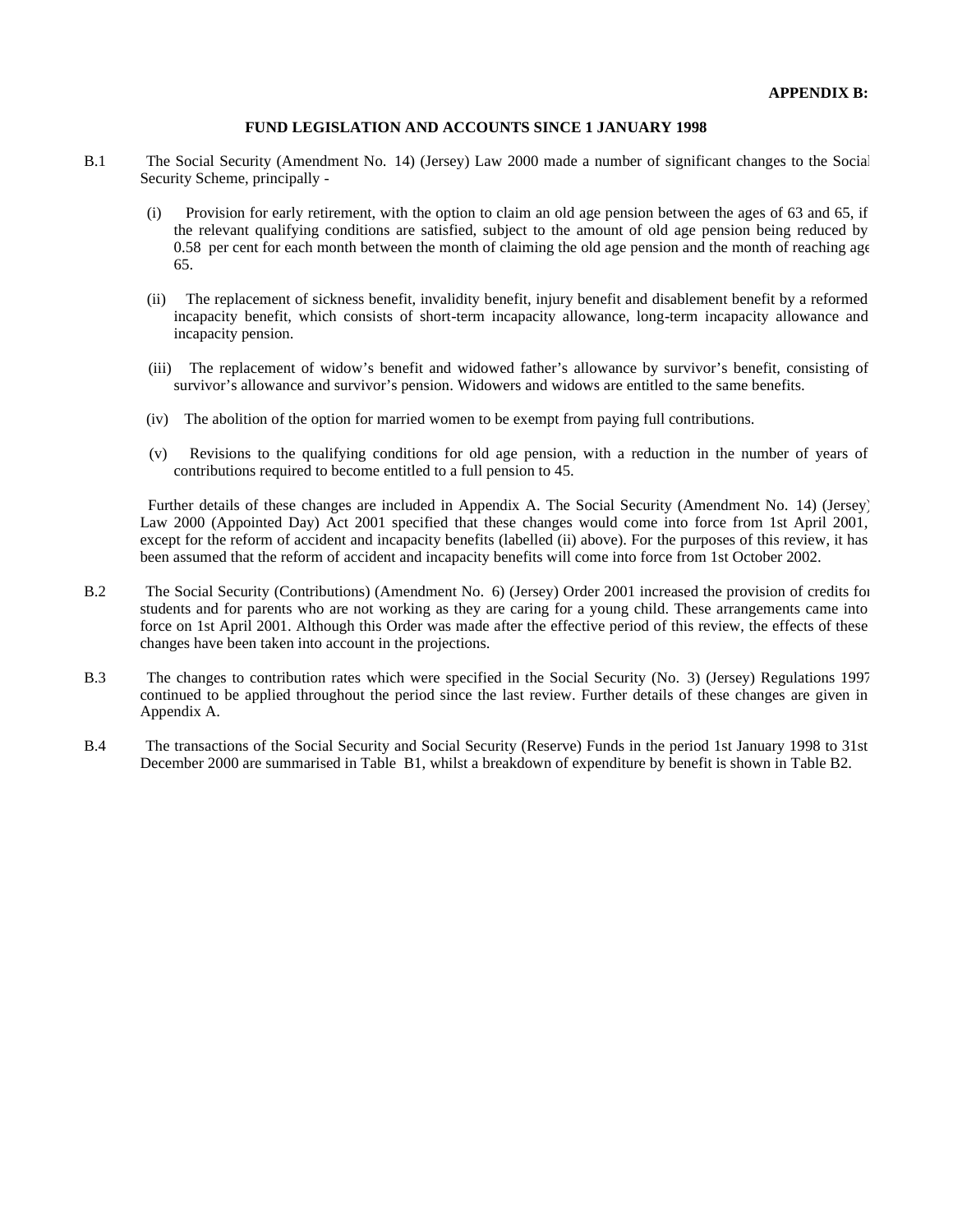| $\boldsymbol{\ell}$ thousand            | 1998    | 1999    | 2000     |
|-----------------------------------------|---------|---------|----------|
| Income                                  |         |         |          |
| Contribution income                     | 63,013  | 73,119  | 81,124   |
| <b>States contribution</b>              | 25,126  | 30,092  | 36,161   |
| Investment return $(1)$                 | 31,810  | 60,752  | $-7,376$ |
| Other income                            | 58      | 45      | 40       |
| <b>Total income</b>                     | 120,006 | 164,009 | 109,949  |
| <b>Expenditure</b>                      |         |         |          |
| Benefit expenditure                     | 84,062  | 91,427  | 100,631  |
| Administration                          |         |         |          |
| expenditure                             | 2,671   | 3,001   | 3,282    |
| <b>Total expenditure</b>                | 86,734  | 94,428  | 103,913  |
| Combined Funds $(2)$                    |         |         |          |
| Balance at start of year <sup>(3)</sup> | 243,838 | 277,110 | 346,692  |
| Excess of income over                   |         |         |          |
| expenditure                             | 33,272  | 69,581  | 6,036    |
| <b>Balance at end of year</b>           | 277,110 | 346,691 | 352,728  |
| Of which:                               |         |         |          |
| Social Security Fund                    | 19,272  | 15,808  | 16,530   |
| Social Security (Reserve)               |         |         |          |
| Fund                                    | 257,838 | 330,884 | 336,198  |
| Mean of Funds at beginning              |         |         |          |
| and end of year                         | 260,474 | 311,901 | 349,710  |
| <b>Mean of Funds as</b>                 |         |         |          |
| multiple of total                       |         |         |          |
| expenditure                             | 3.0     | 3.3     | 3.4      |
| Rate of investment return               | 13%     | 22%     | $-2\%$   |

**TABLE B1: Summary of income and expenditure and balances of the Jersey Social Security and Social Security (Reserve) Funds in the period 1st January 1998 to 31st December 2000**

(1) Net of associated expenses.

(2) Investments valued at market value.

- (3) The balance of the Funds at 1st January 1998 allows for the prior year adjustment reflecting the change in accounting policy with regard to dividends.
- (4) Figures may not sum to totals shown due to rounding.
- B.5 Contribution income (including the States supplement) has exceeded expenditure in all years since the last review, largely because of the increases to contribution rates and to the upper earnings limit. In 1998 and 1999, there was also a significant level of investment return. In 2000, the rate of investment return was negative, reflecting poor returns from investment markets generally. Despite this, the average annual rate of investment return over the three year period since the last review was over 10 per cent, and the combined Funds grew from 2.78 times annual expenditure in 1996-97 to 3.37 times annual expenditure in 2000, considering the mean balance during the year in each case (the 1996-97 figure having been adjusted to reflect the 15 month accounting period).

# **TABLE B2: Expenditure on social insurance benefits in the period 1 January 1998 to 31 December 2000**

| $\pounds$ thousand        | 1998   | 1999   | 2000   |
|---------------------------|--------|--------|--------|
| Old age pensions          | 58,350 | 64,038 | 69,923 |
| Widows' benefits          | 2,577  | 2,844  | 3,106  |
| Social assurance pensions | 27     | 25     | 22     |
| Non-contributory pensions | 32     | 26     | 22     |
| Sickness benefit          | 7,452  | 7,832  | 9,043  |
| Invalidity benefit        | 10,161 | 10,884 | 12,172 |
| Injury benefit            | 1,377  | 1,351  | 1,495  |
| Disablement benefit       | 2,168  | 2,473  | 2,917  |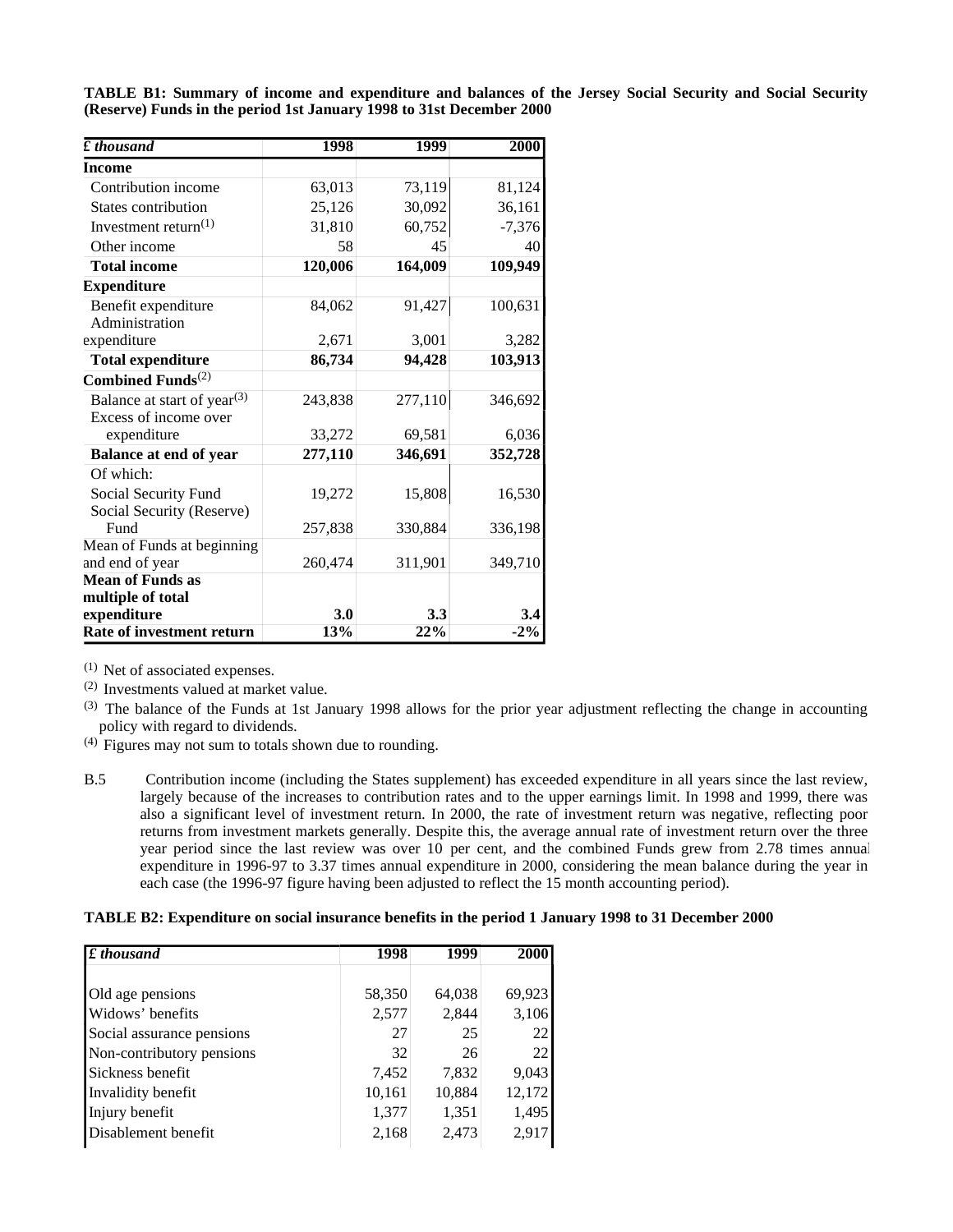| Maternity allowance             | 1.293  | 1.317  | 1,279   |
|---------------------------------|--------|--------|---------|
| Maternity grant                 | 344    | 345    | 324     |
| Death grant                     | 282    | 291    | 328     |
| Total benefit expenditure $(1)$ | 84,062 | 91.427 | 100,631 |

(1) As shown in Table B1.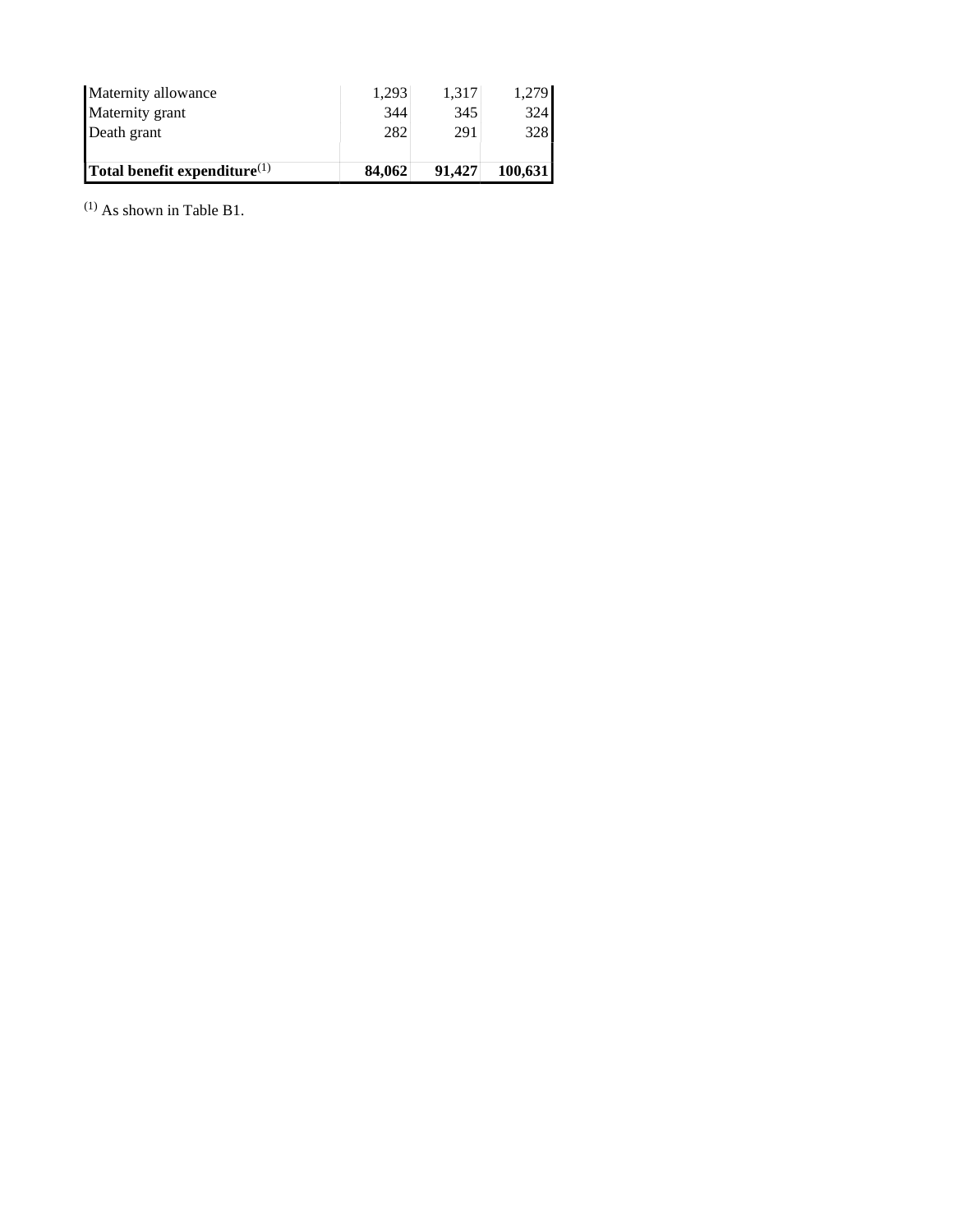# **POPULATION PROJECTIONS**

| TABLE C1: The projected population of Jersey from 2000 to 2060 assuming net zero future migration and the |  |  |  |  |  |  |  |  |
|-----------------------------------------------------------------------------------------------------------|--|--|--|--|--|--|--|--|
| fertility and mortality assumptions described in Section 2                                                |  |  |  |  |  |  |  |  |

|                | 2000   | 2005   | 2010   | 2020   | 2030   | 2040   | 2050   | 2060   |
|----------------|--------|--------|--------|--------|--------|--------|--------|--------|
|                |        |        |        |        |        |        |        |        |
| <b>Males</b>   |        |        |        |        |        |        |        |        |
| $0 - 9$        | 5,022  | 4,755  | 4,271  | 3.732  | 3,829  | 3,365  | 2,978  | 2,891  |
| $10-19$        | 4,970  | 5,414  | 5,397  | 4,566  | 4,027  | 4,124  | 3,660  | 3,273  |
| $20 - 29$      | 5,797  | 5,561  | 6,270  | 6,758  | 5,931  | 5,392  | 5,489  | 5,025  |
| 30-39          | 7,710  | 6,523  | 4,830  | 5,156  | 5,628  | 4,831  | 4,292  | 4,389  |
| $40 - 49$      | 6,569  | 7,088  | 7,228  | 4,371  | 4,694  | 5,168  | 4,381  | 3,847  |
| 50-59          | 5,382  | 6,028  | 6,186  | 6,874  | 4,111  | 4,451  | 4,910  | 4,137  |
| 60-69          | 3,893  | 4,184  | 4,868  | 5,659  | 6,330  | 3,769  | 4,114  | 4,542  |
| 70-79          | 2,393  | 2,622  | 3,055  | 3,961  | 4,657  | 5,246  | 3,102  | 3,451  |
| 80 and over    | 1,035  | 1,163  | 1.342  | 1,964  | 2,755  | 3,403  | 3,885  | 2,683  |
| <b>Total</b>   | 42,770 | 43,338 | 43,447 | 43,040 | 41,960 | 39,747 | 36,810 | 34,238 |
|                |        |        |        |        |        |        |        |        |
| <b>Females</b> |        |        |        |        |        |        |        |        |
| $0 - 9$        | 4,712  | 4,471  | 4,012  | 3,482  | 3,573  | 3,137  | 2,768  | 2,688  |
| $10-19$        | 4.874  | 5,161  | 5.154  | 4,382  | 3,852  | 3,943  | 3,507  | 3,138  |
| $20 - 29$      | 6,372  | 5,887  | 6,179  | 6,494  | 5,722  | 5,192  | 5,283  | 4,847  |
| 30-39          | 7,841  | 6,882  | 5,263  | 4,954  | 5,269  | 4,497  | 3,967  | 4,058  |
| $40 - 49$      | 6,661  | 7,258  | 7,463  | 4,867  | 4,570  | 4,878  | 4,125  | 3,611  |
| 50-59          | 5,369  | 6,046  | 6,356  | 7,166  | 4,623  | 4,341  | 4,646  | 3,909  |
| 60-69          | 3,972  | 4,308  | 5,051  | 5,999  | 6,789  | 4,375  | 4,122  | 4,414  |
| 70-79          | 3,023  | 3,091  | 3,406  | 4,424  | 5,296  | 6,016  | 3,864  | 3,679  |
| 80 and over    | 2,240  | 2,271  | 2,327  | 2,822  | 3,861  | 4,856  | 5,645  | 4,308  |
| <b>Total</b>   | 45,064 | 45,374 | 45,211 | 44,590 | 43,556 | 41,234 | 37,926 | 34,651 |
|                |        |        |        |        |        |        |        |        |
| <b>Persons</b> |        |        |        |        |        |        |        |        |
| $0 - 9$        | 9,734  | 9,226  | 8,283  | 7,214  | 7,401  | 6,502  | 5,746  | 5,579  |
| $10-19$        | 9,843  | 10,576 | 10,551 | 8,948  | 7,879  | 8,066  | 7,167  | 6,411  |
| $20 - 29$      | 12,169 | 11,448 | 12,449 | 13,252 | 11,653 | 10,584 | 10,771 | 9,872  |
| 30-39          | 15,551 | 13,405 | 10,093 | 10,111 | 10,898 | 9,328  | 8,259  | 8,446  |
| 40-49          | 13,230 | 14,346 | 14,691 | 9,238  | 9,264  | 10,046 | 8,506  | 7,458  |
| 50-59          | 10,751 | 12,074 | 12,542 | 14,040 | 8,734  | 8.792  | 9,557  | 8,046  |
| 60-69          | 7,865  | 8.492  | 9.919  | 11,658 | 13,119 | 8.144  | 8,236  | 8,957  |
| 70-79          | 5,416  | 5,712  | 6,461  | 8,385  | 9,953  | 11,262 | 6,966  | 7,130  |
| 80 and over    | 3,275  | 3,434  | 3,669  | 4,786  | 6,616  | 8,259  | 9,530  | 6,991  |
| <b>Total</b>   | 87,834 | 88,712 | 88,658 | 87,630 | 85,516 | 80,981 | 74,735 | 68,889 |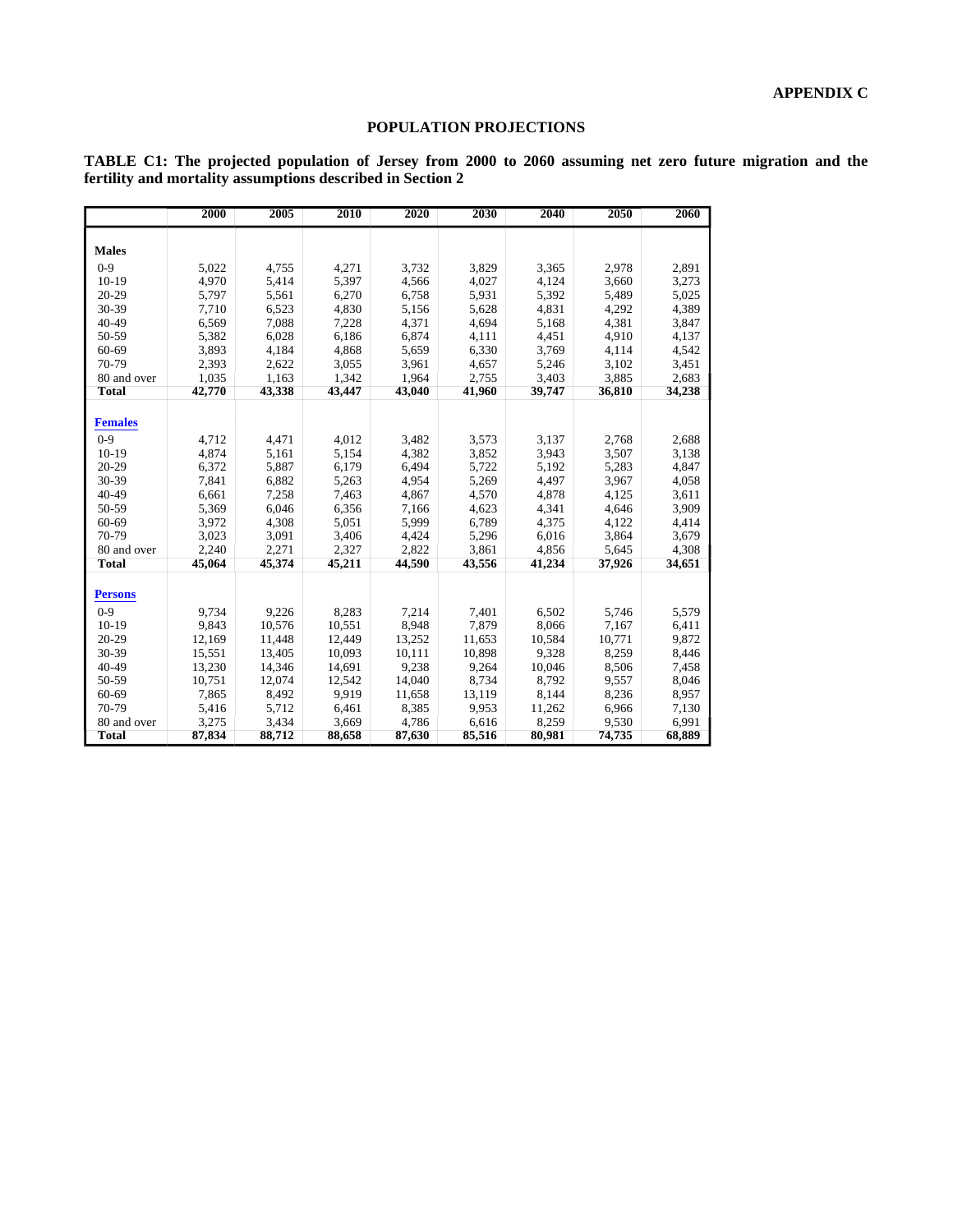# **TABLE C1** *cont'd.*

|                | 2000   | 2005   | 2010   | 2020   | 2030   | 2040   | 2050   | 2060   |
|----------------|--------|--------|--------|--------|--------|--------|--------|--------|
|                |        |        |        |        |        |        |        |        |
| <b>Persons</b> |        |        |        |        |        |        |        |        |
| $0 - 15$       | 15,566 | 15,432 | 14,163 | 12,010 | 11,850 | 10,991 | 9,599  | 9,081  |
| $16-64$ (W)    | 59,985 | 60,068 | 60,172 | 57,001 | 50,542 | 45,857 | 44,870 | 41,186 |
| 65 and over    |        |        |        |        |        |        |        |        |
| (P)            | 12,283 | 13,213 | 14,323 | 18,619 | 23,124 | 24,133 | 20,267 | 18,622 |
| <b>Total</b>   | 87,834 | 88,712 | 88,658 | 87,630 | 85,516 | 80,981 | 74,735 | 68,889 |
| W/P            | 4.9    | 4.5    | 4.2    | 3.1    | 2.2    | 1.9    | 2.2    | 2.2    |
|                |        |        |        |        |        |        |        |        |

(1) The numbers shown are the average population during the calendar year including seasonal and transient workers.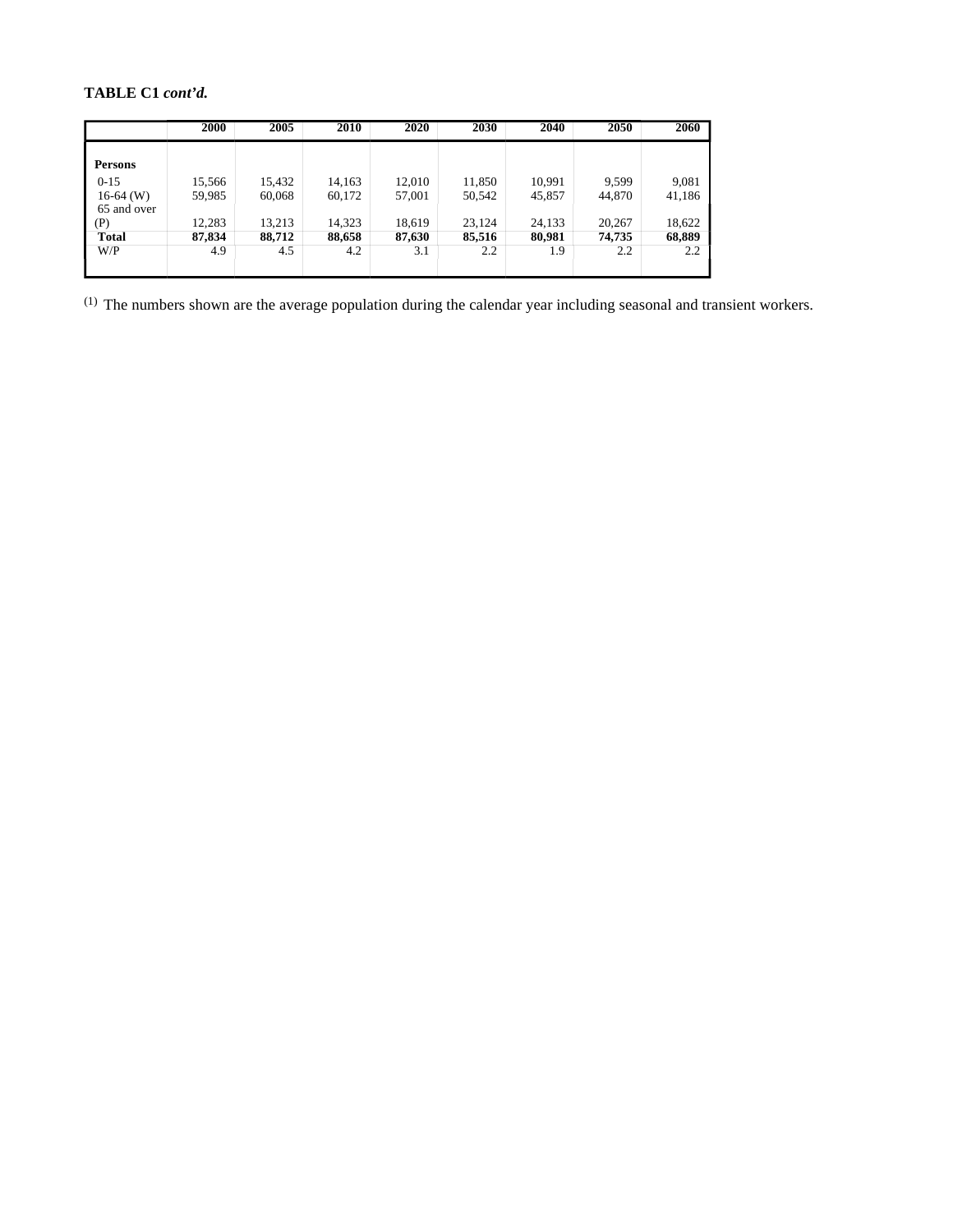|                    | 2000   | 2005   | 2010   | 2020   | 2030   | 2040   | 2050   | 2060   |
|--------------------|--------|--------|--------|--------|--------|--------|--------|--------|
| ales               |        |        |        |        |        |        |        |        |
| .9                 | 5,022  | 4,774  | 4,390  | 4,296  | 4,611  | 4,262  | 4,129  | 4,243  |
| $-19$              | 4,970  | 5,484  | 5,467  | 4,755  | 4,661  | 4,976  | 4,627  | 4,494  |
| $-29$              | 5,797  | 5,916  | 7,038  | 7,621  | 6,924  | 6,836  | 7,150  | 6,802  |
| $-39$              | 7,710  | 6,523  | 4,913  | 5,994  | 6,566  | 5,915  | 5,847  | 6,135  |
| $-49$              | 6,569  | 7,088  | 7,228  | 4,454  | 5,513  | 6,090  | 5,454  | 5,383  |
| $-59$              | 5,382  | 6,028  | 6,186  | 6,874  | 4,193  | 5,256  | 5,817  | 5,194  |
| $-69$              | 3,893  | 4,184  | 4,868  | 5,659  | 6,330  | 3,850  | 4,865  | 5,382  |
| $)-79$             | 2,393  | 2,622  | 3,055  | 3,961  | 4,657  | 5,246  | 3,173  | 4,086  |
| ) and over         | 1,035  | 1,163  | 1,342  | 1,964  | 2,755  | 3,403  | 3,885  | 2,733  |
| otal               | 42,770 | 43,782 | 44,486 | 45,575 | 46,209 | 45,832 | 44,945 | 44,450 |
| males              |        |        |        |        |        |        |        |        |
| .9                 | 4.712  | 4,490  | 4.126  | 3,994  | 4.295  | 3,977  | 3.849  | 3.956  |
| $-19$              | 4.874  | 5,231  | 5,224  | 4,566  | 4,434  | 4.735  | 4,417  | 4,289  |
| $-29$              | 6,372  | 6,242  | 6,952  | 7,374  | 6,716  | 6,584  | 6,885  | 6,567  |
| $-39$              | 7,841  | 6,882  | 5,346  | 5,847  | 6,268  | 5,611  | 5,479  | 5,780  |
| $-49$              | 6,661  | 7,258  | 7,463  | 4,949  | 5,442  | 5,859  | 5,215  | 5,090  |
| $-59$              | 5,369  | 6.046  | 6,356  | 7,166  | 4,703  | 5,205  | 5,613  | 4,979  |
| $-69$              | 3,972  | 4,308  | 5,051  | 5,999  | 6,789  | 4,452  | 4,951  | 5,337  |
| $-79$              | 3.023  | 3,091  | 3,406  | 4,424  | 5,296  | 6,016  | 3,935  | 4,418  |
| ) and over         | 2.240  | 2,271  | 2.327  | 2,822  | 3,861  | 4,856  | 5,645  | 4,367  |
| otal               | 45,064 | 45,818 | 46,250 | 47.140 | 47,804 | 47,293 | 45,988 | 44,782 |
| <b>TSONS</b>       |        |        |        |        |        |        |        |        |
| .9                 | 9,734  | 9,263  | 8,515  | 8,290  | 8,906  | 8.238  | 7.978  | 8,199  |
| $-19$              | 9,843  | 10.716 | 10,691 | 9,320  | 9,095  | 9,711  | 9,043  | 8,783  |
| $-29$              | 12,169 | 12,158 | 13,990 | 14,995 | 13,640 | 13,420 | 14,035 | 13,368 |
| $-39$              | 15,551 | 13,405 | 10,258 | 11,841 | 12,833 | 11,526 | 11,326 | 11,915 |
| $-49$              | 13,230 | 14,346 | 14,691 | 9,403  | 10,955 | 11,948 | 10,669 | 10,472 |
| $-59$              | 10,751 | 12,074 | 12.542 | 14,040 | 8,896  | 10,460 | 11,430 | 10,173 |
| $-69$              | 7,865  | 8,492  | 9,919  | 11,658 | 13,119 | 8.301  | 9,816  | 10,719 |
| $-79$              | 5,416  | 5,712  | 6,461  | 8,385  | 9,953  | 11,262 | 7,108  | 8,504  |
| ) and over         | 3,275  | 3,434  | 3,669  | 4,786  | 6,616  | 8,259  | 9,530  | 7,100  |
| otal               | 87,834 | 89,600 | 90,736 | 92,716 | 94.013 | 93,125 | 90.933 | 89,231 |
| rsons              |        |        |        |        |        |        |        |        |
| $-15$              | 15,566 | 15,469 | 14,395 | 13,298 | 14,099 | 13,655 | 12,918 | 13,100 |
| $5-64$ (W)         | 59,985 | 60,918 | 62,018 | 60,799 | 56,790 | 55,338 | 56,920 | 55,161 |
| $5$ and over $(P)$ | 12,283 | 13,213 | 14,323 | 18,619 | 23,124 | 24,133 | 21,096 | 20,970 |
| otal               | 87,834 | 89,600 | 90,736 | 92,716 | 94,013 | 93,125 | 90,933 | 89,231 |
| 7/P                | 4.9    | 4.6    | 4.3    | 3.3    | 2.5    | 2.3    | 2.7    | 2.6    |

**TABLE C2: The projected population of Jersey from 2000 to 2060 assuming net future immigration of 200 a year and the fertility and mortality assumptions described in Section 2**

(1) The numbers shown are the average population during the calendar year including seasonal and transient workers.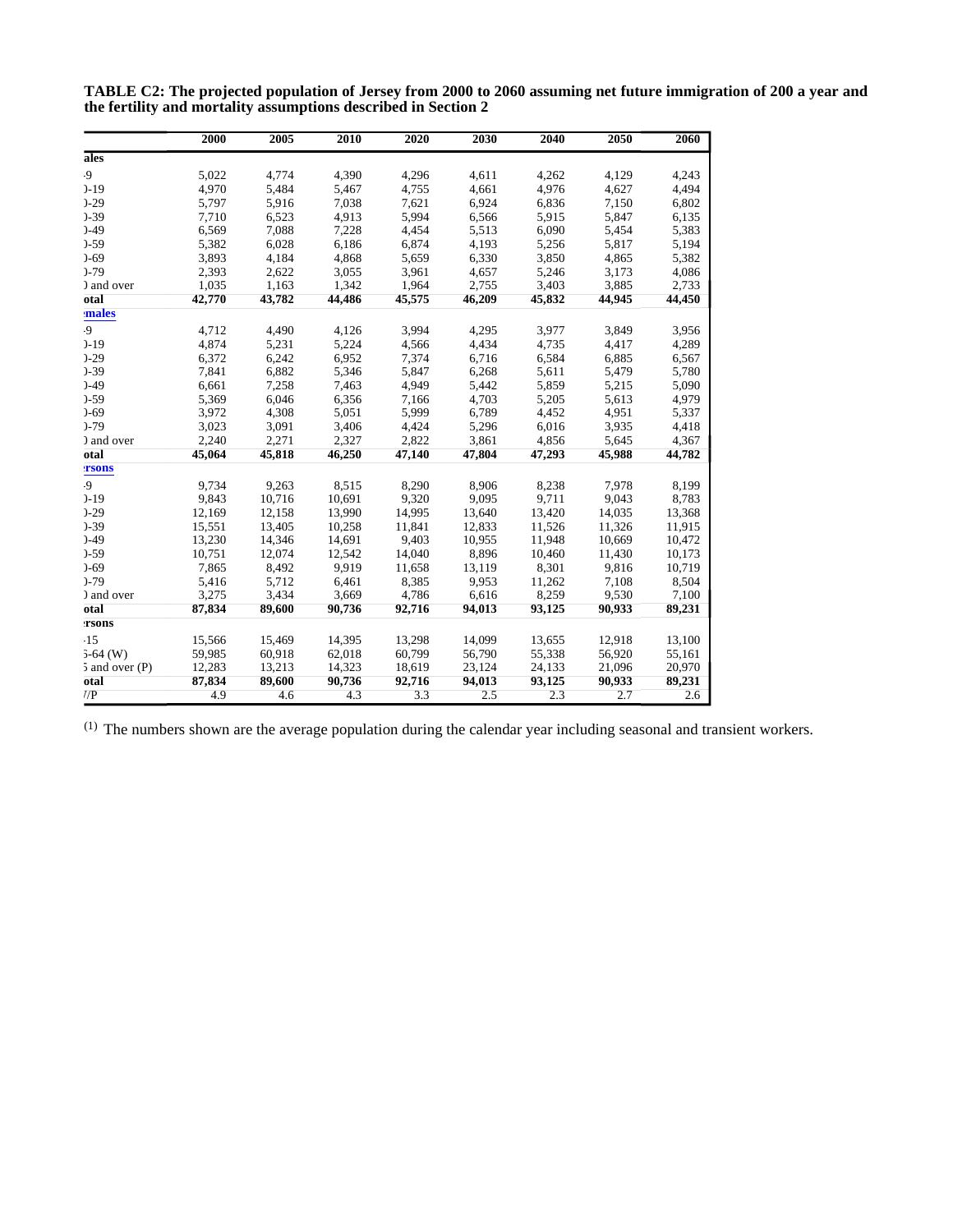|           | Number of short term<br>migrants at March 2001 |        | Average yearly number of<br>short term migrants in the<br>population |        |  |
|-----------|------------------------------------------------|--------|----------------------------------------------------------------------|--------|--|
| Age       | Male                                           | Female | Male                                                                 | Female |  |
| Under 15  | 50                                             | 50     | 50                                                                   | 50     |  |
| 15-19     | 165                                            | 140    | 275                                                                  | 350    |  |
| $20 - 24$ | 760                                            | 775    | 950                                                                  | 1,000  |  |
| $25-29$   | 700                                            | 650    | 725                                                                  | 725    |  |
| $30 - 34$ | 335                                            | 300    | 375                                                                  | 325    |  |
| 35-39     | 175                                            | 160    | 200                                                                  | 175    |  |
| $40 - 44$ | 110                                            | 115    | 125                                                                  | 125    |  |
| 45-49     | 5                                              | 25     | 50                                                                   | 25     |  |
| 50-54     | 5                                              | 15     | 25                                                                   | 15     |  |
| 55-59     | 5                                              | 0      | 25                                                                   | 10     |  |
| Total     | 2,310                                          | 2,230  | 2,800                                                                | 2,800  |  |

**TABLE C3: Short term migrants included in the Jersey population**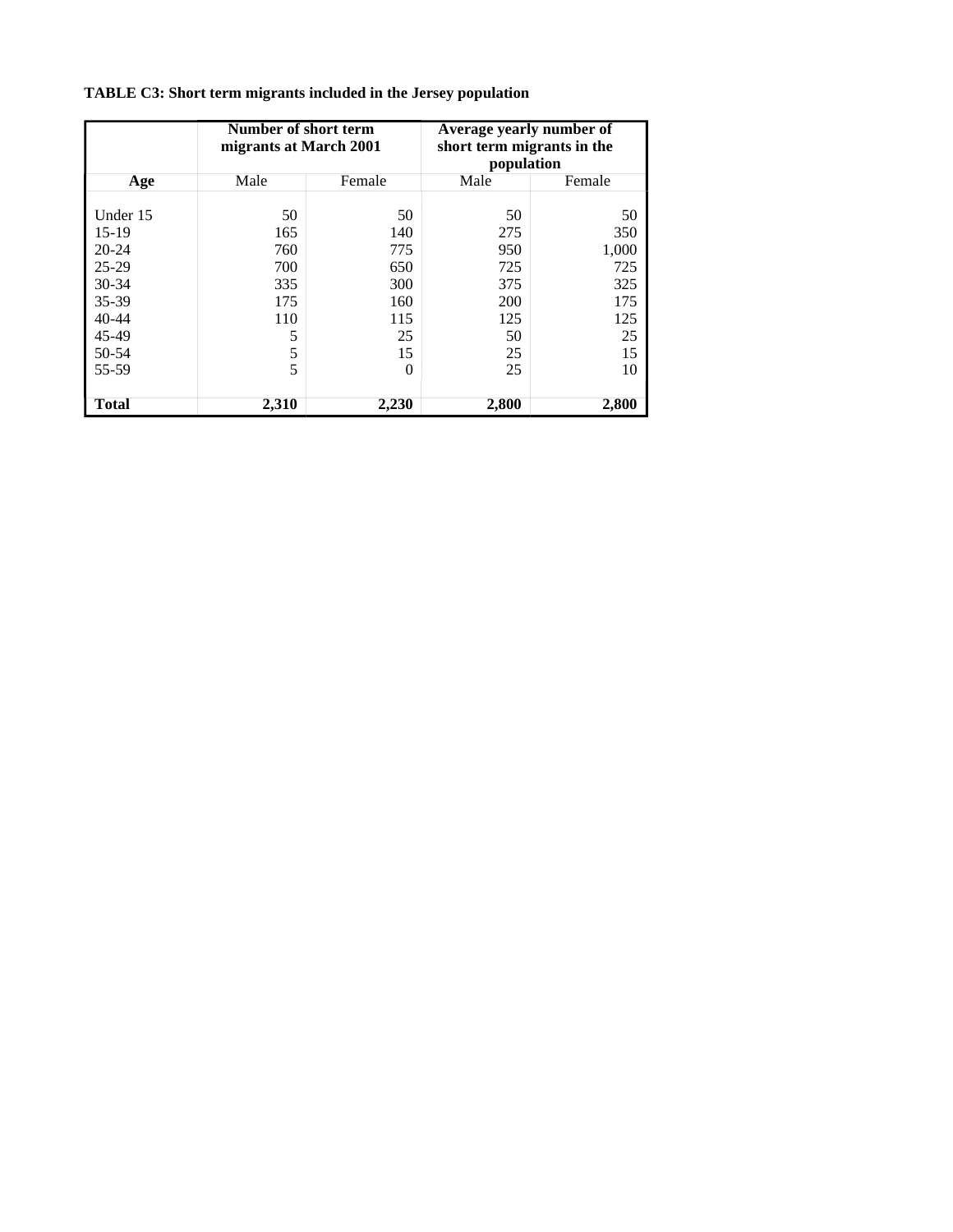#### **THE TECHNICAL ASSUMPTIONS MADE FOR THE PURPOSES OF THE FINANCIAL ESTIMATES**

#### **Population projections**

- D.1 Future expenditure has been calculated on the basis of two different population projections with differing migration assumptions (using the 2001 census as the starting point).
	- (i) Net migration of zero for all future years after March 2001.
	- (ii) Net immigration of 200 a year at young working ages for all future years after March 2001.

 These migration assumptions refer to net migration of permanent residents only. In addition to such migration of permanent residents, it is assumed that female short-term migrants may give birth while they are resident in Jersey, with the children leaving Jersey along with the parents. Section 2 contains further details on this, and on the method and assumptions used in the population projections.

### **Contribution income**

- D.2 The projected numbers of contributors in future years have been obtained by applying assumed proportions of men and women contributing at each age in the different categories to the projected numbers in the population. These proportions were derived from statistics of the numbers contributing in the past. The analysis was made on the basis of the average position throughout the year, and thus allows for the average number of seasonal workers.
- D.3 The analysis showed that since 1993 there has been a gradual increase in the proportion of males in the population paying Class 1 contributions, for most age groups. In the latest year, 2000, there is some evidence that the proportions have levelled out, with the proportions starting to decrease for some age groups. We have therefore assumed that the gradual increase observed since 1993 is at least partly related to short-term economic conditions, rather than being evidence of a structural shift in the workforce. We have used the average proportions over the period from 1991 to 2000 as the basis for the future proportions of the population paying Class 1 contributions. The proportion of males paying Class 2 contributions has been decreasing gradually since 1993. This may be  $\epsilon$ consequence of the observed increase in the proportion paying Class 1 contributions. As a result, for consistency with the basis used for Class 1, the future proportions of the population paying Class 2 contributions were also based on the average proportions over the period from 1991 to 2000.
- D.4 The proportion of females in the population paying Class 1 contributions has been increasing in the recent past. The increase observed over the past three years is in line with that projected at the last review. The assumption at the last review was that the proportions paying Class 1 contributions would remain constant from 2001. To be consistent with that assumption, and to reflect the fact that the increase observed in the recent past may partly be a result of short-term economic conditions, we have used the average proportions over the last three years as the basis for the future proportions of the population paying Class 1 contributions.
- D.5 The proportion of the female population who are married women optants has been falling in the recent past, and legislation to abolish the option for women who marry after 1st April 2001 has been passed by the States. For existing optants we have assumed that the proportions will remain the same as each cohort ages up to age 50-54. After that we have assumed that the proportion for each cohort will decline at the same rate as in recent years. The number of optants has been subtracted from the total number of female Class 1 contributors less the assumed proportion of single female exempt contributors to obtain the number of full contributors.
- D.6 For self-employed females there is insufficient data to observe any trends. Thus we have assumed that the agespecific proportions of self-employed females contributing would remain constant at their average levels over the past ten years.
- D.7 Future contribution income was projected by combining the future numbers of contributors, estimated in line with the methods described above, with age and contribution class specific earnings distributions from recent contributions data. Allowance was made for the effects of contribution limits, and for the increases to contribution rates in 2001 and 2002.

#### **Old Age Pension**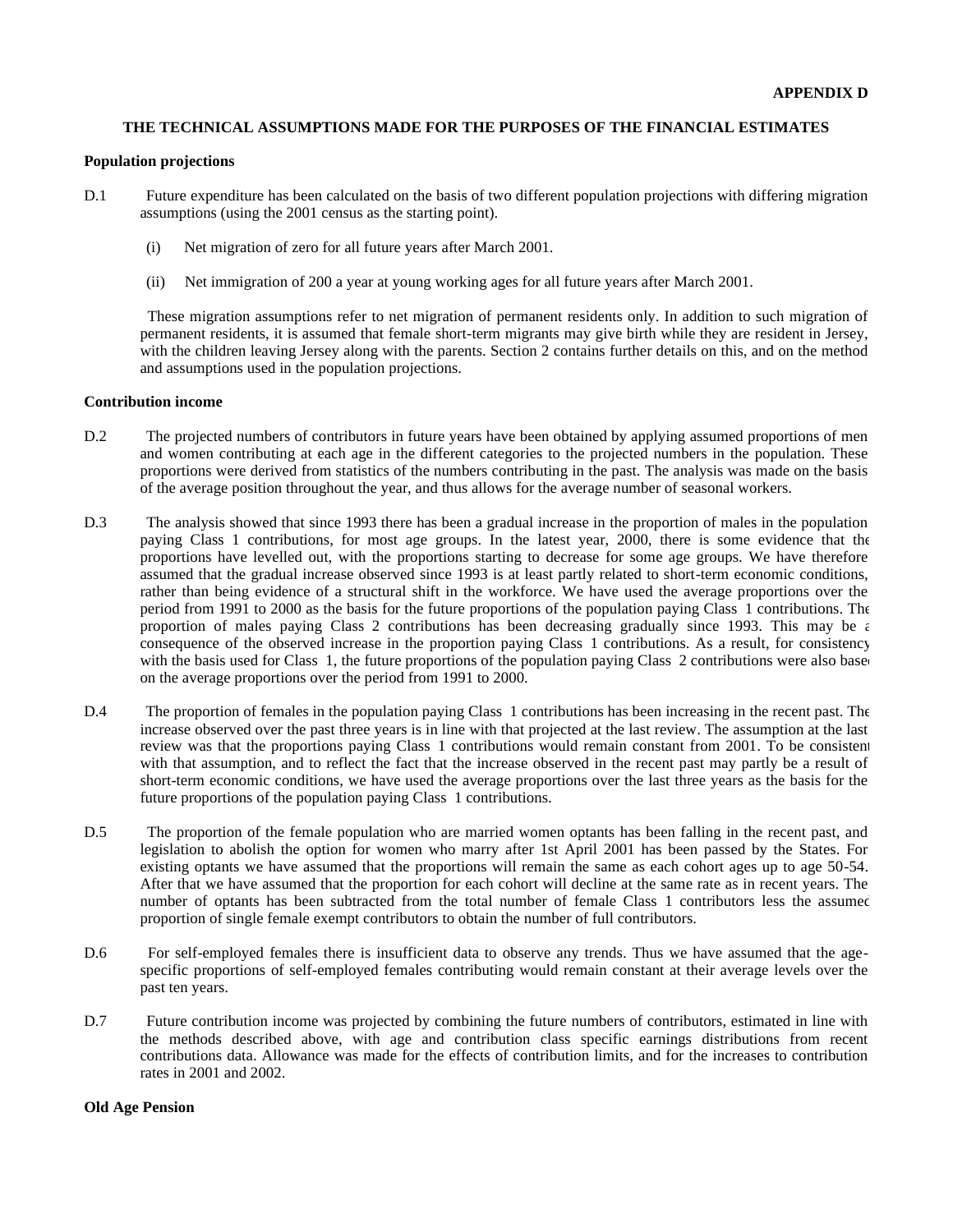- D.8 The projected cost of old age pensions was obtained by applying factors to the age and sex specific projected numbers in the population over pension age in future years. These factors represent both the number of residents and non-residents over pension age who will be entitled to, and who will claim, an old age pension, and also the average proportion of the standard rate of benefit which will be paid. For females, separate factors are applied in respect of females claiming an old age pension on the basis of their husband's contribution record, females claiming an old age pension on the basis of their own contribution record, and widows claiming an old age pension on the basis of their deceased husband's contribution record.
- D.9 For males, we have assumed that the pension cost will rise to the equivalent of 105 per cent of the cost of paying pensions at the full rate to Jersey residents alone. This assumption is higher than the current figure of around 90 per cent. The current level of expenditure is less than the amount that may be expected if everyone who is entitled to a pension were to claim one. It has therefore been assumed that between 2005 and 2030 there is a gradual increase each year in the likelihood of claims of old age pensions from non-residents. This increase, together with the estimated effects of the legislative changes to contribution conditions and increased provision for contribution credits, results in an increase in the pension cost per person in the population to 105 per cent. Additional allowance is made for benefit increases in respect of dependants, principally at ages 65-69. A further adjustment was made to the costs in order to reflect the introduction of provision for early retirement between the ages of 63 and 65. The introduction of this option increases pension costs in the shorter term, before the effects of the option stabilise.
- D.10 For females, we have assumed that the ultimate pension cost per person in the population, as a proportion of the standard rate of benefit, will be slightly above that for males, reflecting the fact that females can be entitled to an old age pension from their own, or from their husband's or deceased husband's, contribution records. The effects of the abolition of the married women's option had been allowed for in the last review. The projected future costs were allocated between females who receive pensions based on their own contribution record, those who receive pensions based on their husband's contribution record and those who receive pensions based on their deceased husband's contribution record. This was done on the basis of the current position, while also taking into account expected future changes that may result, for example, from the abolition of the married women's option. The appropriate standard rates of benefit were then applied in each case. As with males, the effects of the introduction of provision for early retirement were allowed for.

#### **Survivor's Benefit**

- D.11 Age-specific future awards of widow's benefit, widowed father's allowance and survivor's benefit were projected by adjusting the average number of awards over the past 5 years in line with changes in the projected number of deaths of married people (considering deaths of males for benefits to widows and vice versa) from the population projection. The proportion of the population who are married was assumed to vary in line with changes projected for England and Wales. The number of beneficiaries in future years was obtained by projecting forward the current beneficiaries along with the estimated future awards, using rates of termination of benefit derived from recent data. Allowance was made for the cessation of widowed father's allowance and the extension of benefits to widowers for awards after April 2001. For future awards of survivor's benefit to widowers, award and termination rates were estimated with reference to current parameters for widowed father's allowance and widow's benefit, making suitable adjustments where necessary.
- D.12 The projected costs of widow's benefit, widowed father's allowance and survivor's benefit were obtained by multiplying the projected number of beneficiaries by the full benefit rate, and by a factor reflecting the average proportion of the full benefit rate which is paid. This factor was based on the average proportion of benefit paid from recent data. Allowance was made for widow's allowance and survivor's allowance being paid at a higher rate than widow's pension and survivor's pension.

#### **Accident and incapacity benefits**

- D.13 Expenditure on sickness benefit and injury benefit were projected by considering age and sex specific numbers of days of benefit paid per contributor since 1994. For sickness benefit, the number of days of benefit paid per contributor has been reasonably stable, and it was assumed that the future level will be equal to the average since 1994. For injury benefit, the number of days of benefit per contributor has been declining since 1994, although there is some evidence that this trend is levelling off, or is possibly starting to reverse, in the latest year. As a result, the future number of days of benefit paid per contributor was also assumed to be equal to the average since 1994. The number of days of benefit paid in future years was obtained by multiplying these factors by the projected number of contributors.
- D.14 The projected future number of days of benefit paid, calculated as described above, was multiplied by the full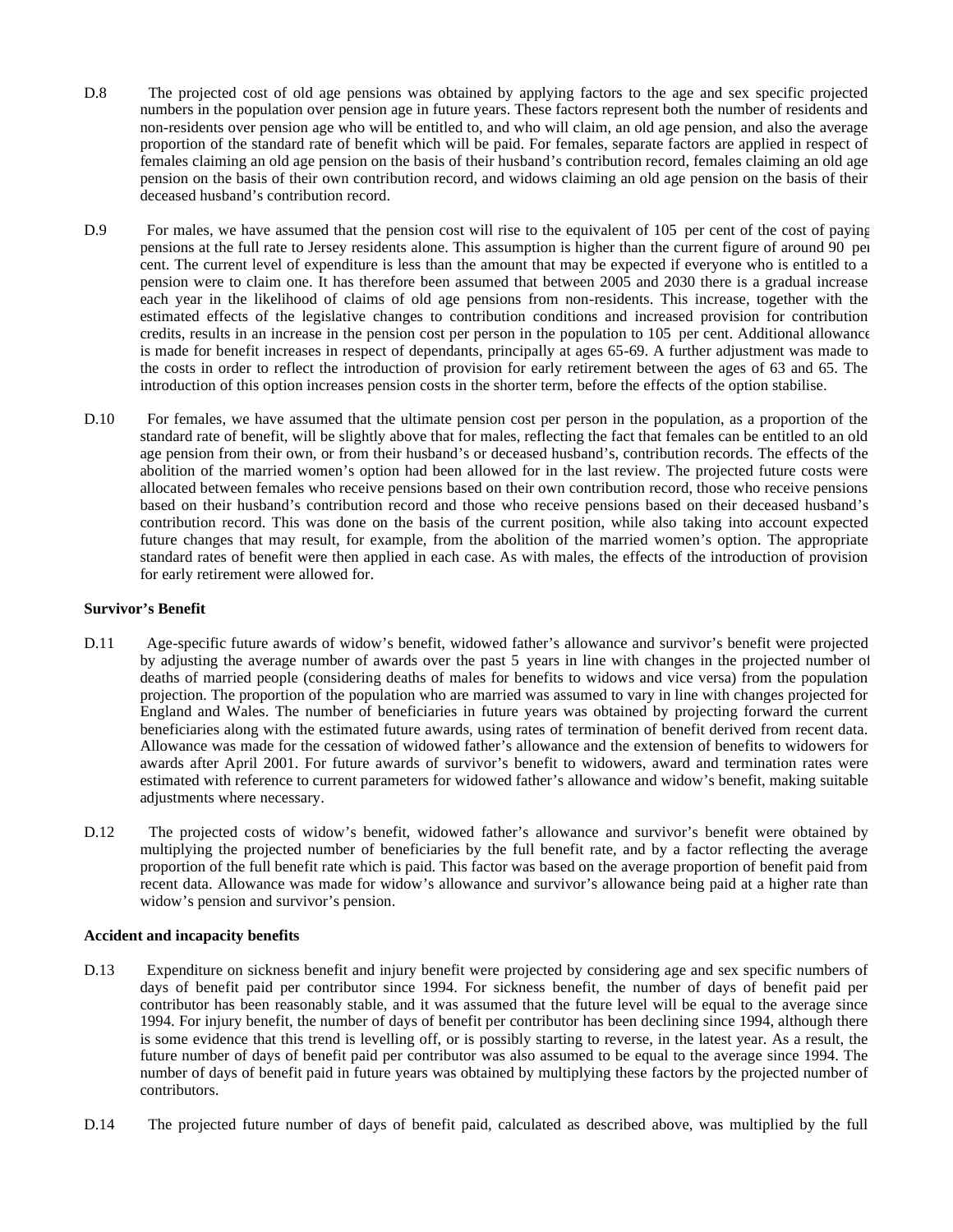- benefit rate and by a factor reflecting the average proportion of the full benefit rate which is paid, in order to give the projected cost on these benefits. Allowance was made for dependants' increases, based on the average proportions of beneficiaries entitled to such increases from recent data. Awards from October 2002 onwards were assumed to receive short-term incapacity allowance, with no changes to the numbers of days of benefit paid or the average amounts paid.
- D.15 Age and sex specific future awards of invalidity benefit and disablement benefit were projected by adjusting the average number of awards in the recent past in line with changes in the future number of contributors. The number of beneficiaries in future years was obtained by projecting forward the current beneficiaries along with the estimated future awards, using rates of termination of benefit derived from recent data.
- D.16 The projected costs of invalidity benefit and disablement benefit were obtained by multiplying the projected number of beneficiaries by the full benefit rate, and by a factor reflecting the average proportion of the full benefit rate which is paid. This factor was based on the average proportion of benefit paid in recent data. Allowance was made for dependants' increases, based on the average proportions of beneficiaries entitled to such increases from recent data. For disablement benefit, the cost of benefits paid in a lump sum form, where the degree of disability is 15 per cent or below, was projected separately.
- D.17 Awards of invalidity benefit and disablement benefit from October 2002 were assumed to receive long-term incapacity allowance or incapacity pension. All awards that would currently be entitled to disablement benefit were assumed to be awarded long-term incapacity allowance after October 2002. Allowance was made for cases where the degree of disability is 15 per cent or below to receive regular benefit payments rather than a single lump sum. 70 per cent of awards that would currently be entitled to invalidity benefit were assumed to be entitled to long-term incapacity allowance, with the remainder being entitled to incapacity pension. For the cases which will receive longterm incapacity allowance, the average rate of benefit was reduced by 25 per cent to reflect the fact that the benefit paid for long-term incapacity allowance will reflect the degree of disability. These assumptions should be reviewed following receipt of data on these benefits.

#### **Maternity benefits**

D.18 The cost of maternity allowance per birth, as a multiple of the benefit rate, has been reasonably constant since 1996-97, although the experience in earlier years was more erratic. The projected cost of maternity allowance was therefore calculated by multiplying the average cost per birth, as a multiple of the benefit rate, since 1996-97 by the full benefit rate and by the projected number of births from the population projection. For maternity grants, the average size of grant and the ratio of grants to births have been reasonably constant since 1996-97, except for a small reduction in the ratio of grants to births in the latest year. The basis used for future years for each of these factors was the average of the experience since 1996-97.

# **Death Grant**

D.19 The cost of death grants per death, as a proportion of the full benefit rate, has fluctuated around a constant rate since 1996-97. Thus, the future expenditure on death grants was calculated by multiplying the average cost per death, as a proportion of the full benefit rate, since 1996-97 by the full benefit rate and by the projected number of deaths from the population projection.

#### **Social Assurance Pensions and Non-Contributory Pensions**

- D.20 Those receiving Social Assurance Pensions are a closed group, and the level of expenditure on these pensions is relatively low compared with other expenditure. Therefore, the future costs were projected by simply running off the current expenditure, at a similar rate to that assumed at the last review.
- D.21 Non-contributory pensions to those persons born before 10th September 1896, or their wives or widows, were paid from the fund for the first time in 1993-94. Again, the level of expenditure on these pensions is relatively low, and the future costs were projected by simply running off the current expenditure, at a similar rate to that assumed at the last review.

#### **Administration and general expenses**

D.22 Costs of administration were found to be strongly correlated to the level of benefit expenditure over the period from 1983 to 2000. We have assumed that administration costs will increase in future in line with total benefit expenditure.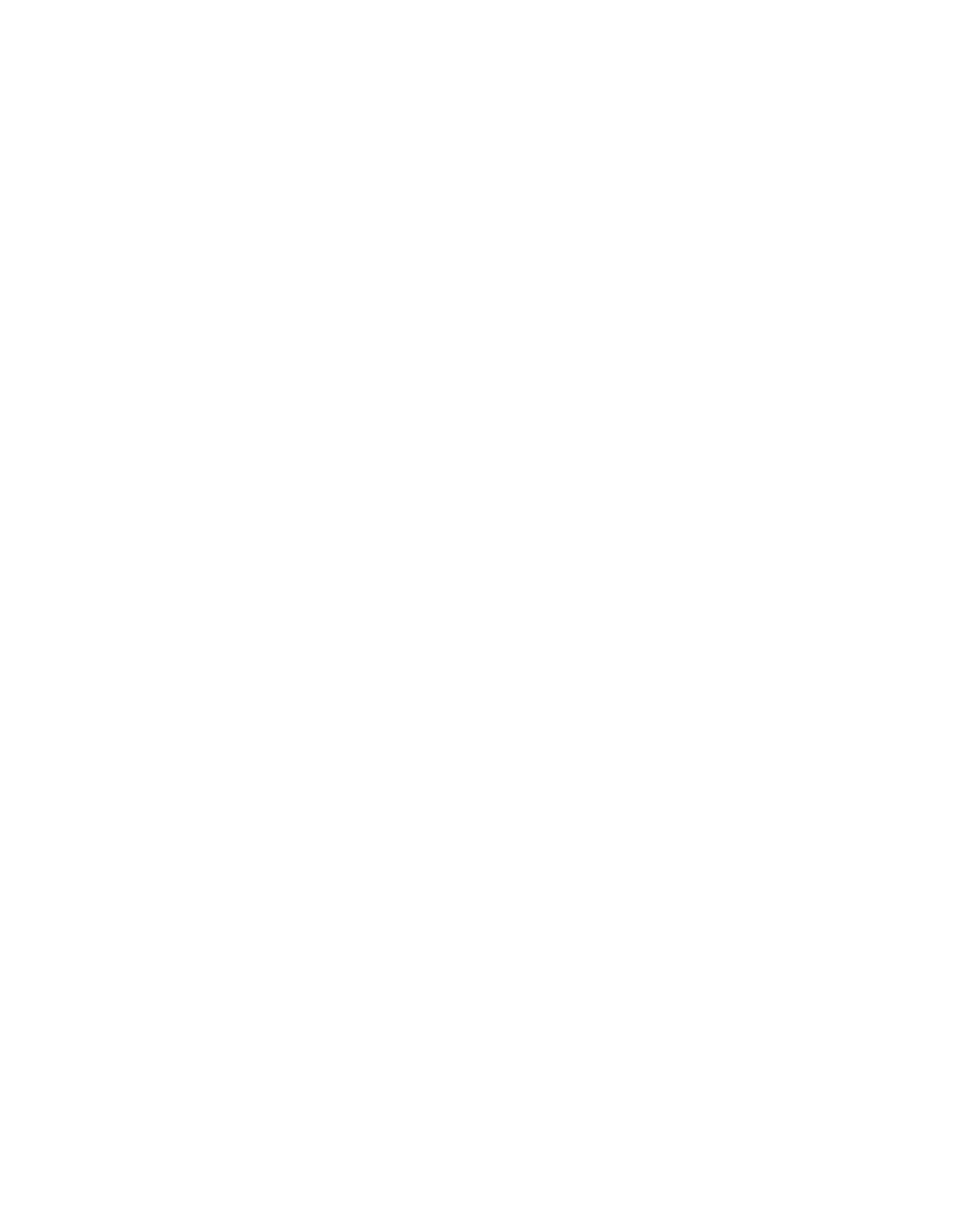# **ESTIMATED EXPENDITURE**

| TABLE E1: The estimated future expenditure on benefits and administration assuming net zero future migration |  |  |
|--------------------------------------------------------------------------------------------------------------|--|--|

| housand           | 2000           | 2005           | 2010           | 2020           | 2030           | 2040             | 2050           | 2060         |
|-------------------|----------------|----------------|----------------|----------------|----------------|------------------|----------------|--------------|
| 00 earnings terms |                |                |                |                |                |                  |                |              |
| d age             |                |                |                |                |                |                  |                |              |
| nsion             | 69,923         | 75,883         | 83,176         | 108,953        | 139,177        | 147,194          | 125,777        | 116,767      |
| idow's            |                |                |                |                |                |                  |                |              |
| nefit             | 3,055          | 1,669          | 872            | 179            | 23             | $\mathbf{0}$     | $\Omega$       | $\mathbf{0}$ |
| idowed            |                |                |                |                |                |                  |                |              |
| her's             |                |                |                |                |                |                  |                |              |
| owance            | 51             | 26             | 10             | $\mathbf{1}$   | $\overline{0}$ | $\mathbf{0}$     | $\Omega$       | $\Omega$     |
| rvivor's          |                |                |                |                |                |                  |                |              |
| nefit             | $\overline{0}$ | 1,503          | 2,432          | 2,590          | 1,981          | 1,292            | 1,361          | 1,211        |
| tal               |                |                |                |                |                |                  |                |              |
| rvivors           | 3,106          | 3,198          | 3,314          | 2,770          | 2,004          | 1,292            | 1,361          | 1,211        |
| :kness            |                |                |                |                |                |                  |                |              |
| nefit             | 9,043          | $\overline{0}$ | $\mathbf{0}$   | $\mathbf{0}$   | $\overline{0}$ | $\boldsymbol{0}$ | $\overline{0}$ | $\mathbf{0}$ |
| /alidity          |                |                |                |                |                |                  |                |              |
| nefit             | 12,172         | 7,111          | 2,473          | 225            | 12             | $\theta$         | $\Omega$       | $\Omega$     |
| ury benefit       |                |                |                |                |                |                  |                |              |
|                   | 1,495          | $\theta$       | $\theta$       | $\overline{0}$ | $\theta$       | $\overline{0}$   | $\Omega$       | $\Omega$     |
| sablement         |                |                |                |                |                |                  |                |              |
| nefit             | 2,917          | 1,784          | 1,216          | 566            | 218            | 61               | 10             | 1            |
| ort term          |                |                |                |                |                |                  |                |              |
| apacity           |                |                |                |                |                |                  |                |              |
| owance            | $\mathbf{0}$   | 11,050         | 11,146         | 11,264         | 10,417         | 9,386            | 9,179          | 8,592        |
| ng term           |                |                |                |                |                |                  |                |              |
| apacity           |                |                |                |                |                |                  |                |              |
| owance            | $\mathbf{0}$   | 4,308          | 8,417          | 11,129         | 10,561         | 8,935            | 9,240          | 8,649        |
| :apacity          |                |                |                |                |                |                  |                |              |
| nsion             | $\mathbf{0}$   | 1,901          | 3,615          | 4,663          | 4,390          | 3,614            | 3,779          | 3,552        |
| tal               |                |                |                |                |                |                  |                |              |
| :apacity          | 25,627         | 26,153         | 26,866         | 27,847         | 25,598         | 21,996           | 22,207         | 20,794       |
| aternity          |                |                |                |                |                |                  |                |              |
| owance            | 1,279          | 1,204          | 1,072          | 1,094          | 1,045          | 900              | 863            | 826          |
| aternity          |                |                |                |                |                |                  |                |              |
| unt               | 324            | 320            | 285            | 290            | 277            | 239              | 229            | 219          |
| tal               |                |                |                |                |                |                  |                |              |
| aternity          | 1,603          | 1,524          | 1,356          | 1,384          | 1,322          | 1,138            | 1,092          | 1,045        |
| ath grant         | 328            | 318            | 322            | 356            | 419            | 476              | 487            | 429          |
| ın-               |                |                |                |                |                |                  |                |              |
| ntributory        |                |                |                |                |                |                  |                |              |
| nsion             | 22             | 8              | $\mathbf{0}$   | $\overline{0}$ | $\overline{0}$ | $\mathbf{0}$     | $\Omega$       | $\Omega$     |
| cial              |                |                |                |                |                |                  |                |              |
| aurance           |                |                |                |                |                |                  |                |              |
| nsion             | 22             | 9              | $\overline{c}$ | $\overline{0}$ | $\overline{0}$ | $\overline{0}$   | $\mathbf{0}$   | $\mathbf{0}$ |
| lmin-             |                |                |                |                |                |                  |                |              |
| ration            | 3,282          | 3,493          | 3,752          | 4,609          | 5,496          | 5,613            | 4,922          | 4,574        |
| tal               |                |                |                |                |                |                  |                |              |
| penditure         | 103,913        | 110,586        | 118,788        | 145,919        | 174,016        | 177,709          | 155,846        | 144,820      |

(1) Figures may not sum to totals shown due to rounding.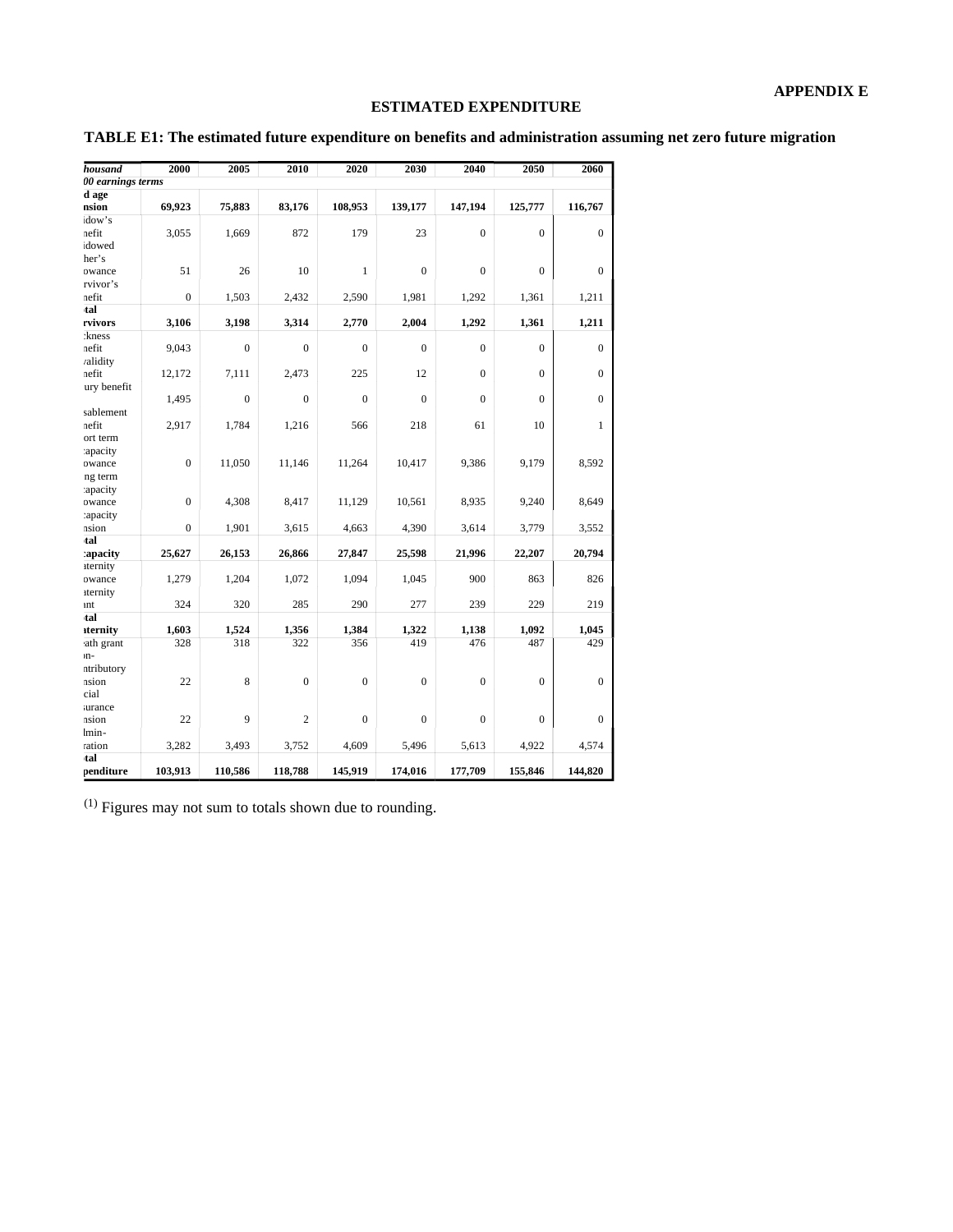|                    | 2000             | 2005                      | 2010                      | 2020                    | 2030                 | 2040                             | 2050                             | 2060                                 |
|--------------------|------------------|---------------------------|---------------------------|-------------------------|----------------------|----------------------------------|----------------------------------|--------------------------------------|
| igs terms          |                  |                           |                           |                         |                      |                                  |                                  |                                      |
|                    | 69,923           | 75,883                    | 83,176                    | 108,953                 | 139,177              | 147,248                          | 131,241                          | 131,495                              |
|                    | 3,055            | 1,669                     | 872                       | 179                     | 23                   | $\boldsymbol{0}$                 | $\boldsymbol{0}$                 | $\boldsymbol{0}$                     |
|                    | 51               | 26                        | 10                        | $\mathbf{1}$            | $\boldsymbol{0}$     | $\boldsymbol{0}$                 | $\boldsymbol{0}$                 | $\boldsymbol{0}$                     |
|                    | $\boldsymbol{0}$ | 1,503                     | 2,433                     | 2,644                   | 2,145                | 1,551                            | 1,717                            | 1,604                                |
|                    | 3,106            | 3,198                     | 3,315                     | 2,824                   | 2,168                | 1,552                            | 1,717                            | 1,604                                |
|                    | 9,043            | $\boldsymbol{0}$          | $\boldsymbol{0}$          | $\boldsymbol{0}$        | $\boldsymbol{0}$     | $\mathbf{0}$                     | $\boldsymbol{0}$                 | $\boldsymbol{0}$                     |
| fit<br>$\mathbf t$ | 12,172<br>1,495  | 7,111<br>$\boldsymbol{0}$ | 2,473<br>$\boldsymbol{0}$ | 225<br>$\boldsymbol{0}$ | 12<br>$\overline{0}$ | $\boldsymbol{0}$<br>$\mathbf{0}$ | $\boldsymbol{0}$<br>$\mathbf{0}$ | $\boldsymbol{0}$<br>$\boldsymbol{0}$ |
|                    | 2,917            | 1,784                     | 1,216                     | 566                     | 218                  | 61                               | 10                               | $\mathbf{1}$                         |
|                    | $\boldsymbol{0}$ | 11,138                    | 11,384                    | 11,865                  | 11,468               | 11,091                           | 11,495                           | 11,313                               |
|                    | $\mathbf{0}$     | 4,322                     | 8,478                     | 11,388                  | 11,172               | 10,249                           | 11,242                           | 10,983                               |
|                    | $\boldsymbol{0}$ | 1,906                     | 3,636                     | 4,747                   | 4,601                | 4,122                            | 4,586                            | 4,485                                |
|                    | 25,627           | 26,261                    | 27,186                    | 28,790                  | 27,471               | 25,524                           | 27,332                           | 26,781                               |
|                    | 1,279            | 1,231                     | 1,154                     | 1,277                   | 1,251                | 1,156                            | 1,181                            | 1,182                                |
|                    | 324              | 327                       | 306                       | 339                     | 332                  | 307                              | 313                              | 314                                  |
|                    | 1,603<br>328     | 1,558<br>318              | 1,460<br>323              | 1,616<br>359            | 1,583<br>423         | 1,463<br>481                     | 1,494<br>501                     | 1,496<br>457                         |
| $\bar{l}$          | 22               | $\,$ 8 $\,$               | $\boldsymbol{0}$          | $\boldsymbol{0}$        | $\boldsymbol{0}$     | $\boldsymbol{0}$                 | $\boldsymbol{0}$                 | $\boldsymbol{0}$                     |
|                    | 22               | 9                         | $\overline{c}$            | $\boldsymbol{0}$        | $\boldsymbol{0}$     | $\boldsymbol{0}$                 | $\boldsymbol{0}$                 | $\boldsymbol{0}$                     |
|                    | 3,282            | 3,497                     | 3,766                     | 4,649                   | 5,571                | 5,749                            | 5,293                            | 5,278                                |
| e                  | 103,913          | 110,733                   | 119,228                   | 147,191                 | 176,392              | 182,016                          | 167,579                          | 167,112                              |

**TABLE E2: The estimated future expenditure on benefits and administration assuming net future immigration of 200 a year**

(1) Figures may not sum to totals shown due to rounding.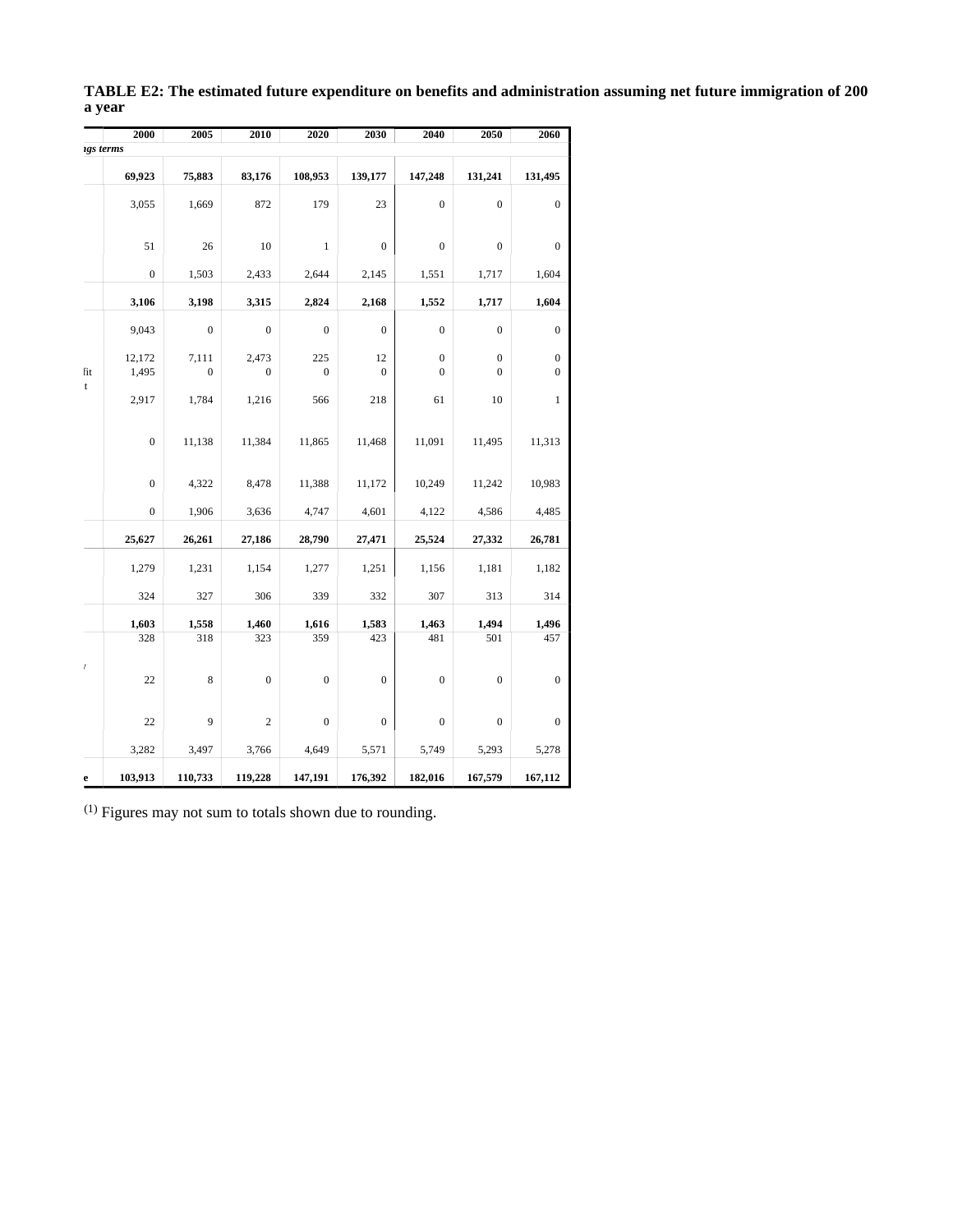### **ESTIMATED CONTRIBUTION INCOME**

| $\pounds$ thousand          | 2000    | 2005    | 2010    | 2020    | 2030    | 2040    | 2050    | 2060   |  |  |
|-----------------------------|---------|---------|---------|---------|---------|---------|---------|--------|--|--|
| 2000 earnings terms         |         |         |         |         |         |         |         |        |  |  |
| Class 1                     |         |         |         |         |         |         |         |        |  |  |
| Primary                     | 33,633  | 37,206  | 37,007  | 36,208  | 33,171  | 30,994  | 29,600  | 27,395 |  |  |
| Secondary                   | 40,119  | 41,091  | 40,280  | 38,338  | 34,621  | 32,061  | 30,641  | 28,406 |  |  |
| <b>States</b><br>supplement |         |         |         |         |         |         |         |        |  |  |
| <b>Total</b>                | 33,185  | 37,486  | 37,561  | 37,106  | 34,038  | 32,108  | 30,745  | 28,358 |  |  |
|                             | 106,937 | 115,783 | 114,847 | 111,652 | 101,829 | 95,162  | 90,986  | 84,159 |  |  |
| Class 2                     |         |         |         |         |         |         |         |        |  |  |
| Primary                     | 7,372   | 9,125   | 9,084   | 8,525   | 7,293   | 6,868   | 6,750   | 6,179  |  |  |
| <b>States</b><br>supplement |         |         |         |         |         |         |         |        |  |  |
|                             | 2,976   | 3,737   | 3,699   | 3,497   | 3,058   | 2,826   | 2,775   | 2,567  |  |  |
| <b>Total</b>                | 10,348  | 12,863  | 12,783  | 12,022  | 10,351  | 9,694   | 9,524   | 8,745  |  |  |
| All classes                 |         |         |         |         |         |         |         |        |  |  |
| Primary                     | 41,005  | 46,331  | 46,091  | 44,733  | 40,464  | 37,862  | 36,349  | 33,574 |  |  |
| Secondary                   | 40,119  | 41,091  | 40,280  | 38,338  | 34,621  | 32,061  | 30,641  | 28,406 |  |  |
| <b>States</b><br>supplement |         |         |         |         |         |         |         |        |  |  |
|                             | 36,161  | 41,223  | 41,260  | 40,603  | 37,096  | 34,934  | 33,519  | 30,924 |  |  |
| <b>Total</b>                | 117,285 | 128,645 | 127,630 | 123,674 | 112,180 | 104,857 | 100,510 | 92,905 |  |  |

**TABLE F1: The estimated future contribution income on planned contribution rates assuming zero net future migration**(1)

(1) Allows for the increases to contribution rates in January 2001 and January 2002.

(2) Figures may not sum to totals shown due to rounding.